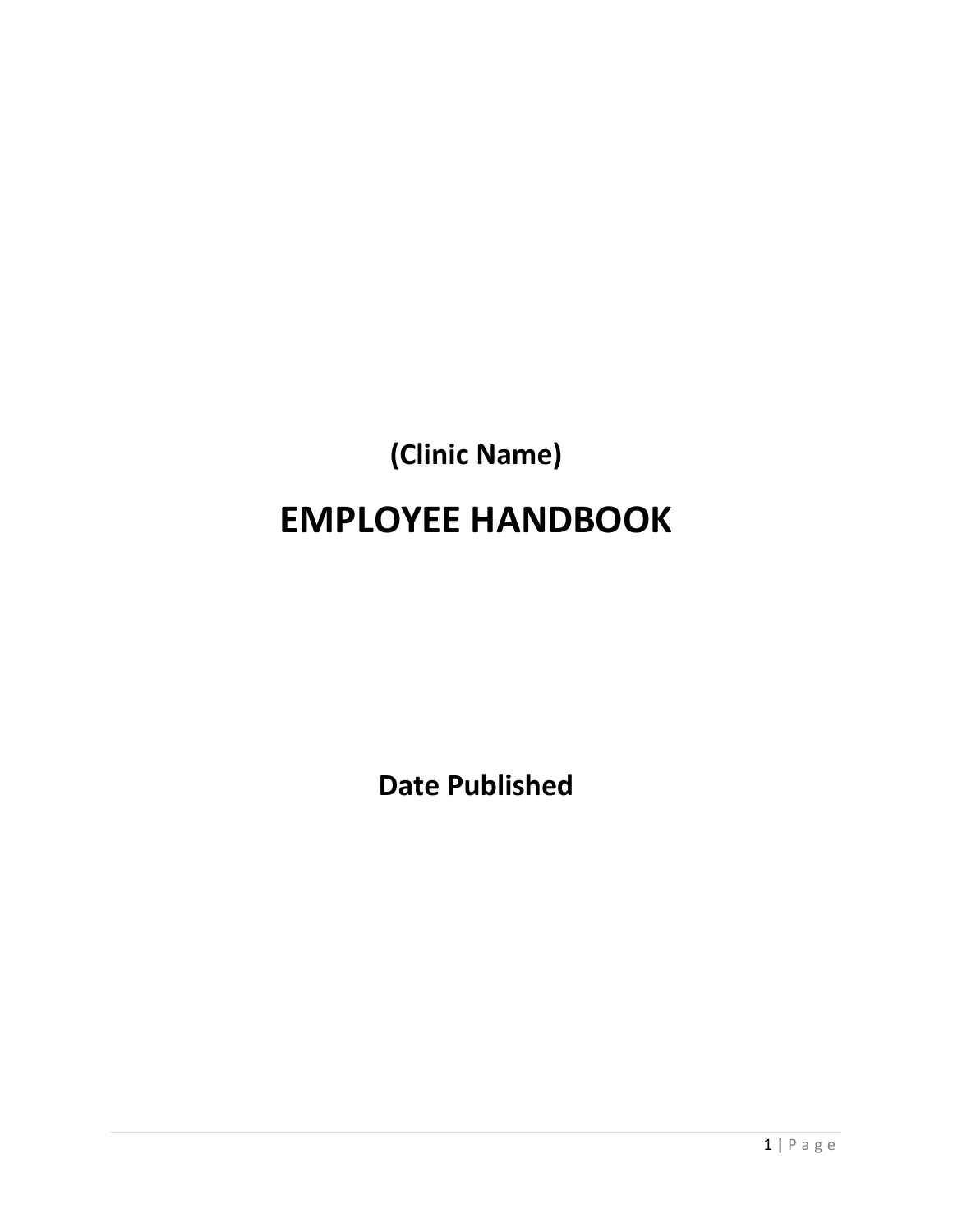# **Table of Contents**

| 1.1  |  |
|------|--|
|      |  |
|      |  |
|      |  |
|      |  |
|      |  |
|      |  |
|      |  |
|      |  |
|      |  |
|      |  |
| 1.12 |  |
|      |  |
|      |  |
|      |  |
|      |  |
|      |  |
|      |  |
|      |  |
|      |  |
|      |  |
|      |  |
|      |  |
|      |  |
|      |  |
|      |  |
|      |  |
|      |  |
|      |  |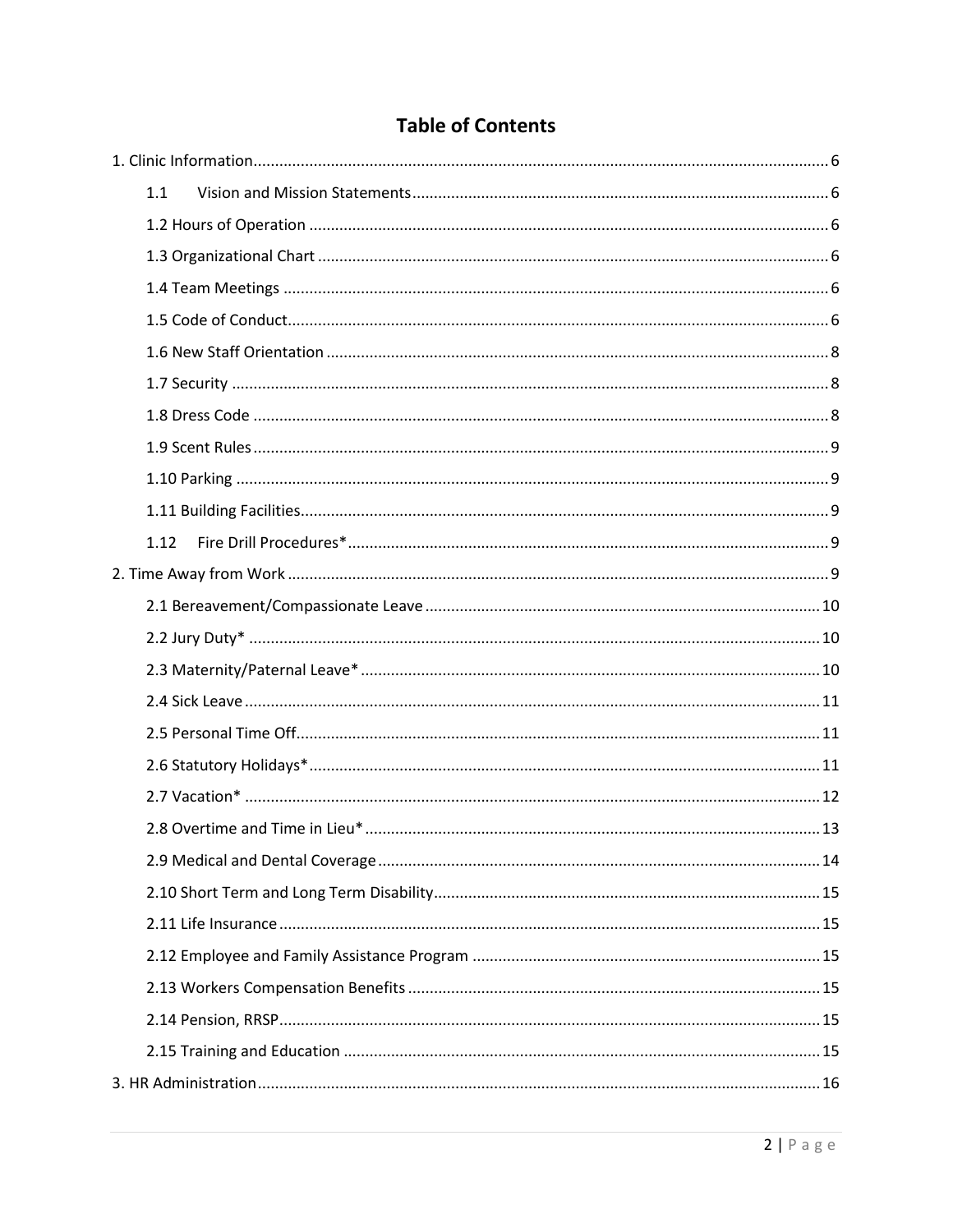| 4.5 |
|-----|
|     |
|     |
|     |
|     |
|     |
|     |
|     |
|     |
|     |
|     |
|     |
|     |
|     |
|     |
|     |
|     |
|     |
|     |
|     |
|     |
|     |
|     |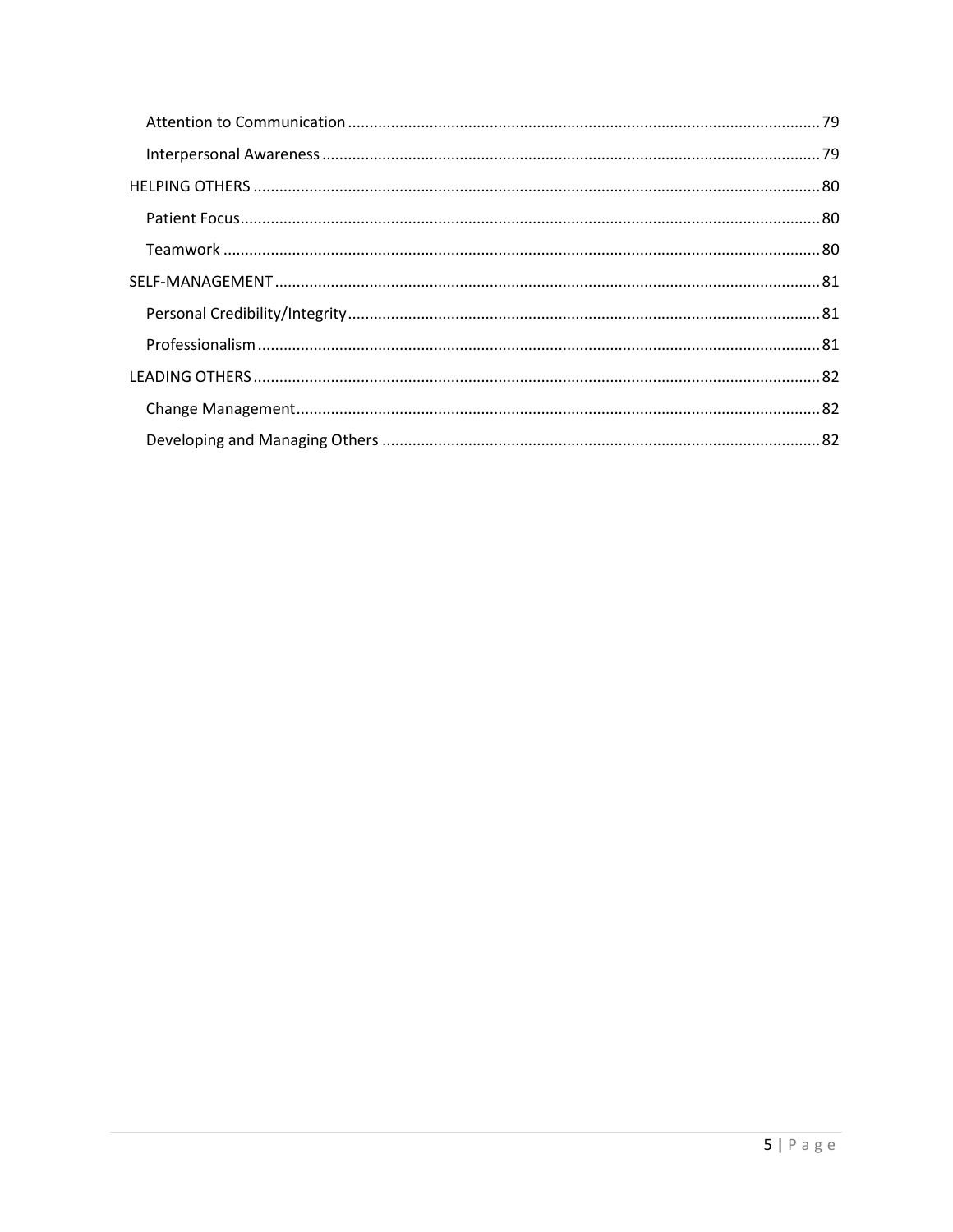# <span id="page-5-1"></span><span id="page-5-0"></span>**1. Clinic Information**

#### **1.1 Vision and Mission Statements**

*GUIDE: The vision and mission statements should be created by the management of the clinic. The mission statement should communicate the organization's objectives and primary function. The vision statement defines both the purpose and the values of the organization.*

The mission of (Clinic Name) is …

<span id="page-5-2"></span>The vision of (Clinic Name) is …

#### **1.2 Hours of Operation**

*GUIDE: While this should be clearly identified within the employee's letter of employment offer, the handbook should also provide the employer an opportunity to restate the clinic's operating hours as well as if there are any identified break periods (e.g. lunch). This clarification would be specific to the actual times of clinic operation, days of clinic operation as well as the employers defined work week in terms of actual hours- e.g.: 37.5, 40.0, 35.0 etc. Be sure to include any extended hours of operation.*

The (Clinic Name) is open for patient visits (day to day) from (hour-hour) as well as on (day) nights from (hour-hour). The switchboard is open (day to day) from (hour to hour) to book appointments.

#### <span id="page-5-3"></span>**1.3 Organizational Chart**

*GUIDE: An organizational chart is a diagram that shows your employees the structure of the organization as well as the relationships and relative ranks of the positions within the organization. A sample organizational chart is in Section 9 (Forms).*

#### <span id="page-5-4"></span>**1.4 Team Meetings**

*GUIDE: Team meetings are vital for management and communications within an organization. Inform employees how often these meetings would occur- e.g.: biweekly, monthly etc. Also include who is responsible for organizing the meetings and if attendance at the meetings is mandatory or optional. Specify if attending meetings on days that normally would not be a work day for P/T staff is mandatory/optional/paid?* 

(Clinic Name) holds team meetings every (two weeks, month, etc.) on (day) and the (position) is responsible for organizing these meetings. Employees must/can attend (every, 6/10, etc.)every meeting. If an employee cannot attend, they must notify (name) prior to the meeting.

<span id="page-5-5"></span>See a sample team meeting agenda in section 9.

#### **1.5 Code of Conduct**

*GUIDE: Code of Conduct is an important document for an organization that provides general guidance on the standards of conduct adopted by everyone who works/volunteers at the clinic. It*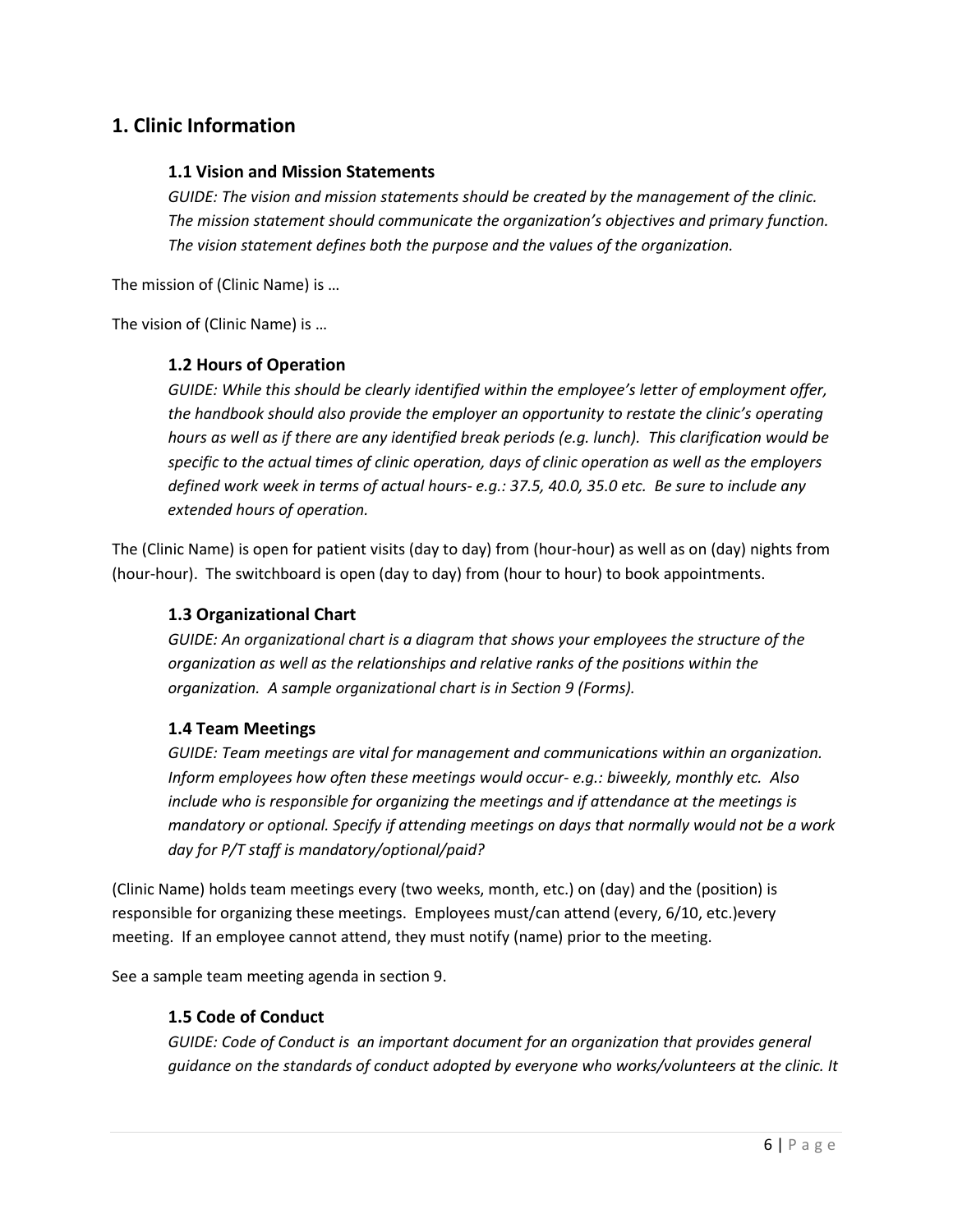*addresses many of the main areas of ethical behavior but is not designed to be comprehensive in nature.*

Staff are required to conduct themselves at all times ethically and with integrity, honesty and diligence in performing their work or work related duties.

In situations of uncertainty or confusion regarding this Code of Conduct or its application, staff are encouraged to speak with their supervisor or another appropriate individual at the Clinic. When in doubt, ask yourself: "If there were full public disclosure of the facts, would it embarrass me, the Clinic, our patients, my fellow employees or members of my family?"

#### Compliance with the Law

Staff shall comply with all applicable provisions of laws and regulations. No staff shall commit or condone an illegal act or instruct another individual to do so. Staff must not engage in or give the appearance of being engaged in any improper conduct that is in violation of this code.

#### Conflict of Interest

Staff shall avoid any situation in which there is a real or potential for conflict of interest that could interfere or be perceived to interfere with the staff's judgment in pursuing the best interests of the Clinic. Staff shall disclose to their immediate supervisor all circumstances that constitute a real or perceived conflict of interest and remove themselves from the situation.

#### External Employment/Contracts

Staff may hold external jobs or engagements as the case may be using their own time and resources and in a manner that does not adversely impact upon their performance or responsibilities at the Clinic.

#### Gifts and Entertainment

It is the Clinic policy that staff shall not accept entertainment, gifts of other benefits that are intended to influence or can reasonably be perceived or inferred by other to influence the judgment of the staff member in pursuing the best interests of the Clinic.

As a general guideline, staff may only receive entertainment, gifts or other benefits when it is immaterial and valued at less than \$100 and only when it is lawful and ethical, occasional and infrequent, customary and consistent with accepted business norms and practices and is in support of the business of the Clinic and not principally for the staff member's use or well being.

If staff members has any doubt about whether it is appropriate to accept entertainment, gifts or other benefits, the staff member is required to promptly notify and discuss the situation with their Supervisor.

#### Use of Personal Electronic Devices while at Work

The Clinic staff will turn their personal electronic devices on 'vibrate or silent' while at work. Exceptions are only in special circumstances of personal family emergency.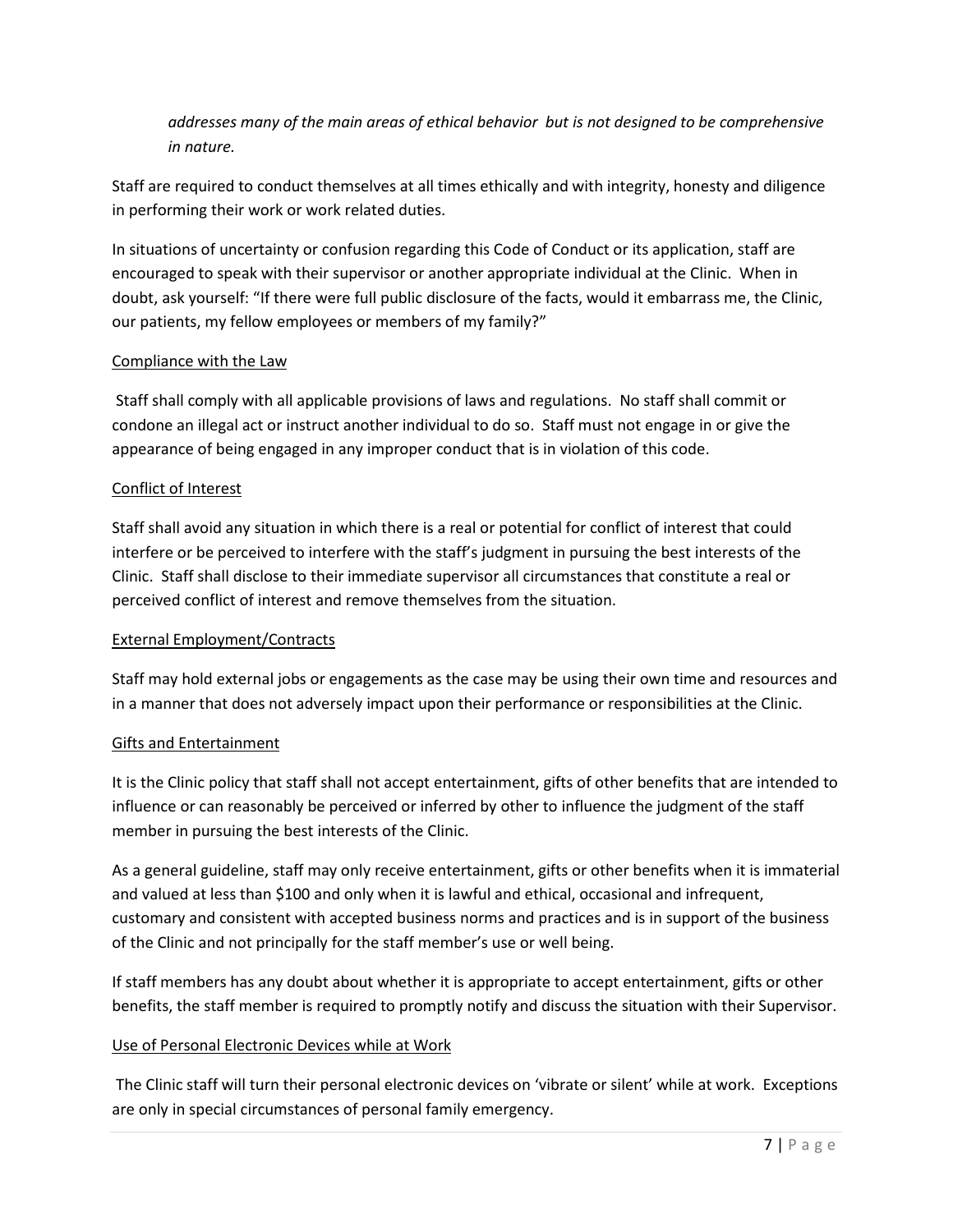#### Reporting Process

Staff who become aware of the behavior of another person that may damage the Clinic's standing or reputation because it may be unethical, harmful, illegal or inconsistent with the standards of conduct expressed in this policy shall immediately notify their supervisor or a Clinical Director.

#### Breaches of the Code of Conduct and Ethics Policy

Staff found to have been involved in a wrong doing covered under this policy may, in addition to any civil or criminal proceedings, be subject to appropriate disciplinary procedures, including dismissal.

The Clinic will not permit retaliation of any kind against staff for a complaint submitted in good faith under this policy, regardless of the outcome of the investigation. However, staff who do not act in good faith or make an allegation maliciously or without having reasonable grounds may be subject to disciplinary action, including dismissal.

#### <span id="page-7-0"></span>**1.6 New Staff Orientation**

GUIDE: *Inform employees if new staff orientation exists, what it looks like, who is responsible for delivering the orientation, how long it lasts.*

(Clinic Name) has a new staff orientation program for all new staff hired that will allow the new staff member to familiarize themselves with office policies and procedures, know where everything is and how to use all of the equipment including computer and phone systems, fax machine etc.

Each new staff member will be assigned to meet with their Supervisor who will give them an overview of the clinic and meet all of the staff members.

#### <span id="page-7-1"></span>**1.7 Security**

*GUIDE: Inform employees about what kind of security the building has. - e.g.: security guards after hours, who has keys to lock the doors, who is responsible for opening and closing the clinic, if it has an alarm system, etc.*

(Clinic Name) has an alarm system that needs to be set every night. (Name) is responsible for opening and closing the clinic… If you see someone who is destroying property or is unauthorized to be in the building, please report to security.

#### <span id="page-7-2"></span>**1.8 Dress Code**

*GUIDE: Specify the dress code for employees. Specify if employees have to wear a special uniform such as scrubs. Are there casual days?*

All employees are required to dress neatly and conservatively while maintaining good personal hygiene. Appropriate attire is 'medical clinic uniform' or appropriate office attire. (Day) is a casual day so jeans are appropriate but all clothing still needs to be appropriate office attire.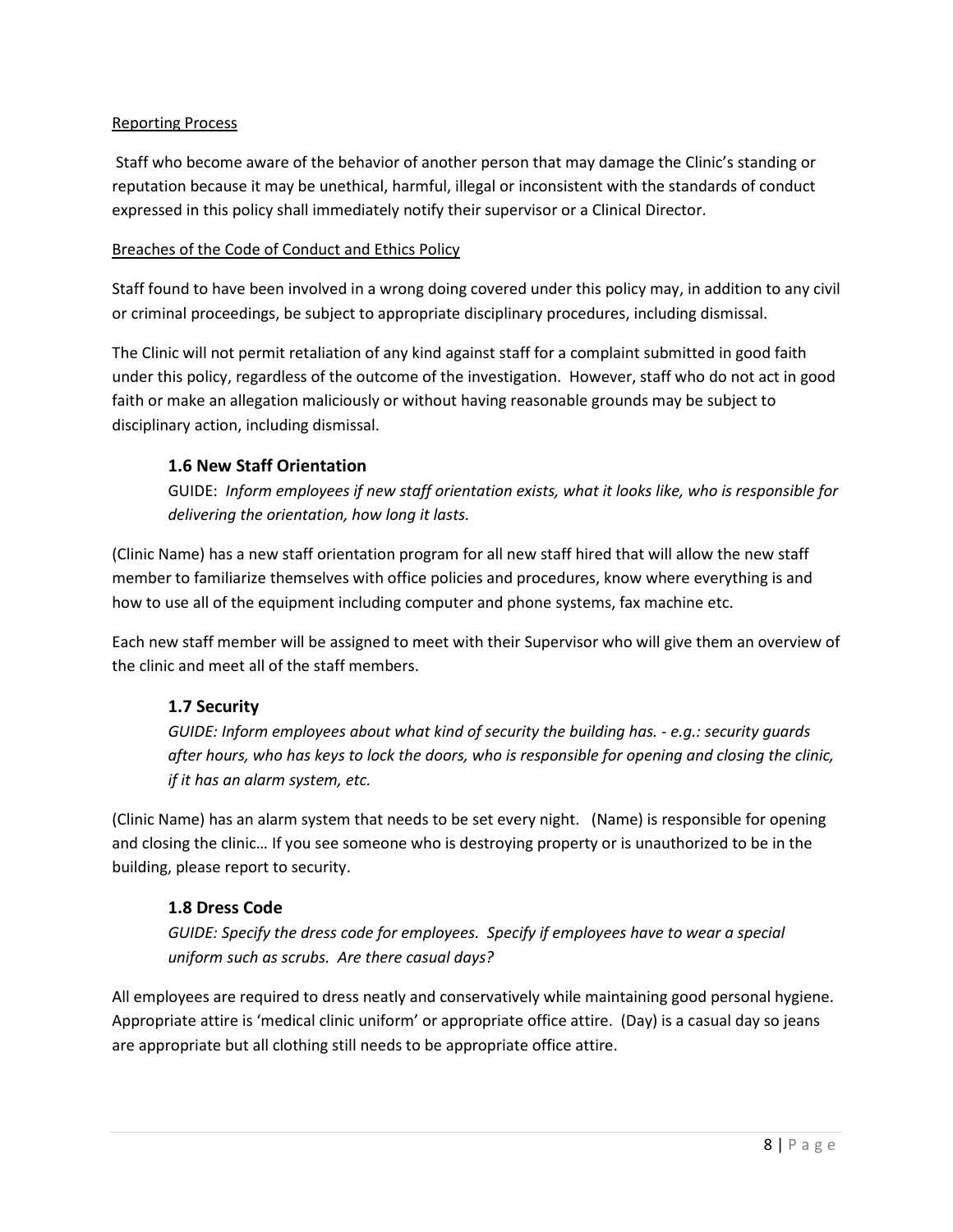#### <span id="page-8-0"></span>**1.9 Scent Rules**

*GUIDE: Specify if the clinic has any policies on wearing scent for its employees.*

Strong colognes, perfumes, deodorants, and body sprays are not to be worn in the clinic as these may cause allergic reactions in some patients.

#### <span id="page-8-1"></span>**1.10 Parking**

*GUIDE: Inform employees where they can park, the hours they can park there, and if there is any cost to them.*

(Clinic Name) has (designated/or not) parking available to employees (in front, behind, under) the building…

#### <span id="page-8-2"></span>**1.11 Building Facilities**

*GUIDE: Inform employees what facilities are available to them and where they are located. e.g.: laundry, kitchen, bathroom, showers etc. Also include who is responsible for the cleanup of these locations.*

(Clinic Name) has a kitchen available to staff members located (location). Each employee is responsible for cleaning up after themselves.

#### <span id="page-8-3"></span>**1.12 Fire Drill Procedures\***

*GUIDE: Inform employees what the fire drill procedures for the clinic are and where they can find a diagram of the fire escape route, the fire extinguisher, fire blanket etc. Mention who the Fire Captain for the clinic is. Check with your local fire department and city department what the regulations are in your area for fire drills (varies according to business type and municipality).*

(Clinic Name) has developed fire drill procedures to be used in case of fire and are located in the office (blank) binder? Fire escape routes and procedures diagrams are located by all of the exits. Please familiarize yourself with the clinic's escape routes. The fire extinguisher is located (blank)…etc. The building facility manager/clinic manager may hold annual/semi-annual/monthly practice fire drills. The Fire Captain for the Clinic is (blank).

# <span id="page-8-4"></span>**2. Time Away from Work**

*GUIDE: There are different types of absences from work that will occur and the employer must specify with a clear policy to address each of them and define the employer's position on whether or not the employee will be paid full, partial or no pay for the absence. Some work absences (jury duty, vacation, statutory holidays, maternity/paternal leave) must meet or exceed the minimum described within the Alberta Employment Standards (identified with an \*).*

If you are planning to be away from work please fill out the Time Off Request for planned absences (form in Section 9) and submit to your Supervisor for approval.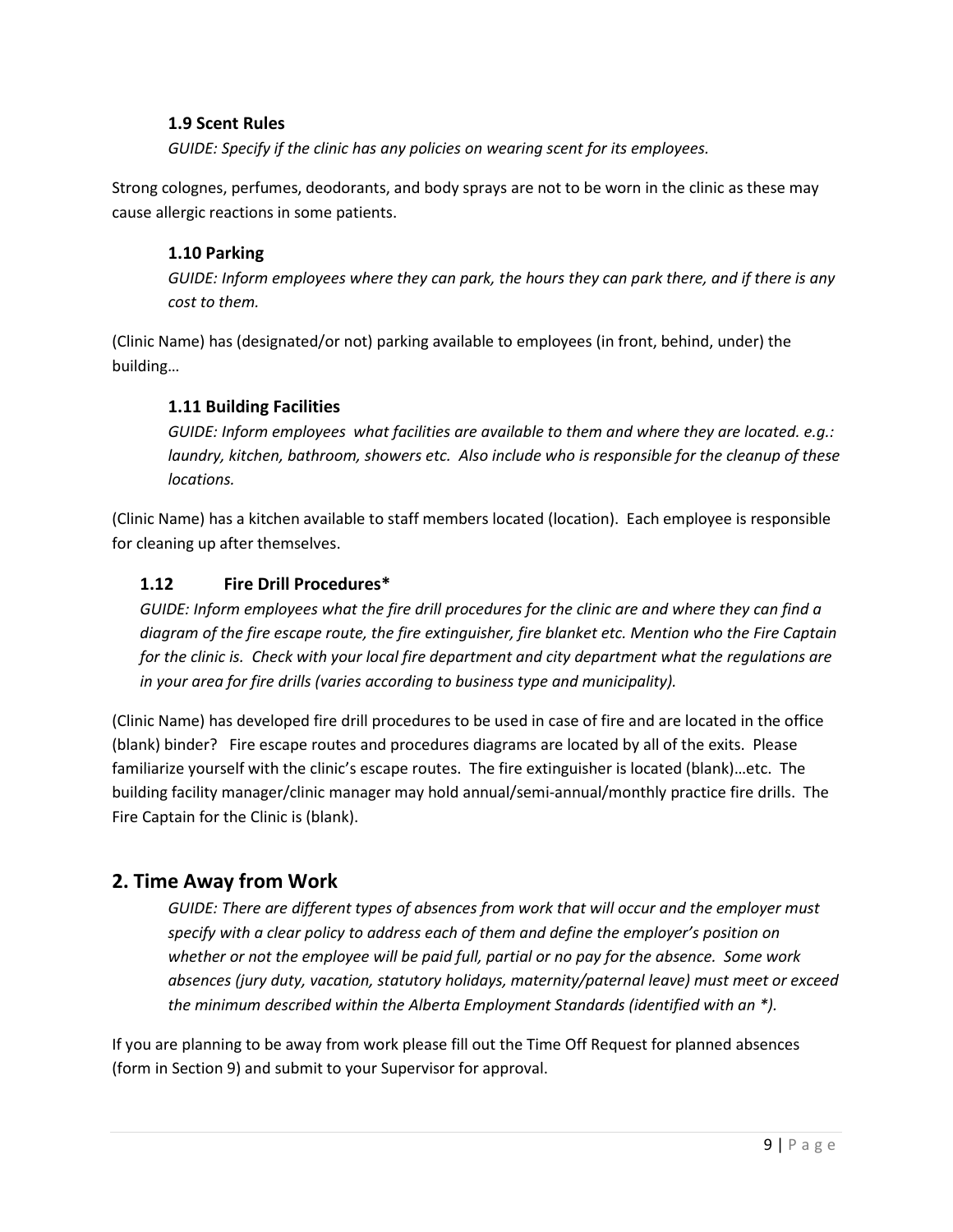#### <span id="page-9-0"></span>**2.1 Bereavement/Compassionate Leave**

*GUIDE: In the instances where an employee requires time off for compassionate or extended leave, the employer must define if they will allow it, and then if they will have a provision for full/partial compensation or no compensation at all. Additional consideration should be given to defining if there is varying days available depending on the relationship of the deceased to the employee and distance of travel.*

(Clinic) offers bereavement leave to employees. You are entitled up to three days paid leave if a death occurs in the immediate family (spouse, partner, child, parent, sibling, child and parent of spouse/partner, grandparents, and grandchildren). If you travel out of province for the funeral two additional days are provided if you need. You can also also take one day of paid leave for the death of an extended family member or a close friend. Requests for bereavement leave will be considered on an individual basis and must be submitted to the Supervisor.

#### <span id="page-9-1"></span>**2.2 Jury Duty\***

*GUIDE: Jury duty is not a voluntary absence for the employee, and the employer must decide if they wish to compensate the individual for their time away and how many days are allowable. Additionally, the employer must determine if the employee will be paid any sort of reimbursement from the courts, and adjust their policy accordingly to accommodate for this payment.*

If you are required by law to appear in court for jury duty, (Clinic) will compensate you while you are on jury duty. Any other payments you receive for the jury duty will be paid back to the Clinic.

#### <span id="page-9-2"></span>**2.3 Maternity/Paternal Leave\***

*GUIDE: Employees are entitled to maternity/paternal Leave as defined by the Alberta Employment Standards*

Alberta employees are entitled to up to one year of unpaid, job-protected leave in the event of the birth and up to 37 weeks on the adoption of a child. Birth mothers can take up to 52 consecutive weeks of unpaid job protected leave. This is made up of 15 weeks maternity leave and 37 weeks parental leave.

Fathers and/or adoptive parents are eligible for up to 37 consecutive weeks of unpaid, job protected parental leave. Adoptive parents can take parental leave regardless of the age of the adopted child. Parental leave may be taken by one parent or shared between two parents but the total combined leave cannot exceed 37 weeks.

As per the Alberta Employment Standards Code, employees must have 52 consecutive weeks of employment with their employer to be eligible for maternity and/or parental leave. This requirement applies to both full time and part time employees. However, under human rights law, employers are required to accommodate the health related consequences of an employee's pregnancy and childbirth up to the point of undue hardship, regardless of how long she has worked for the employer. This means that even if a pregnant employee has worked for the employer for less than 52 consecutive weeks and is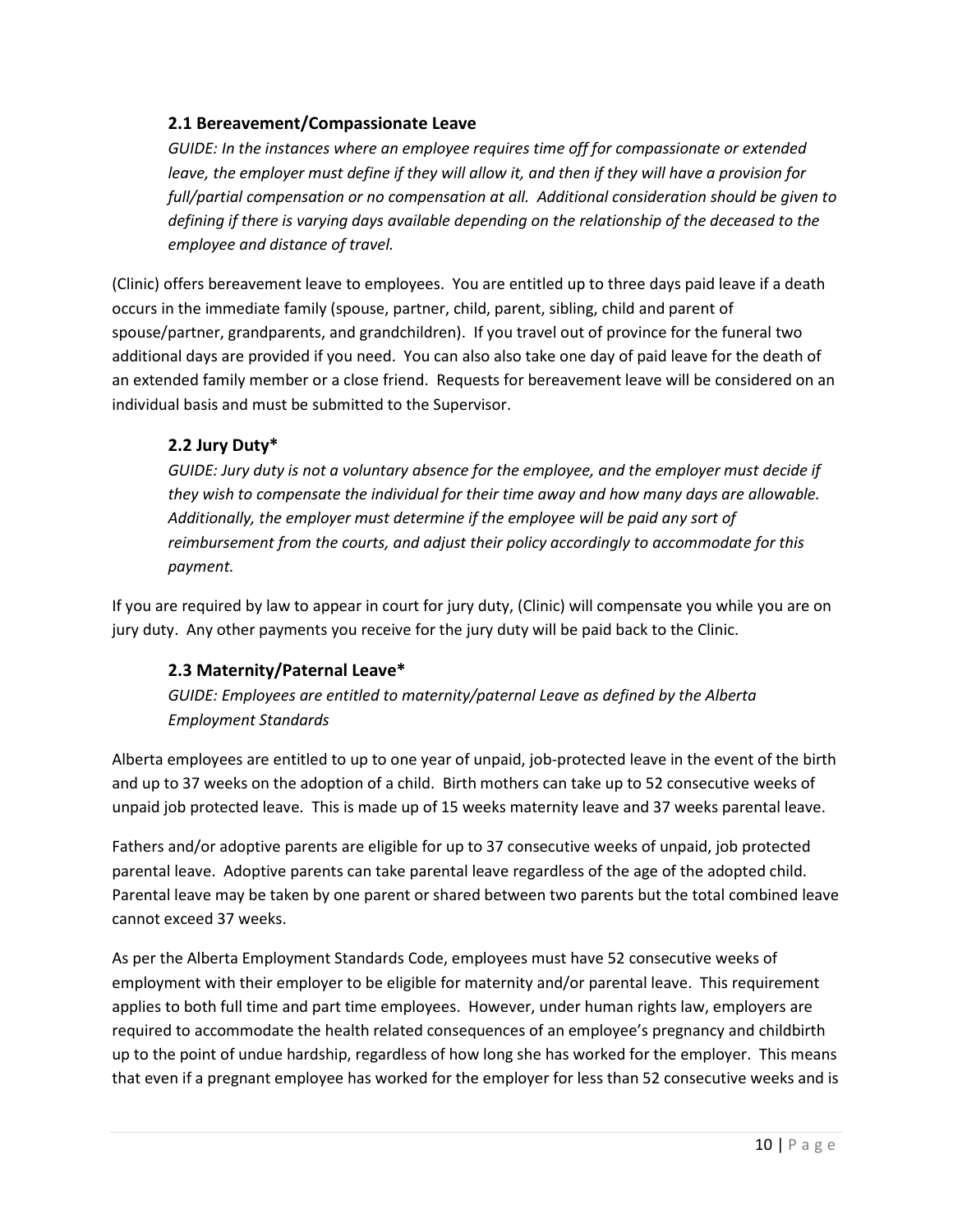therefore not entitled to maternity leave under the Code, she still has the rights to a leave from her employment for the health-related consequences of pregnancy and childbirth.

#### <span id="page-10-0"></span>**2.4 Sick Leave**

*GUIDE: Employee absence due to illness will happen, and your defined policy must address if the employer will compensate the employee for absence due to illness.* 

If you work full-time, you are eligible for sick leave after the probation period. You must call in to your Supervisor to let them know that you are ill and not coming in. In order that arrangements, if necessary, can be made to cover your absence, notification must be made by 8:00a.m on the first day of absence.

| <b>Length of Service</b> | <b>Full Salary</b> |
|--------------------------|--------------------|
| Less than 3 months       | n                  |
| 3 months to 2 years      | 5 days             |
| More than 2 years        | 7 days             |

The sick days may be paid as individual days or combined. The same length of service criteria applies to part-time employees (or maybe prorated), although you must work at least 600 hours before being eligible for sick leave.

# <span id="page-10-1"></span>**2.5 Personal Time Off**

*GUIDE: In the event where the employer chooses to not develop specific policies on situations previously listed (aside from maternity/parental), they may simply want to define a number of personal days available to the employee to cover all potential absences including medical/dental appointments. In this case, the employer must define how many days available, if they are paid or not, how the absences will be applied for, who approves and records them, and what happens once the days are exhausted.*

(Clinic Name) offers (blank) number of personal days for (full-time/part-time) employee. Personal days include personal appointments. These days (will/will not) be paid. Please inform (name) of these days as (he/she) will be the one recording them. Once employees have exhausted their personal days time off any additional personal time off will be without pay.

#### <span id="page-10-2"></span>**2.6 Statutory Holidays\***

*GUIDE: Alberta has designated nine specific days as statutory holidays and an additional three as optional. Be sure to specify which optional holidays your clinic is observing, if any.*

Alberta has designated 9 specific days as statutory holiday days and an additional 3 as optional. All are listed in the chart below. Remuneration for working a statutory holiday is at 2.5 times your regular hourly wage, or is compensated at 1.5 times your regular hourly wage plus one day off.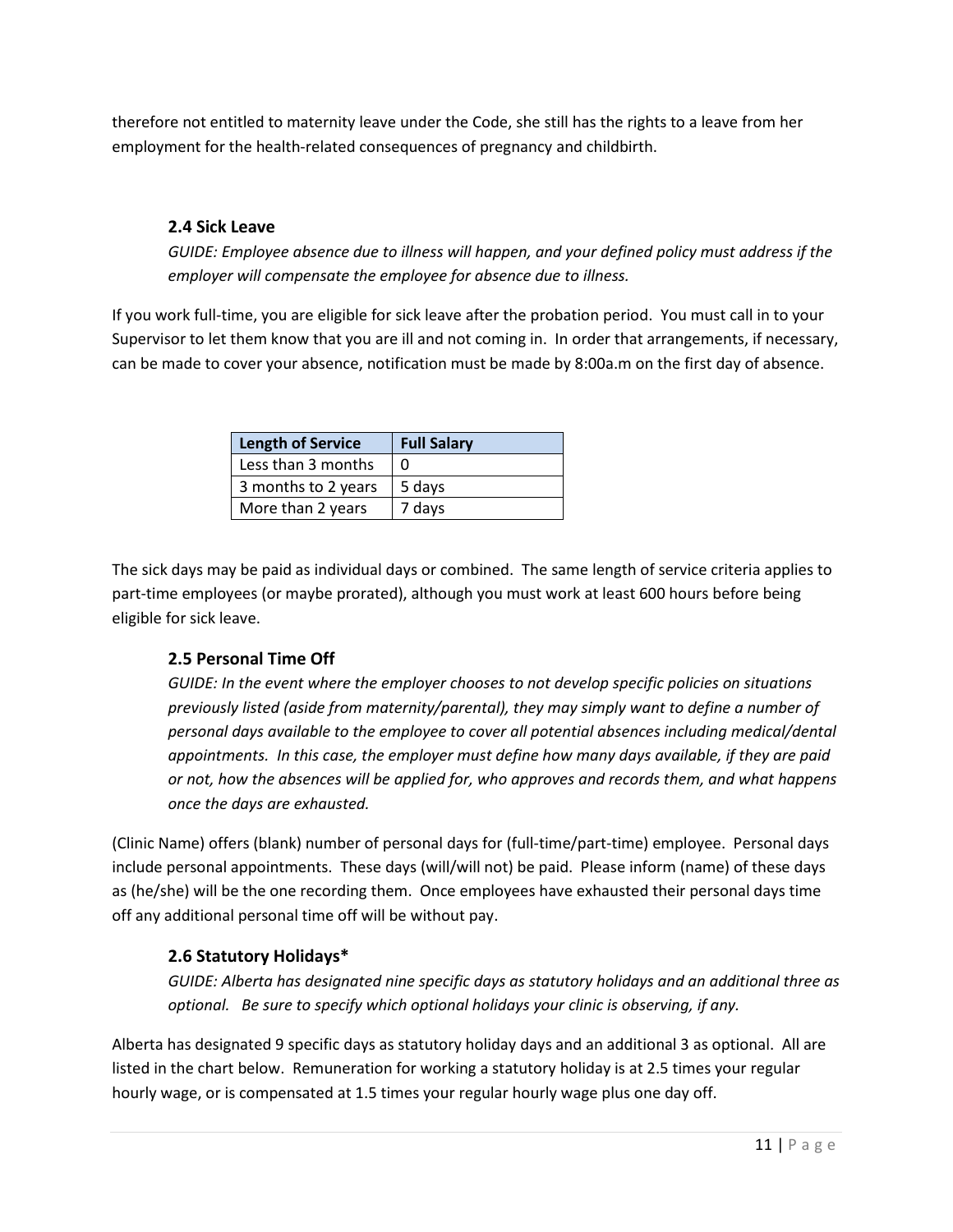| <b>Specific Day</b>     | Day                                | <b>Statutory or Optional</b> |
|-------------------------|------------------------------------|------------------------------|
| New Years Day           | January 1                          | Statutory                    |
| <b>Family Day</b>       | 3 <sup>rd</sup> Monday in February | Statutory                    |
| Good Friday             | Friday before Easter               | Statutory                    |
| Victoria Day            | Monday before May 25               | Statutory                    |
| Canada Day              | July 1                             | Statutory                    |
| Labour Day              | First Monday in September          | Statutory                    |
| <b>Thanksgiving Day</b> | Second Monday in October           | Statutory                    |
| Remembrance Day         | November 11                        | Statutory                    |
| Christmas Day           | December 25                        | Statutory                    |
| Easter Monday           | Monday following Easter            | Optional                     |
| <b>Heritage Day</b>     | First Monday in August             | Optional                     |
| <b>Boxing Day</b>       | December 26                        | Optional                     |

<span id="page-11-0"></span>When a paid holiday falls on a Saturday or Sunday, a day off will be substituted in lieu thereof.

#### **2.7 Vacation\***

Under Alberta Employment Standards, employees are entitled to paid vacation leave based on the time employed with the employer. The current statutory entitlement states that employees are entitled to:

- 2 weeks after each of the first 4 years of employment, and
- 3 weeks after 5 consecutive years of employment and each year of employment after that

However, while there is a defined statutory entitlement, most employers have a customized approach to vacation entitlement which reflects their strategy to reward and retain employees. A vacation entitlement which exceeds that of the statutory requirement could resemble the chart below.

Regardless of the vacation policy you choose to implement, it must meet or exceed the minimum described within Alberta Employment Standards.

Things to consider when defining your vacation policy:

- Your employee is entitled to receive vacation entitlement and as their employer, you need to define if they are to receive this either by 1) taking time off with pay or 2) receiving their vacation pay (%) on every pay check. They are not entitled to receive both.
- How are employees allowed to take their vacation? Can they take single days? Is there a maximum at (i.e. 2 weeks) they can take at one time? Is there a form?
- How many employees are allowed off at one time and who provides the coverage in their absence?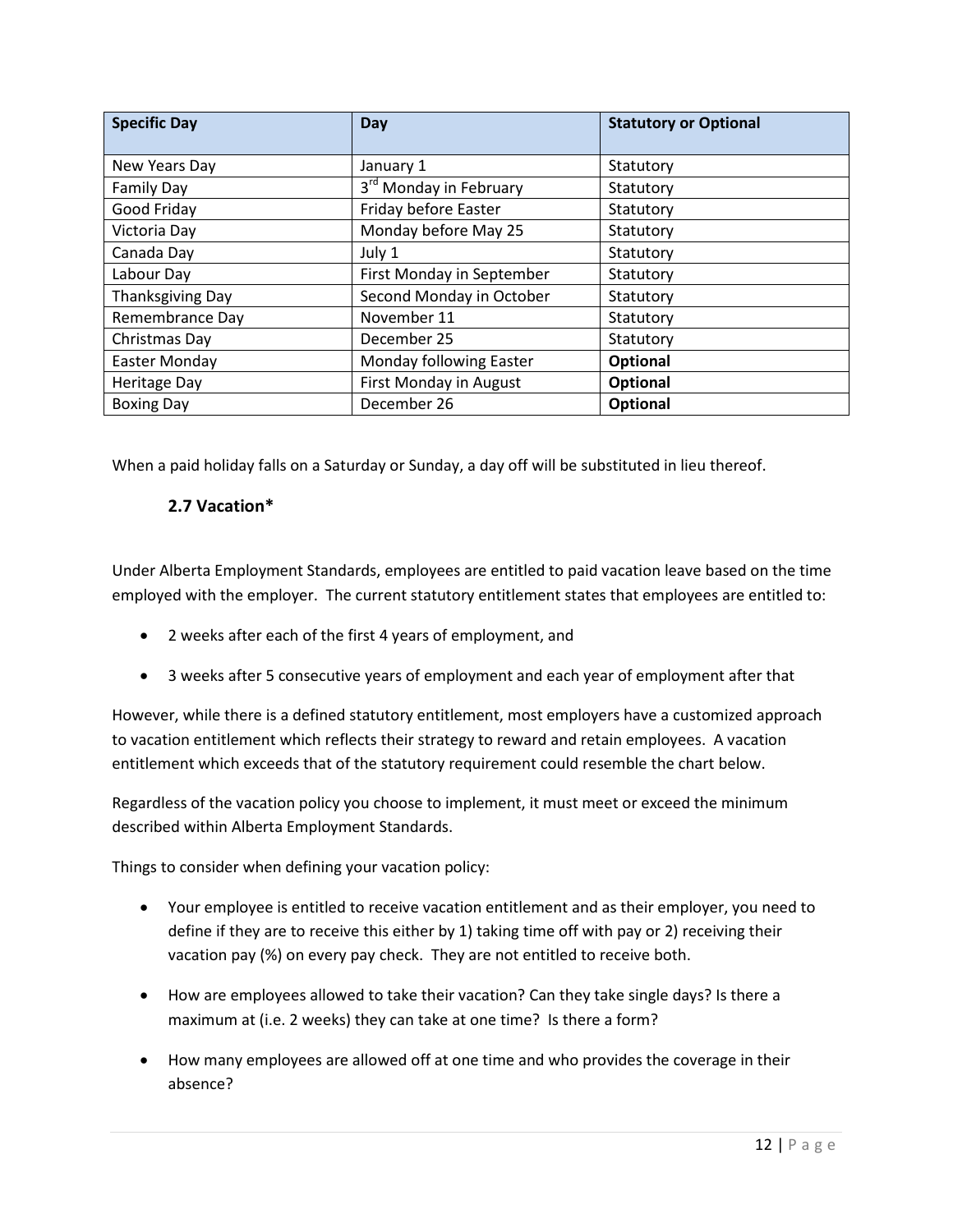• If the clinic/practice closes for certain times annually, is this automatically considered vacation time for the employee?

The establishment of a clear and concise vacation policy should provide clear direction for both management and employees, so that there is no room for discussion on what is allowed and how it can be taken.

| <b>After Completion of</b>      | <b>Vacation Entitlement</b> |
|---------------------------------|-----------------------------|
| 1 year of employment            | 2 weeks                     |
| 2 through 5 years of employment | 3 weeks                     |
| 6 years                         | 4 weeks                     |
| 10 years                        | 5 weeks                     |
| 15 years                        | 6 weeks                     |

#### <span id="page-12-0"></span>**2.8 Overtime and Time in Lieu\***

*GUIDE: According to Alberta Employment Standards an employer must pay an employee overtime pay for overtime hours unless the employer or employee have entered into an overtime agreement.*

As an employee of the (clinic name), you are entitled to payment or time in lieu for overtime worked.

All overtime hours must be approved by your supervisor prior to the overtime worked. This overtime should be noted on your timesheet, and may be reimbursed by pay or by time in lieu.

#### Basic Rule

According to Alberta Employment Standards overtime hours in respect of a work week are the greater of:

- The total of an employee's hours of work in excess of  $8$  hours on each work day in the work week, OR
- An employee's hours of work in excess of 44 hours in the work week

If the greater of the 8 or 44 hours are the same, then overtime hours are those common hours. Overtime hours must be paid at not less than 1.5 times the employee's wage rate.

The only exception to paying overtime at the rate of 1.5 times is where the overtime is accumulated under an agreement between the employer and the employee. In such cases, the agreement will provide for time off work with pay (or time in lieu) to be taken instead of overtime pay.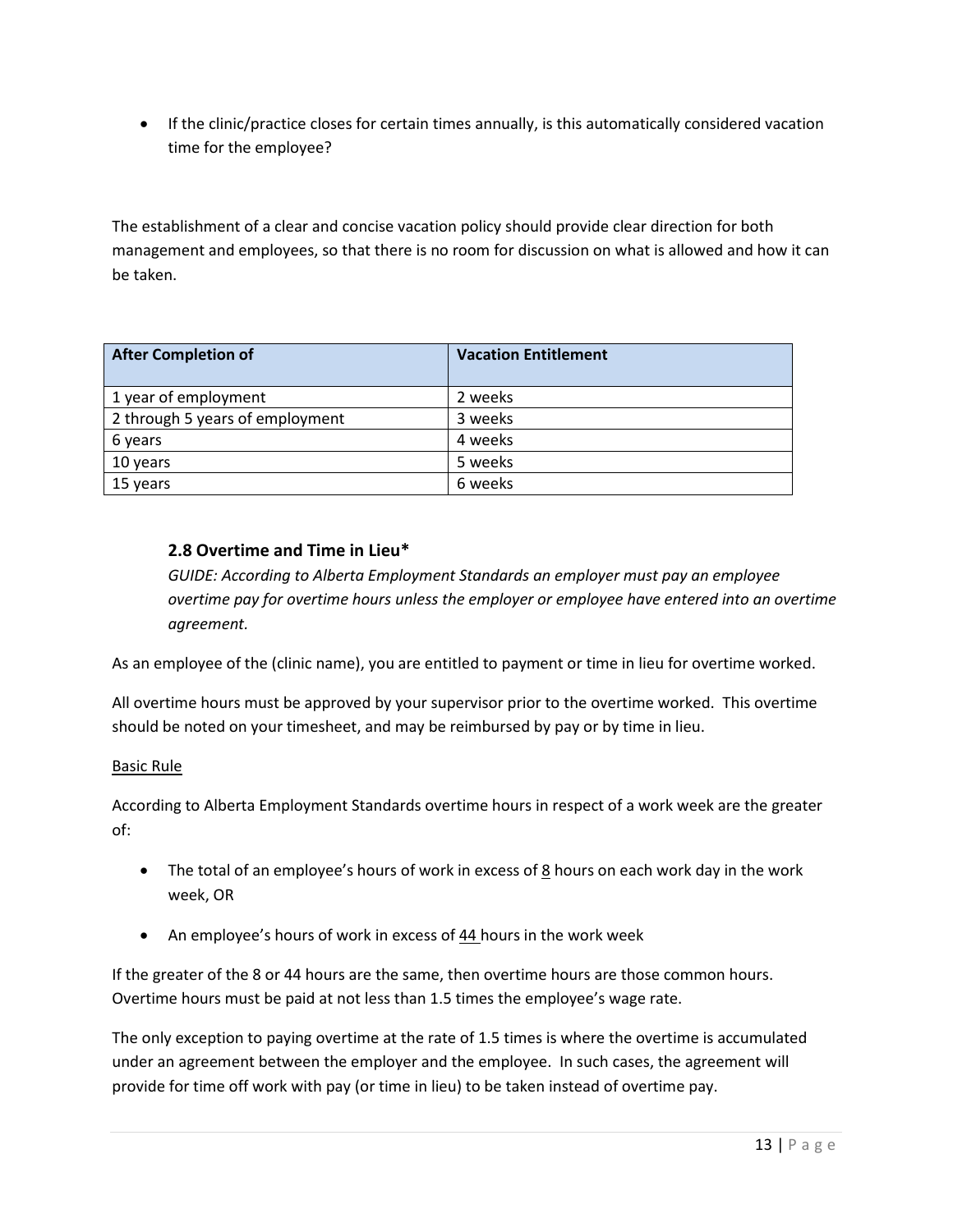The Alberta Labor Code requires employers to keep up to date records of overtime hours banked; the number of hours taken off with pay by employee; and providing the employee with a pay statement showing the number of banked overtime hours.

Under Section 20 of the Employment Standards Code, providing certain conditions are met, an employer may require or permit an employee to work a Compressed Work Week, which is an arrangement that consists of fewer work days in the work week and more hours of work in a work day, paid at the employee's regular wage rate.

To be valid, a compressed work week (CWW) must be scheduled in advance and the schedule must meet the following requirements:

- a) If the compressed work week is part of a cycle, the schedule must show all the work weeks that make up the cycle;
- b) The maximum hours of work that an employee may be scheduled to work in a work day is 12 hours;
- c) The maximum hours of work that an employee may be scheduled to work in a compressed work week is 44 hours;
- d) If the CWW is part of a cycle, clause (c) above (which requires that the maximum hours of work that an employee may be scheduled to work in a CWW is 44 hours) does not apply and the maximum average weekly hours of work that an employee may be scheduled to work in the work weeks that are part of the cycle is 44 hours.

Overtime is still possible with a CWW arrangement, but it may not be scheduled as part of the CWW. Overtime is calculated both on a daily and a weekly (or cycle) basis. The greater number of overtime hours is what must be paid. Alternatively, overtime worked under the CWW arrangement could be given as time off through an overtime agreement.

#### <span id="page-13-0"></span>**2.9 Medical and Dental Coverage**

*GUIDE: Specify if you have any medical and/or dental coverage for your employees. If your benefits provider does not provide a plan overview booklet, it is important to document to employees the details of the plan as well as what is the expected employee and employer contribution for the benefits. Additionally, it is also important to identify when an employee is eligible (e.g. part time, full time, etc), when they cease to be eligible and if participation in the plan is mandatory.* 

(Full time/part time) employees are eligible for medical and dental benefits after (blank) amount of time working at our clinic. Participation in this plan (is/is not) mandatory. Etc.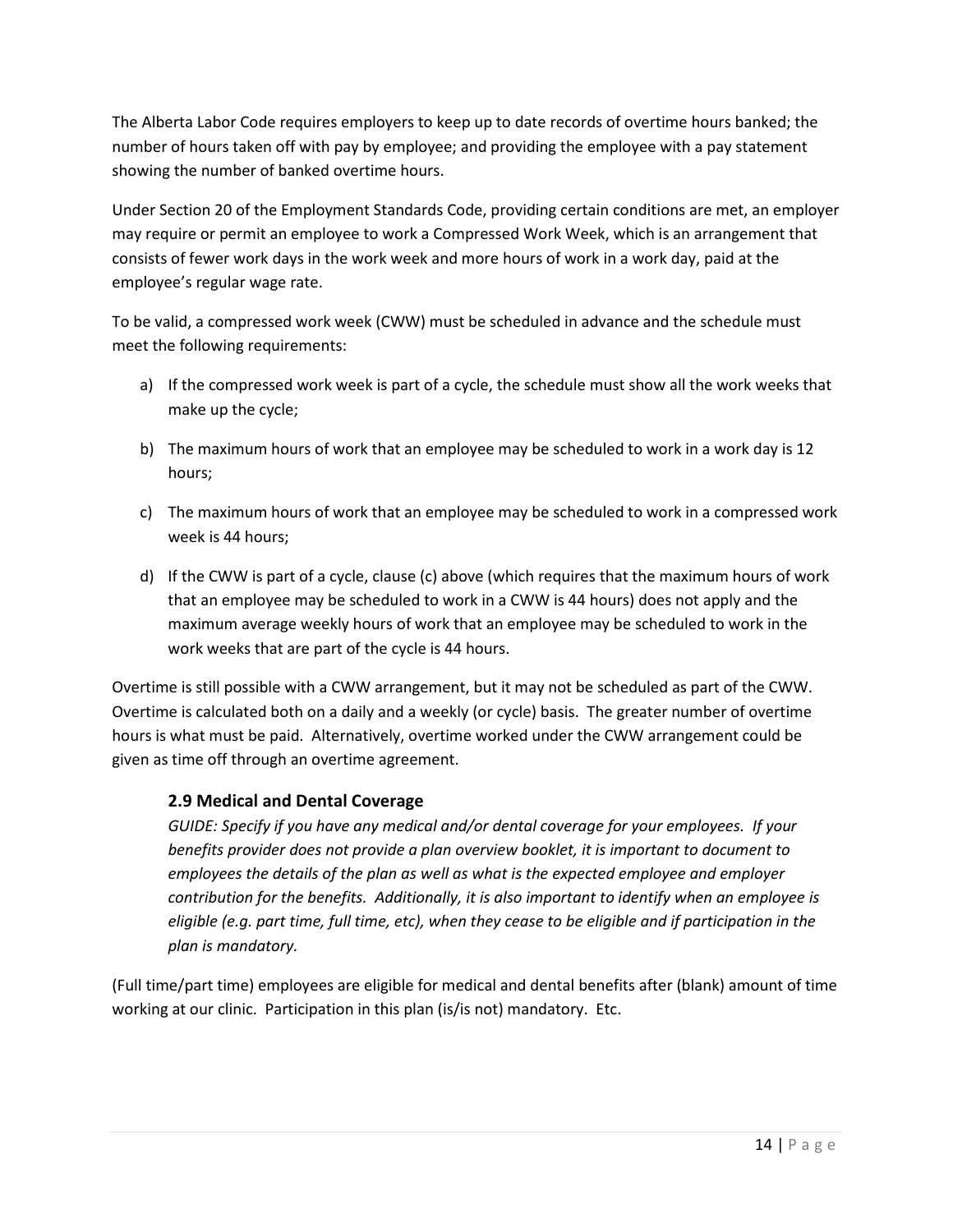#### <span id="page-14-0"></span>**2.10 Short Term and Long Term Disability**

*GUIDE: Outline how long your employees can take for short term or long term disability leave, how much they will get paid, and what happens once these days are exhausted. Be sure to specify part time versus full time employees.*

Full time/part time employees can take (blank) amount of days for disability leave and will be paid (blank). Once these days are exhausted…

#### <span id="page-14-1"></span>**2.11 Life Insurance**

*GUIDE: Inform your employees if you offer life insurance, if it will cost them anything, and who is eligible for it.*

(Clinic Name) (does/does not) offer life insurance. Full time/part time employees (are/are not) eligible. Etc.

#### <span id="page-14-2"></span>**2.12 Employee and Family Assistance Program**

*GUIDE: Inform employees of the Employee and Family Assistance Program services offered to them. Be sure to include if it will cost them anything and who is eligible.*

(Clinic Name) offers employees (blank) assistance programs that are available to employees and their families. (Part time/full time/both) are eligible, etc…

#### <span id="page-14-3"></span>**2.13 Workers Compensation Benefits**

*GUIDE: Specify if employees are covered under WCB and what forms they have to fill out in case of a claim.*

(Clinic Name) (does/does not) offer WCB to our employees. The forms employees have to fill out, in case of a WCB claim, will be in section (blank) of the handbook.

#### <span id="page-14-4"></span>**2.14 Pension, RRSP**

*GUIDE: Explain the details of the pension and RRSP program your clinic offers. Include who is eligible, how much they need to contribute each month, etc.*

(Full/part time) employees are eligible for these programs as long as they contribute (blank) amount each month. Etc.

#### <span id="page-14-5"></span>**2.15 Training and Education**

*GUIDE: Inform employees if you have compensation for training and education programs. Include what programs they can claim, how much they will be compensated, and who approves the compensation for these programs.*

(Clinic Name) (does/does not) offer compensation for training and education programs. You must always obtain prior approval from your supervisor to qualify for course reimbursement. If they are (blank) programs, employees will be compensated (blank) amount and (name) will approve this.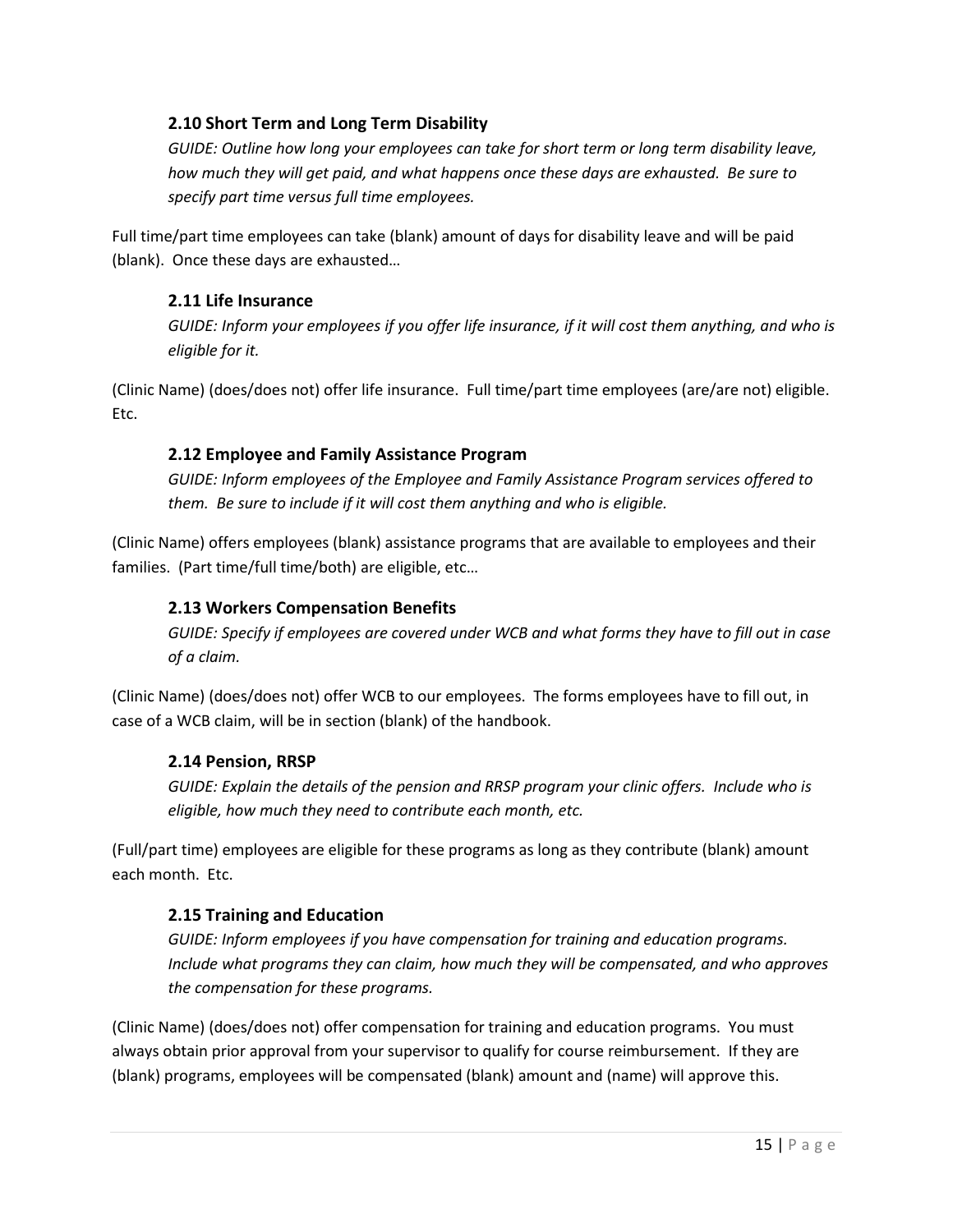# <span id="page-15-1"></span><span id="page-15-0"></span>**3. HR Administration**

#### **3.1 Timesheet Policies and Forms**

Timesheets serve as the legal authority to record the hours worked and paid to an employee. Timesheets will be submitted to, reviewed and approved by an (name/position). See Section 9 for Sample Time Sheet. Each employee will receive a Schedule of payroll submission deadlines and pay periods on an annual basis.

#### <span id="page-15-2"></span>**3.2 Pay Periods**

Payments will be made by direct deposit to your specified bank account or issue a cheque. If a payday falls on a weekend or a statutory holiday, the payday is moved to the preceding weekday. The (clinic name) pays all employees on a (bi-monthly/monthly) basis.

If you are a casual employee, your pay cheque is processed on the (date) and (date) of the month. If there are any discrepancies on your pay cheque, please see your supervisor/HR/payroll.

#### <span id="page-15-3"></span>**3.3 Pay Guidelines/Grid**

*GUIDE: Outline the details of your clinics pay guidelines or pay grid. One example is shown below.*

The (Clinic Name) pay grid program is based on the following design principles:

**Internal Equity**: (Clinic Name) recognizes the importance of the relative value (worth of jobs) and job requirements in establishing its wage model.

**Market Competitiveness**: (Clinic Name) will ensure annual base wage rates are competitive with relevant market rates through the ongoing participation and/or review of wage surveys, and/or commissioned surveys, etc.

**Flexibility**: (Clinic Name) supports the concept of flexibility in the administration of the pay grid to allow the clinic to recognize unique job requirements when required.

**Alignment with Compensation Principles**: (Clinic Name) has developed its pay grid to follow Generally Accepted Compensation Principles (i.e. administrative simplicity, competitiveness with market practices of other relevant organizations, etc).

The specific objectives of the pay grids are to provide fair and equitable wages for all employees and to attract and retain the services of talented and qualified employees.

(Clinic Name) has instituted a pay grid based on the market average rate. Accordingly, (Clinic Name) is maintaining a competitive position in the marketplace.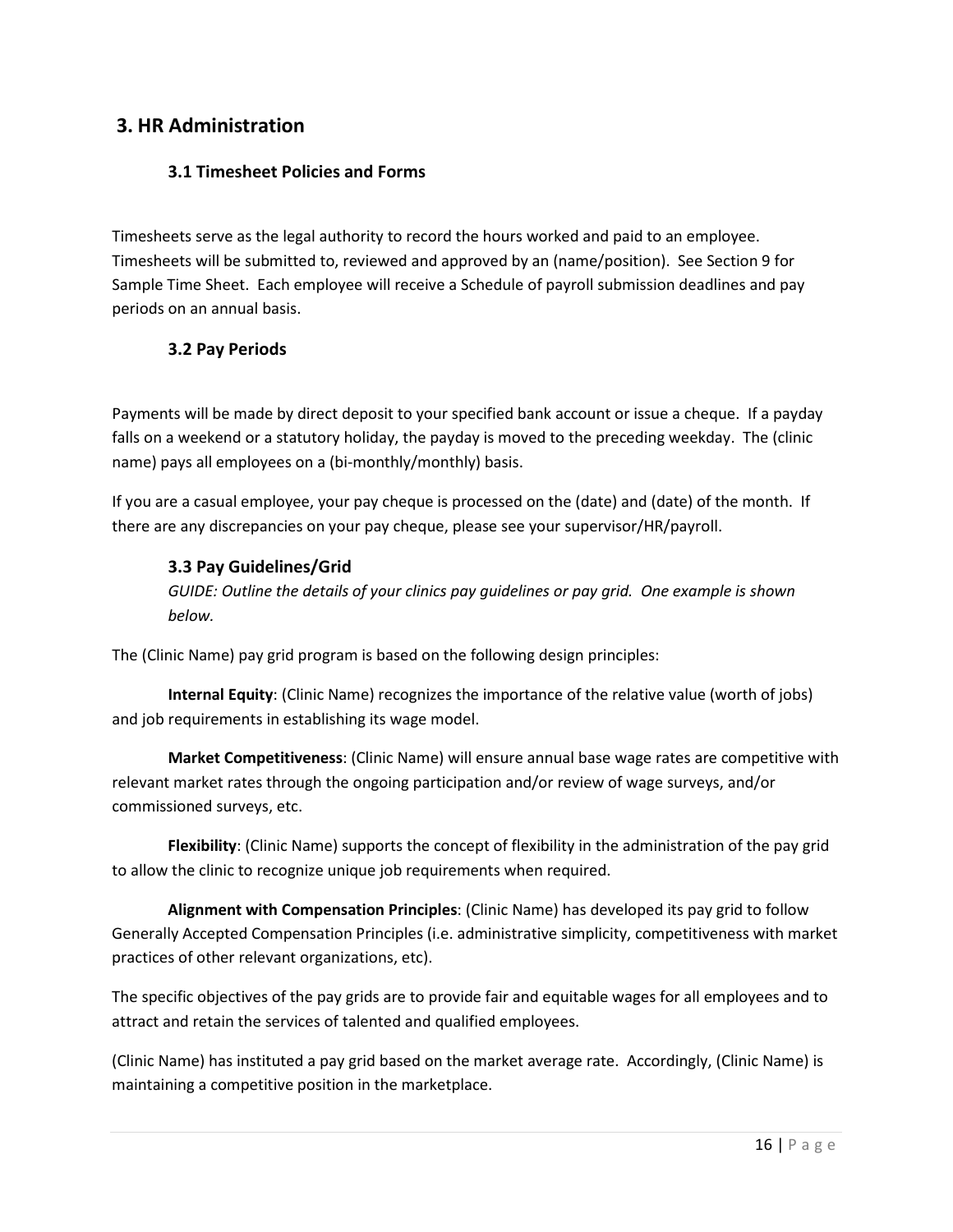#### **Example of Pay Administration:**

Step 1- Minimum: This is a developmental entry level; rate paid to those who are new to the job, with no/minimal prior experience specific to that job. The incumbent typically requires training or skill development to fully perform duties of the job.

Step 2- Midpoint: The arithmetic midpoint; rate paid to those with some related prior experience, either at clinic or elsewhere. The incumbent typically has the skills and abilities to perform the requirements of the job, but may still be acquiring skills and/or experience related to the job.

Step 3- Maximum: Rate paid to those with significant prior experience, either at this clinic or elsewhere. The incumbent typically has all the skills and abilities to perform the job. A newly hired employee could still be paid at this level if they have the skills, abilities and experience to fully perform the job at the highest level of job requirements.

Casual employees will be placed at the minimum rate of the wage band corresponding to the band placement for its full time regular counterpart.

Prior to or near the beginning of each fiscal year, all individual wage rates will be reviewed. Progression within a pay band will be based on a combination of several factors including current job responsibilities, market rates, qualifications related to the job duties including experience prior to and with the clinic and current wages.

The pay grid will be reviewed annually to ensure competitiveness with external market pay practices; and may be increased in consideration of general economic indicators (e.g. cost of living, market trends, etc)

A wage that is beyond the maximum rate in the band, must be approved by (name).

(Clinic Name) pay grid administrative guidelines will be approved by (name); including any material changes, additions, or deletions to the program in the future.

An employee may request that the classification for his/her position be reviewed for further consideration. This request should be supported by clear rationale, signed off by an immediate supervisor and submitted to (name).

#### <span id="page-16-0"></span>**3.4 Hiring Guidelines**

(Clinic name) complies with Alberta Employment Standards and we apply a fair and consistent approach to hiring. Our goal is to hire quality staff who support the achievement of clinic strategies and goals.

As an employee, your position will fall into one of the following categories: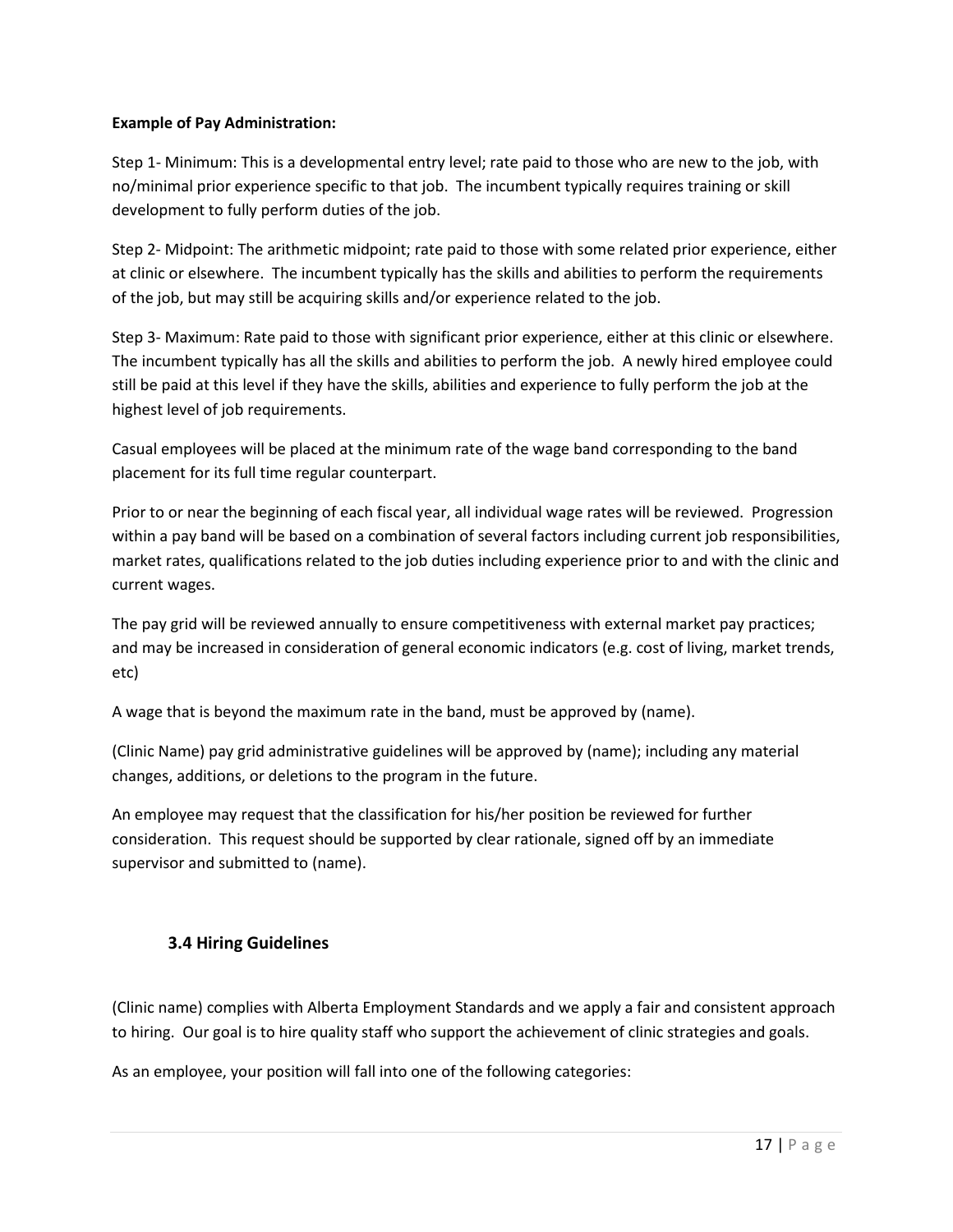#### **Permanent Full Time/Part Time**

- Full time employees work (blank) days a week for a total of (blank) hours. Part time positions work less than (blank) hours a week.
- Full time positions are posted for a minimum of (blank) working days internally/externally

#### **Casual**

• An employee who does not work continuously but instead has gaps in his or her work and earnings is considered a casual employee

Generally, employment of immediate family will/will not be considered. These cases will be discussed on a case-by-case basis.

All new employees will be required to sign an employment contract before the first day of employment.

# <span id="page-17-0"></span>**4. Performance Appraisal System**

#### <span id="page-17-1"></span>**4.1 Position Profiles**

*GUIDE: A template to create position profiles is in Section 9.*

Position profiles for the (clinic) are located in the back of the handbook in Section 9. The position profiles include the following positions: MOA, Receptionist, Billing Clerk, Referral Coordinator, Clinical Assistant I and II, Medical Secretary, Business Manager/Office Manager, Dietician, Mental Health Navigator, Pharmacist, Social Worker, Medical Transcriptionist. Competency Dictionary is outlined in Appendix 3.

#### <span id="page-17-2"></span>**4.2 Probationary Period**

The probationary period is intended to provide time to train and orientate new employees. This probationary period is three months long and is a time for the clinic to ensure that new employees are a good fit to the position, as well as for new employees to determine if the (clinic name) is the right place for them.

During this time, new employees can resign without a reason, and with or without notice. Likewise, during the probation period, the (clinic name) can terminate your employment without giving you any reason, with or without notice. Following a successful probation period, you will become a permanent employee.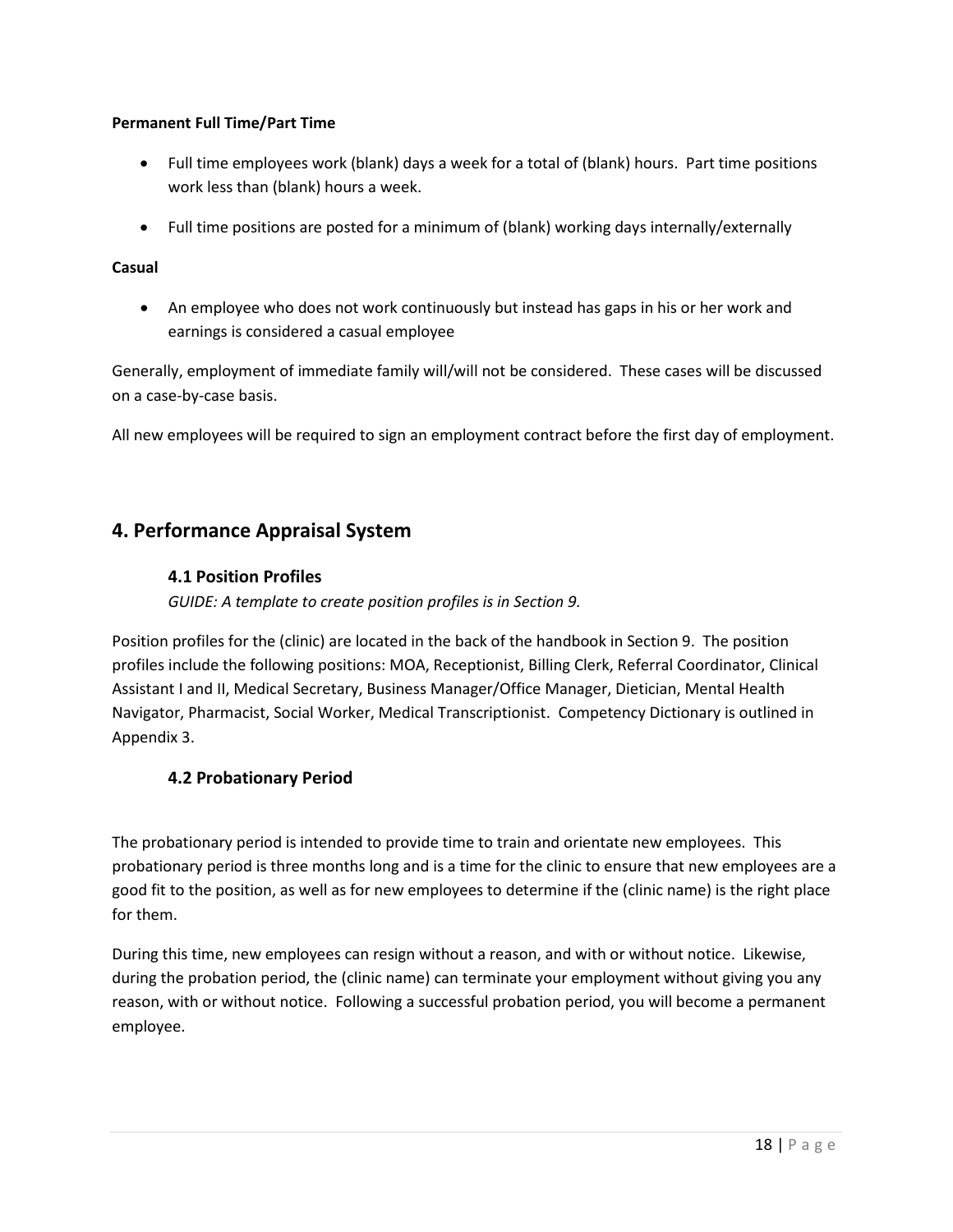#### <span id="page-18-0"></span>**4.3 Performance Management**

The (clinic name) has developed a performance management system to track and evaluate employee performance. This process supports personal development, performance feedback, and goal setting.

Throughout the performance management process, you will:

- Get targeted feedback on performance from supervisor(s)
- Achieve clear expectations of performance and strategies to enhance personal performance

(Name) will be in charge of the performance review process.

A copy of performance evaluation form can be found in Section 9.

#### <span id="page-18-1"></span>**4.4 Conflict Resolution Process**

The conflict resolution process at the (Clinic Name) is as follows:

- 1. Talk to the individual with whom you have a conflict, if not resolved go to step 2
- 2. Talk to your supervisor, if not resolved go to step 3
- 3. Talk to the clinic director(s), if not resolved go to step 4
- 4. The clinic director will assign a Physician Staff Liaison (PSL) who will work directly with the person(s) involved and seek a resolution that will be binding

#### <span id="page-18-2"></span>**4.5 Resignation, Termination or Retirement**

If you are leaving the (clinic name) due to resignation, termination, or retirement, steps must be taken prior to you leaving. These steps ensure continuity for the organization upon your departure and help make your transition out of the clinic as smooth as possible.

Written notice is required if you are leaving permanently. Refer to your employment contract. While we appreciate as much notice as possible, we require two weeks if you have been employed for less than two years, and at least three weeks if you have been employed for longer than two years. Your notice should be submitted to (name).

Any outstanding banked time, vacation balance and vacation accrual will be paid out on your final cheque. Please remember to return all clinic property when you leave.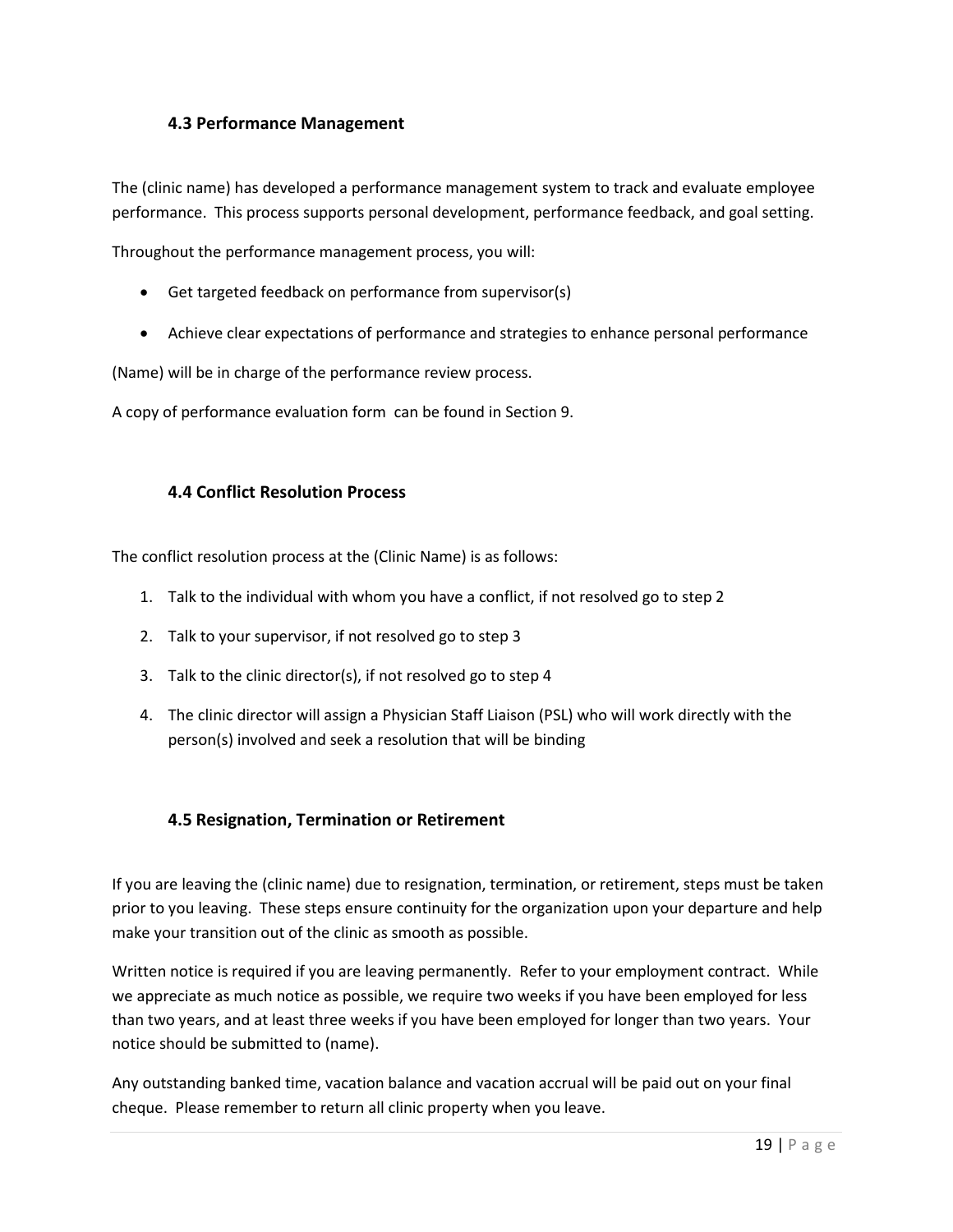Employees (regular full or part time) who have worked three months or more but less than one year are entitled to written notice or pay in lieu of notice of at least one week.

Employees (regular full or part time) who have worked at least one year are entitled to written notice or pay in lieu of notice of at least two weeks.

Employees (regular full or part time) who have worked three years or more are entitled to written notice or pay in lieu of notice of at least one week for each year of employment to a maximum of eight weeks.

# <span id="page-19-0"></span>**5. Confidentiality of Information**

*GUIDE: The collection, use, disclosure and retention of health information by the (clinic name) are governed by the provisions of the Health Information Act (HIA). Each clinic must be compliant under the HIA.*

# <span id="page-19-1"></span>**5.1 Privacy Charter**

(Clinic name) is committed to ensuring that our patients' privacy and confidentiality of information is protected as effectively as possible. Information held by the clinic, including information about its' employees is collected, stored, used, and disclosed in accordance with the privacy principles governed by the provisions of the Health Information Act (HIA).

We are committed to keeping personal information held on all members/patients private. We regularly review, and if necessary, update our security measures to ensure that all information is held secure and that appropriate security measures and technology are maintained.

The relationship between a physician and his/her patient is a very personal one and is strictly confidential, both ethically and legally. Accordingly, you shall not, either during or after your employment with the clinic, disclose any information concerning the business and affairs of the clinic or its patients except in strict accordance with the Health Information Act on the release of confidential information.

All employees, physicians, contractors, students and volunteers providing services on behalf of (clinic name) must sign the Confidentiality Oath form (Section 9). Refusal to sign the confidentiality oath form or failure to comply with the documented oath on confidentiality form will result in prompt dismissal.

# <span id="page-19-2"></span>**5.2 Privacy and Security\***

Please print and review the complete Privacy and Security Manual (appendix 1) for all your staff to read and be aware of and act according to the HIA policies and guidelines.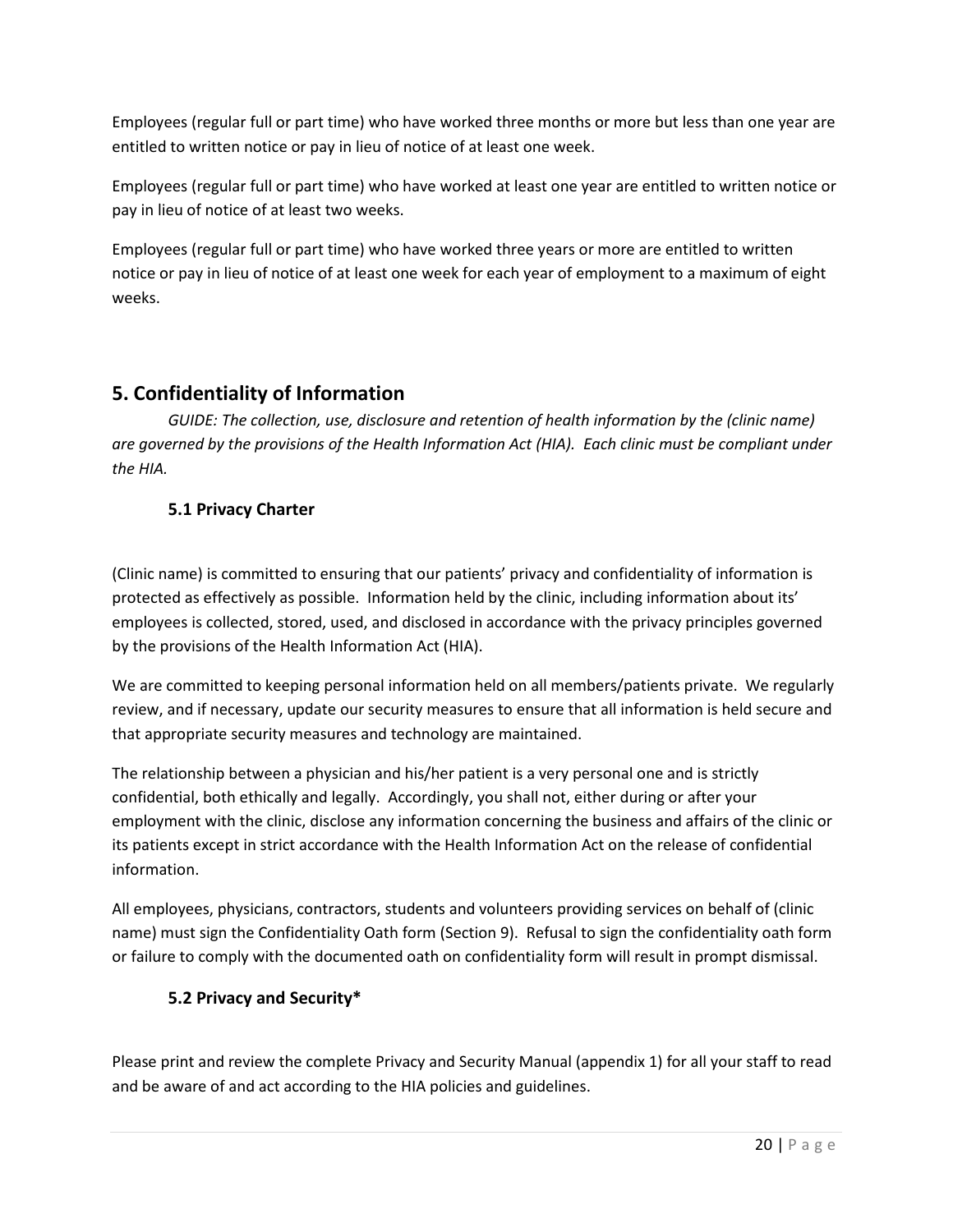#### <span id="page-20-0"></span>**5.3 Privacy Officer**

(Name) is in charge of the privacy program at (Clinic Name). Their duties are outlined in the Privacy and Security Manual (appendix 1).

# <span id="page-20-1"></span>**6. Use of Computers, Information, and Equipment**

(Clinic Name) will provide you with various business tools, such as computers and telecommunication systems, to assist in meeting your position responsibilities. These include but are not limited to: telephones, fax machines, computers, email, and internet access.

#### **Communicating Information**

- You are expected to use care and good judgment in the type, tone, and content of email message.
- All forms of electronic communications should comply with the accepted standards of business conversation and withstand public scrutiny.

#### **(Clinic name) Rights to Monitor and Access Information**

- (Clinic name) has the right, but not necessarily the duty, to monitor any and all aspects of its computer system including, but not limited to, any websites that you are visiting.
- Emails sent from our server reside on the clinic system and belong to the (clinic name). As such, your emails may be accessed by authorized staff for business purposes or to investigate a complaint or alleged violation of policy. Emails and other forms of electronic communication are not considered confidential.

#### **Prohibited Uses**

• You may not use the clinic server for commercial advertisements, chain letters, solicitations, promotions, destructive programs (e.g. viruses or self replicating programs) or any other unauthorized use.

#### **Security**

• Passwords are there for the security of information and should never be shared. The clinic antivirus software in enabled at all times.

Failure to abide by these policies may result in disciplinary action up to and including termination.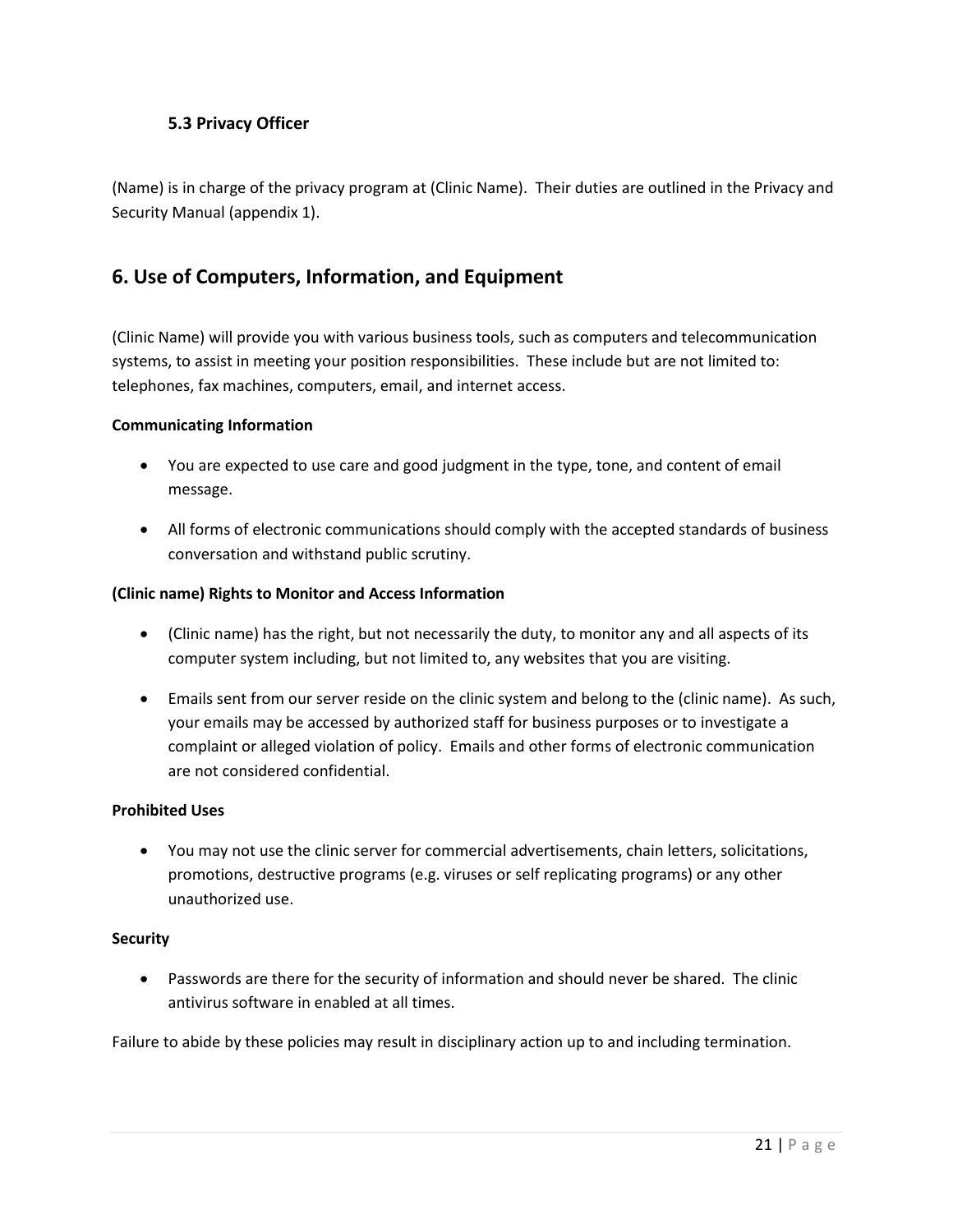Personal phone calls and correspondence should be kept to a minimum and be out of earshot of patients. Similarly, personal conversations among staff members should be discreet and out of earshot of the patients in the clinic.

#### <span id="page-21-0"></span>**6.1 Medical Records Policy**

The College of Physicians and Surgeons in Alberta (CPSA) requires that physicians should retain office medical records for 10 years following the date of last service or, in the case of minor patients, until 20 years of age, whichever is longer. Patients are not entitled to remove records from the physician's office. Records belong to the attending physician.

Patients cannot alter a physician's office chart, but can request entry of an amendment with physician approval.

When seeking information from another physician, the requesting physician should provide a signed release by the patient.

Sending physicians can charge a patient for transferring a copy of their record. Charges can include costs of shipping, other than by mail or fax. **Remember:** the fee charged must be reasonable in relation to the service provided, and the ability of the patient to pay. Physicians must be prepared to discuss fees with patients. Provision of information cannot be withheld pending prior payment.

Clinic records, both on-site and off-site, are held and stored in an organized, safe and secure manner.

Paper-copy patient charts are labeled using a code, instead of a patient name.

Records storage areas must be secured, have restricted access and are equipped with smoke detectors, fire extinguishers and sprinkler systems when possible.

Patient information is not left unattended in areas to which the public has access.

The electronic health information system's network server is located in a locked room. When health information is transported to another location, it is placed in a sealed envelope, marked as confidential, and directed to the attention of the authorized recipient.

Patient charts that are left outside physician examining rooms are turned so that the patient's name is not visible. Patient charts are not to be removed from the building premises.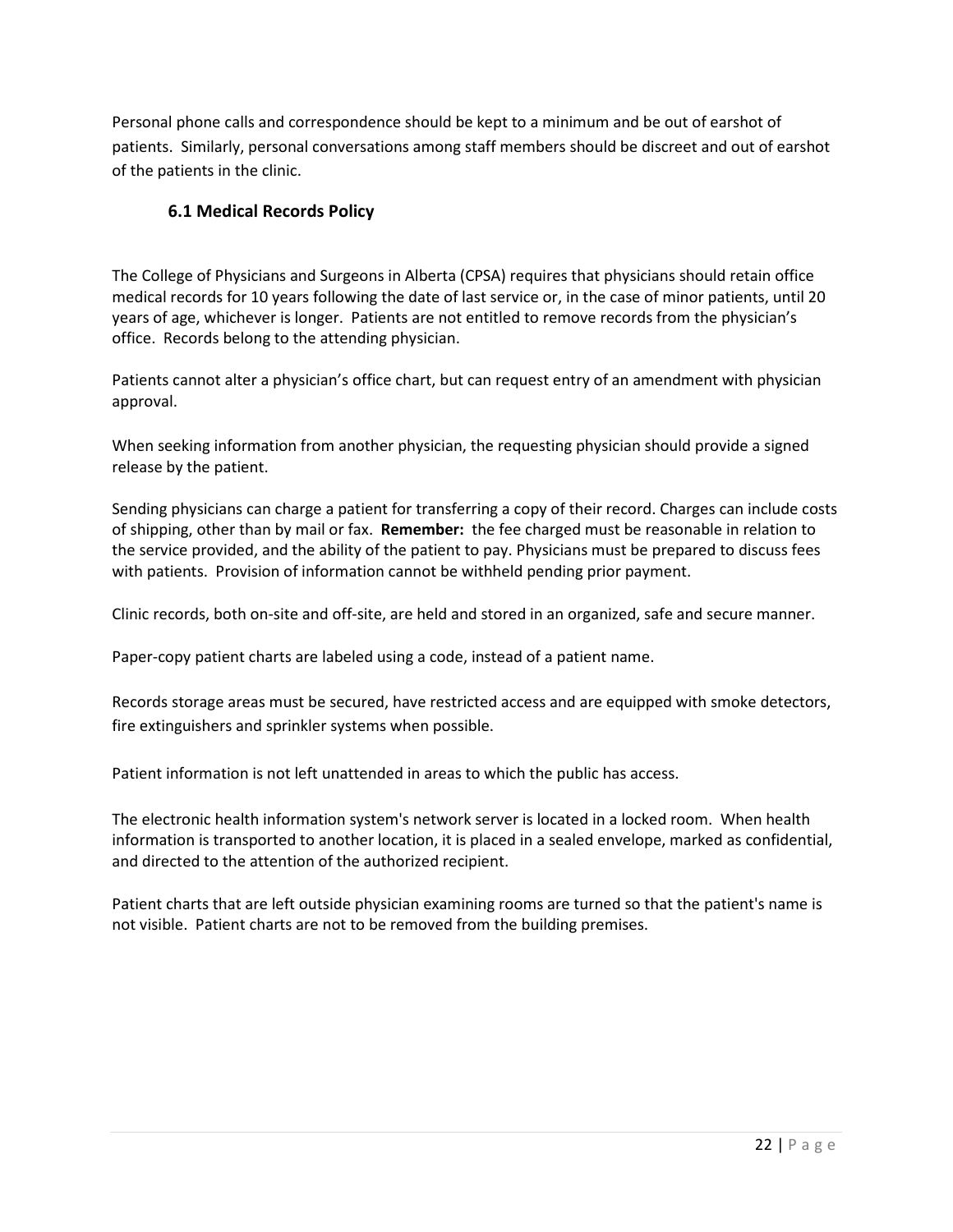# <span id="page-22-0"></span>**7. Workplace Health and Safety**

#### <span id="page-22-1"></span>**7.1 Health and Safety Policies**

(Clinic Name) is committed to providing a workplace that is healthy, positive, comfortable and safe for its employees and patients. Please follow the clinic's policy about disposal of sharp objects, needles, medical waste etc. Staff have a responsibility to act safely and to avoid creating situations that may endanger themselves or others. This policy includes everything from your desk, office space to ensuring your safety and security.

#### <span id="page-22-2"></span>**7.2 Clinic Incidents**

All staff members are responsible for their own personal safety and the safety of those around them. Common sense should always be applied in situations that can be considered dangerous.

If there is an incident in the clinic, please fill out the clinic incident report within 12 hours of the incident. The forms can be found in Section 9 and should be returned to (name).

#### <span id="page-22-3"></span>**7.3 Drug and Alcohol Policy**

Any employee who is found to be under the influence of illegal drugs/substances or alcohol while on duty will be sent home immediately and will be subject to disciplinary measure. Any employee whose work performance, attendance or conduct is found to be unsatisfactory because of illegal drugs/substances or alcohol, will be offered the opportunity for rehabilitation. Refusal of treatment may result in immediate termination.

#### <span id="page-22-4"></span>**7.4 Workplace Harassment and Discrimination**

We are committed to providing a workplace free of harassment. All staff shall treat others with respect and shall avoid behaviors that are or can reasonably be construed as discrimination or harassment. We prohibit conduct such as discrimination based on the basis of gender, age, race, harassment, and sexual solicitation. As such, the (clinic name) will:

- Uphold your individual rights to fair treatment
- Investigate reported incidents in a prompt, objective, and sensitive manner
- Take any corrective action needed
- Ensure that you will never be penalized in any way for making a complaint or giving evidence in an investigation of harassment unless it is proven to be malicious and without foundation.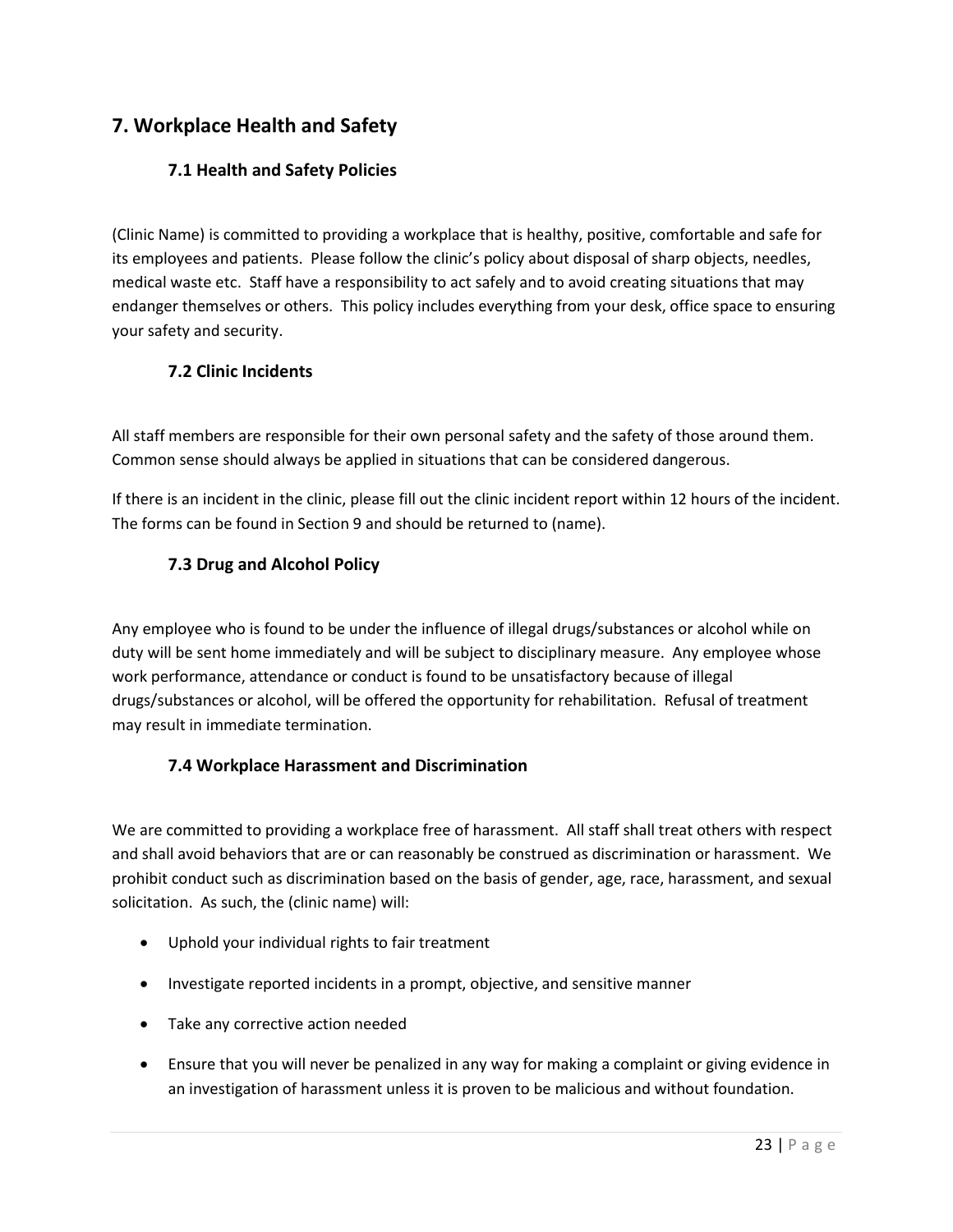Harassment can come in three forms:

#### **Personal Harassment**

• Any offensive comments and/or behaviour that are directed at any staff member, volunteer, or member of the public.

#### **Employment Harassment**

• Any discriminatory comments and/or behaviour at, or related to, the workplace which is directed at or is offensive to any staff member, physician or member of the public.

#### **Sexual Harassment**

• Any unwelcome conduct, comment, gesture or contact of a sexual nature which is likely to cause offense or humiliation to any individual or which might reasonably be perceived as placing a condition of a sexual nature on employment, opportunity, or advancement, or any term or condition of employment.

Harassment can be inflicted in a variety of actions including:

- Verbal abuse or threats
- Unwelcome remarks, jokes, innuendos, or taunting about a person's body, race, religion, gender, physical characteristics, age, sexual orientation, marital status, or ethnic origin
- Displaying of pornographic, sexually explicit, racist or other offensive or derogatory material
- Unwelcome comments, invitations, requests, or other activities, whether indirect or explicit, that cause intimidation or fear
- Leering or other gestures
- Condescendence or paternalism which undermines self-respect
- Physical assault
- Unnecessary physical contact, such as touching, patting, pinching, or punching
- Any retaliatory conduct or action arising out of harassment or an alleged harassment situation

If you are faced with a harassment situation, you should:

- If possible make your objections known to the person responsible. Talk with the clinic manager or lead physician if you require support or advice in talking with the person responsible
- Keep a written record of the date, time, location, and nature of the behaviour, as well as any witnesses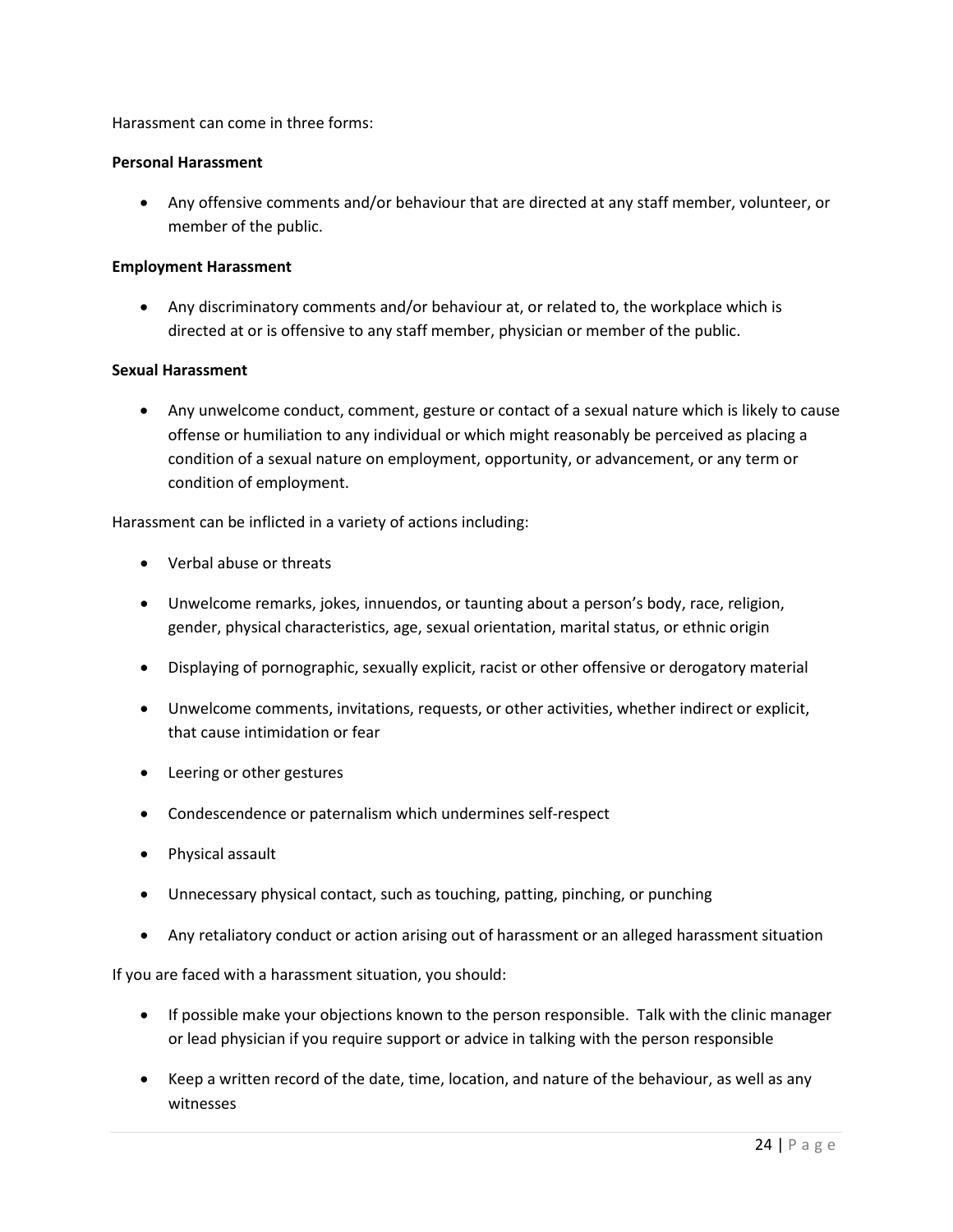• If the harassment continues, speak with (name). If they are the person responsible, or you are not satisfied with their response, take your complaint to another clinic authority person, whether it is the manager, lead physician, or another physician

This process does not prejudice your right to file a complaint with the Human Rights Commission, take civil action or report incidents to the police.

#### <span id="page-24-0"></span>**7.5 Working Alone**

(Clinic name) is committed to providing a workplace environment that upholds personal safety principles. When working alone or working afterhours please avoid situations that may endanger your personal safety. If you have any concerns for personal safety while at the clinic please discuss your concerns with your supervisor.

Some best practices are common to all working alone situations. These include proper employee training and having an effective communications system so that employees who are working alone can easily contact someone in case of an emergency. These measures are effective in reducing the risk associated with working alone.

### <span id="page-24-1"></span>**7.6 Facility Emergency Disaster Response Plan**

Employees must be informed of (clinic name)'s plans for an emergency/disaster event. Please see sample in Appendix 2 (Facility Emergency Response Plan).

# <span id="page-24-2"></span>**8. Financial Approvals**

Staff shall do their utmost to ensure that all transactions are authorized by the appropriate person and executed in a timely fashion in accordance with accepted financial standards. Staff shall use best efforts to ensure that all assets, liabilities and transactions are accurately and completely reported, supported by appropriate documentation and recorded and that no asset, liability or transaction is hidden or concealed from management and/or auditor.

#### <span id="page-24-3"></span>**8.1 Authorization Approvals**

For financial authorization approvals for office, equipment or any purchases above  $\frac{1}{5}$  elease see the Business Manager. If they are away, please note who has the authorization in their absence.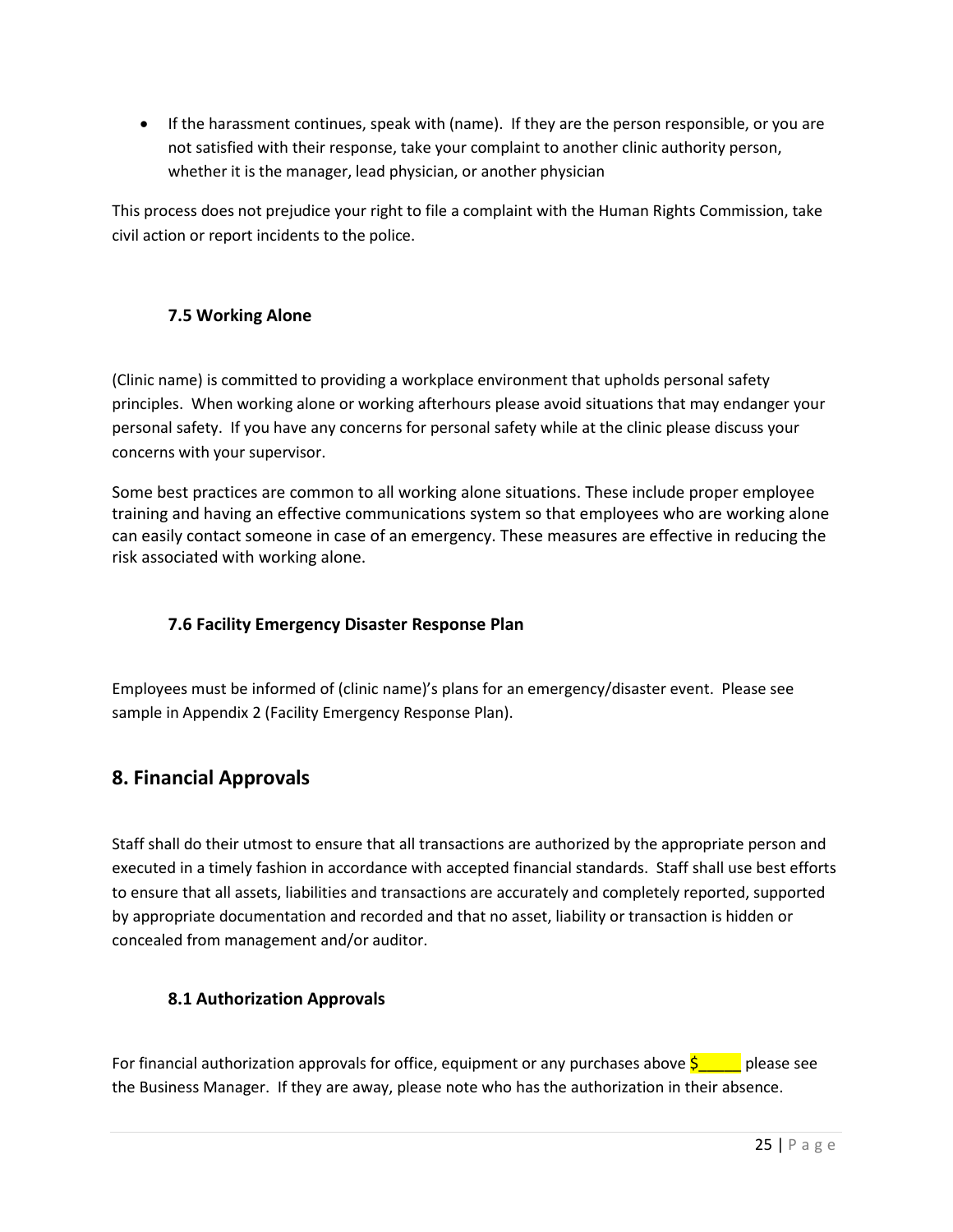For financial authorization approvals for office, equipment or any purchases above  $\zeta$  please submit to the Business Manager who will seek approval from the Clinic Directors.

#### <span id="page-25-0"></span>**8.2 Petty Cash**

The petty cash will be reconciled, locked and stored each night at closing in the (blank) office. (Name) has keys to the petty cash.

#### <span id="page-25-1"></span>**8.3 Use of Business Credit Cards**

*GUIDE: Inform employees of which positions get business credit cards, what they are allowed to use them on, who gets the statement, what the limit is etc.*

(Clinic Name) gives business credit cards to (name positions). (Name) gets the statements and they have to be authorized and signed by (name). These credit cards can be used on…

#### <span id="page-25-2"></span>**8.4 Travel Policies and Mileage**

*GUIDE: Inform employees of the travel policies at the clinic, e.g. who is liable, what mileage the clinic will cover, how employees should pay for things that will be covered, what will be covered, etc.*

If you are required to do business travel, the clinic will reimburse you for expenses (mileage, expenses) while conducting business. You must keep receipts and mileage log and submit these to (name) for reimbursement.

#### <span id="page-25-3"></span>**8.5. Insurance and Liability for Vehicles**

*GUIDE: Inform employees of the insurance available for their vehicles used for business travel and what liabilities they have.* 

<span id="page-25-4"></span>(Clinic Name) offers insurance for vehicles used for…

#### **8.6. Bonding**

Inform any employees if bonding pertains to them and the clinic and what the process is*.*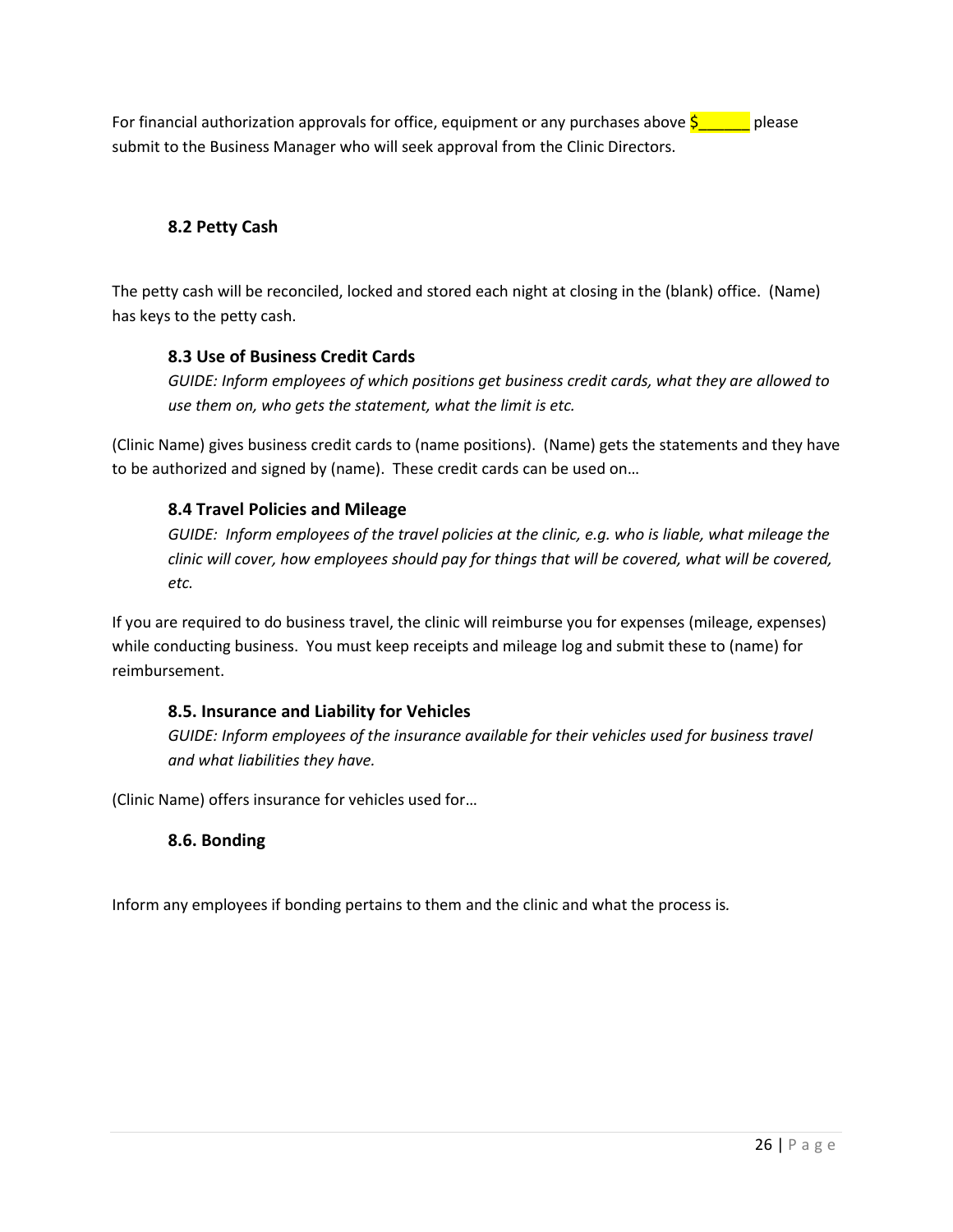# <span id="page-26-1"></span><span id="page-26-0"></span>**9. Forms**

# **Team Meeting Agenda**

Date: May 10, 2012

Time: 12:00 – 1:00 pm

Place: Clinic Meeting Room

| <b>Agenda Item</b>                                                                                                                                                                         | Person<br>Responsible | <b>Time</b> |
|--------------------------------------------------------------------------------------------------------------------------------------------------------------------------------------------|-----------------------|-------------|
| Welcome and Review of Agenda<br>1.                                                                                                                                                         | All                   | 2 minutes   |
| News and Current Events at the Clinic<br>2.<br>New staff<br>٠<br>Progress on master referrals list<br>Cross-training on XYZ task, etc<br>$\blacksquare$                                    | Physician A           | 10 minutes  |
| 3.<br>Practice Review Status Update<br>Regular meetings and request for agenda items<br>٠<br>Developing a practice agreement<br>٠<br>Role clarity and potential for some task sharing<br>٠ | Physician B           | 10 minutes  |
| What is on the Horizon?<br>4.<br>Changes to front desk configuration<br>$\blacksquare$<br>Filing process review                                                                            | Physician C           | 10 minutes  |
| 5.<br>Review of Action Items from Last Meeting (if any)                                                                                                                                    | All                   | 5 minutes   |
| <b>Questions and Close</b><br>6.<br>7.<br><b>Next Meeting Date</b>                                                                                                                         | All                   | 5 minutes   |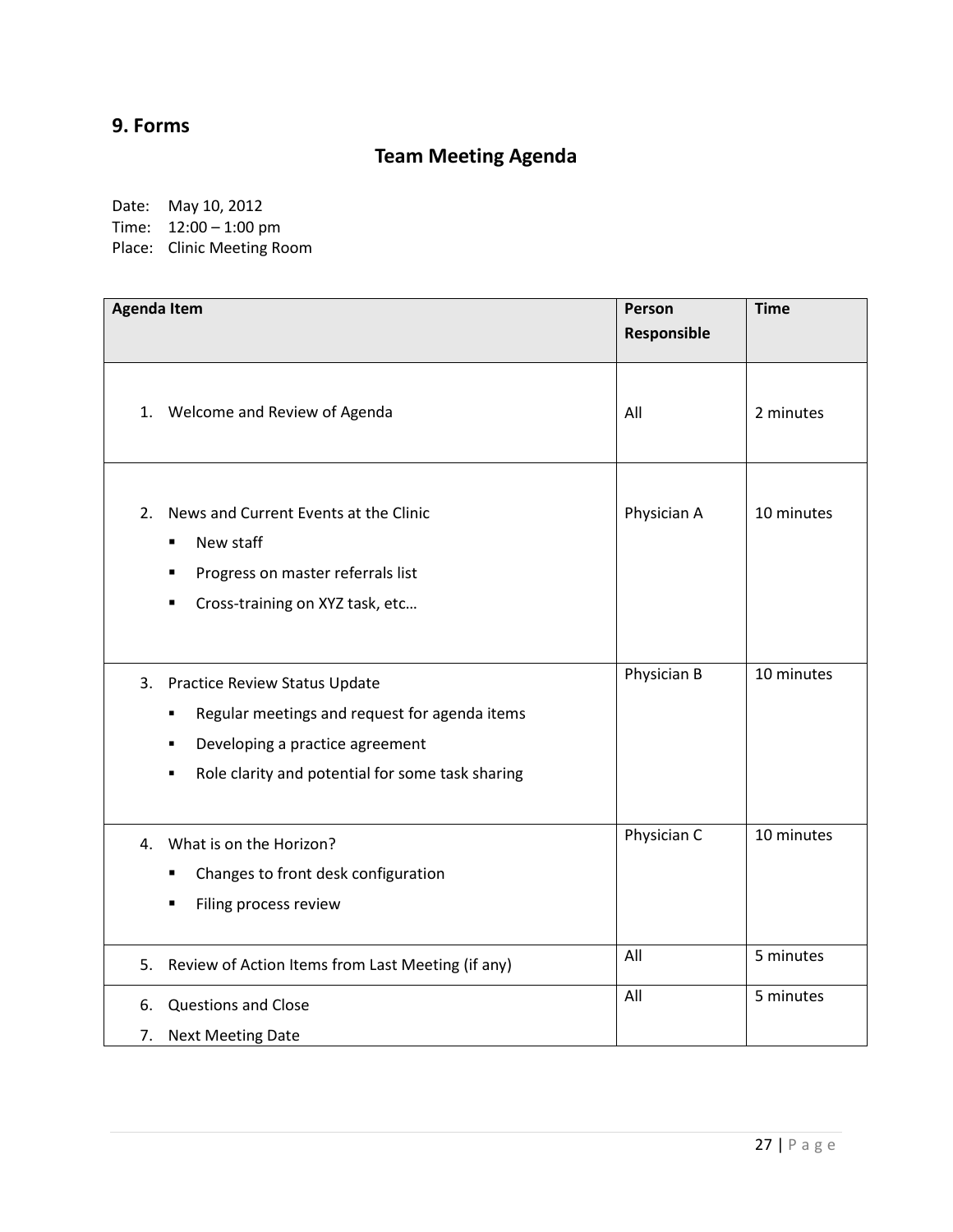# **Clinic Incident Report**

To be completed by staff within twelve (12) hours of incident/accident.

<span id="page-27-0"></span>

| Name of Clinic:             |                                                                                                                     |
|-----------------------------|---------------------------------------------------------------------------------------------------------------------|
| Address:                    |                                                                                                                     |
|                             |                                                                                                                     |
| Phone:                      |                                                                                                                     |
|                             | Instructions: Please complete this form after an incident or accident on clinic premises. An incident can be a      |
|                             | severe altercation with or among patients or staff, events that occurred that are dangerous to the staff or public, |
|                             | or where the police or emergency services were summoned (report required in such instances). Completed              |
| reports to be submitted to: |                                                                                                                     |
|                             |                                                                                                                     |
| Check One:                  |                                                                                                                     |
| $\Box$ Incident             | An occurrence that could have led to harm or otherwise negative outcomes                                            |
| $\Box$ Accident             | An occurrence that has led to harm or otherwise negative outcome.                                                   |
|                             |                                                                                                                     |
|                             | Date and Time of Incident/Accident:                                                                                 |
| Place of Incident/Accident: |                                                                                                                     |
| Name of reporting staff:    |                                                                                                                     |
|                             | Name of other staff involved/observed:<br>Name of other staff involved/observed:                                    |
|                             | Patient(s) or external parties involved (provide names if known):                                                   |
|                             |                                                                                                                     |

\_\_\_\_\_\_\_\_\_\_\_\_\_\_\_\_\_\_\_\_\_\_\_\_\_\_\_\_\_\_\_\_\_\_\_\_\_\_\_\_\_\_\_\_\_\_\_\_\_\_\_\_\_\_\_\_\_\_\_\_\_\_\_\_\_\_\_\_\_\_\_\_\_\_\_\_\_\_\_\_\_\_\_\_\_\_\_\_\_\_\_\_\_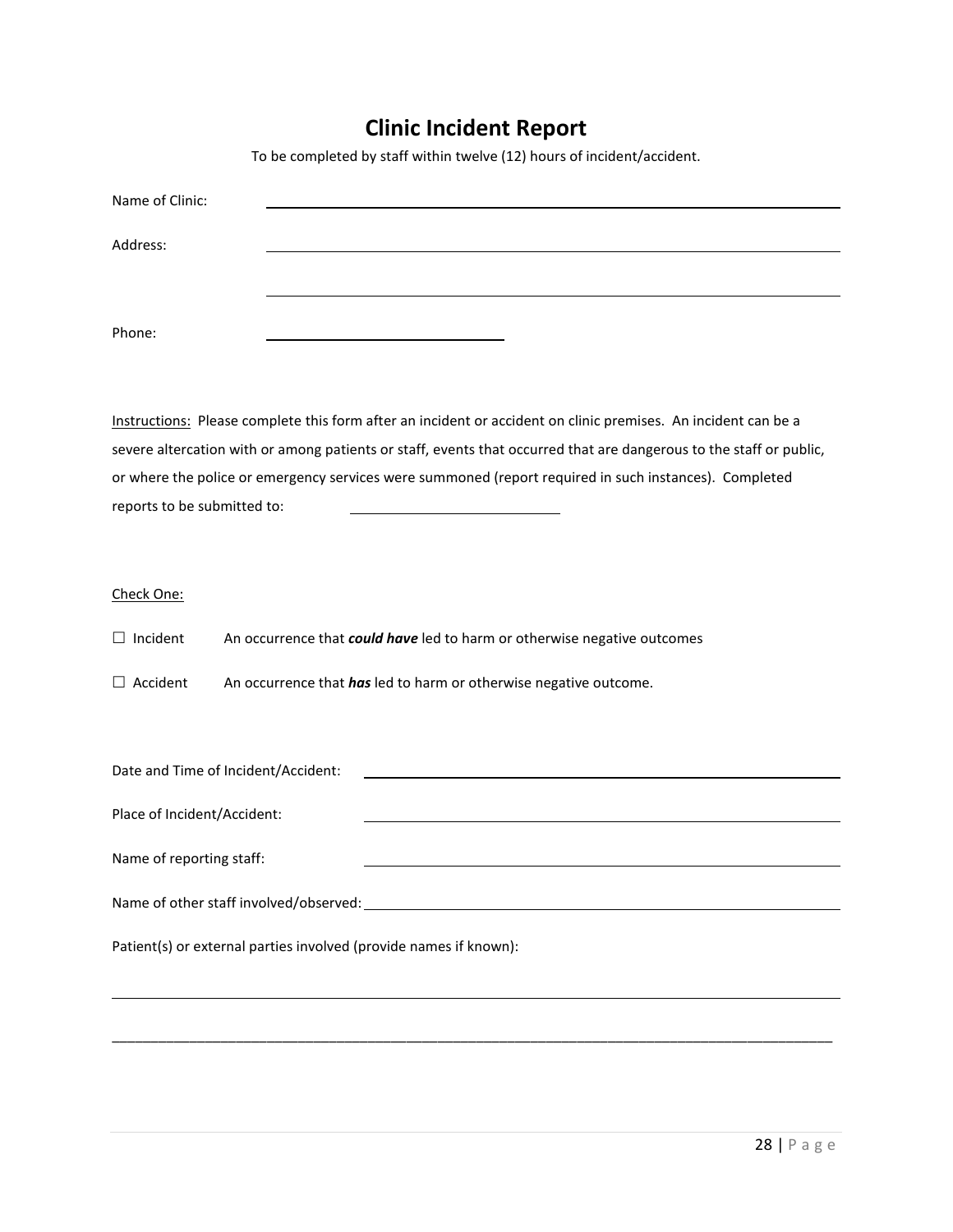| Were the police/emergency services called? | $\Box$ Yes | $\Box$ No |  |
|--------------------------------------------|------------|-----------|--|
|                                            |            |           |  |

If yes, please provide detail of who responded (include name of officer/s) and how the incident was handled.

Issue (i.e.: stress point – what appeared to cause the incident/accident):

Describe the incident/accident (to the fullest extent reasonable):

Resolution to situation:

Page 2 of 3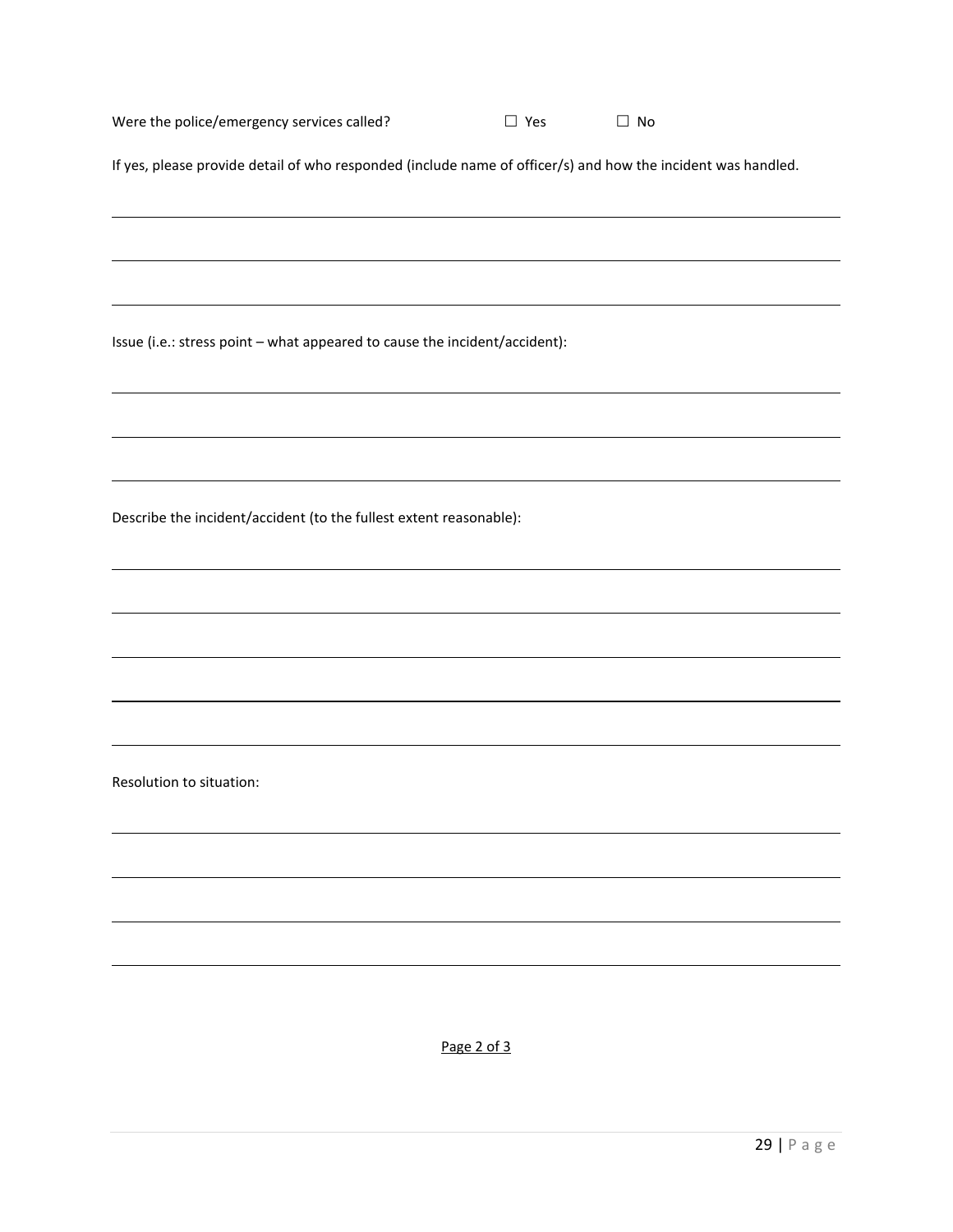| Further action required:                                                                 | $\square$ Yes | $\square$ No |                |
|------------------------------------------------------------------------------------------|---------------|--------------|----------------|
| If yes, please describe below.                                                           |               |              |                |
|                                                                                          |               |              |                |
|                                                                                          |               |              |                |
|                                                                                          |               |              |                |
|                                                                                          |               |              |                |
| What action(s) should the clinic consider to prevent a recurrence of a similar incident? |               |              |                |
|                                                                                          |               |              |                |
|                                                                                          |               |              |                |
|                                                                                          |               |              |                |
|                                                                                          |               |              |                |
|                                                                                          |               |              |                |
| Submitted By:                                                                            |               |              | (Please print) |
| Signature:                                                                               |               |              |                |
| Date:                                                                                    |               |              |                |
|                                                                                          |               |              |                |
| Received By:                                                                             |               |              | (Please print) |
| Signature:                                                                               |               |              |                |
| Date:                                                                                    |               |              |                |
|                                                                                          |               |              |                |

Page 3 of 3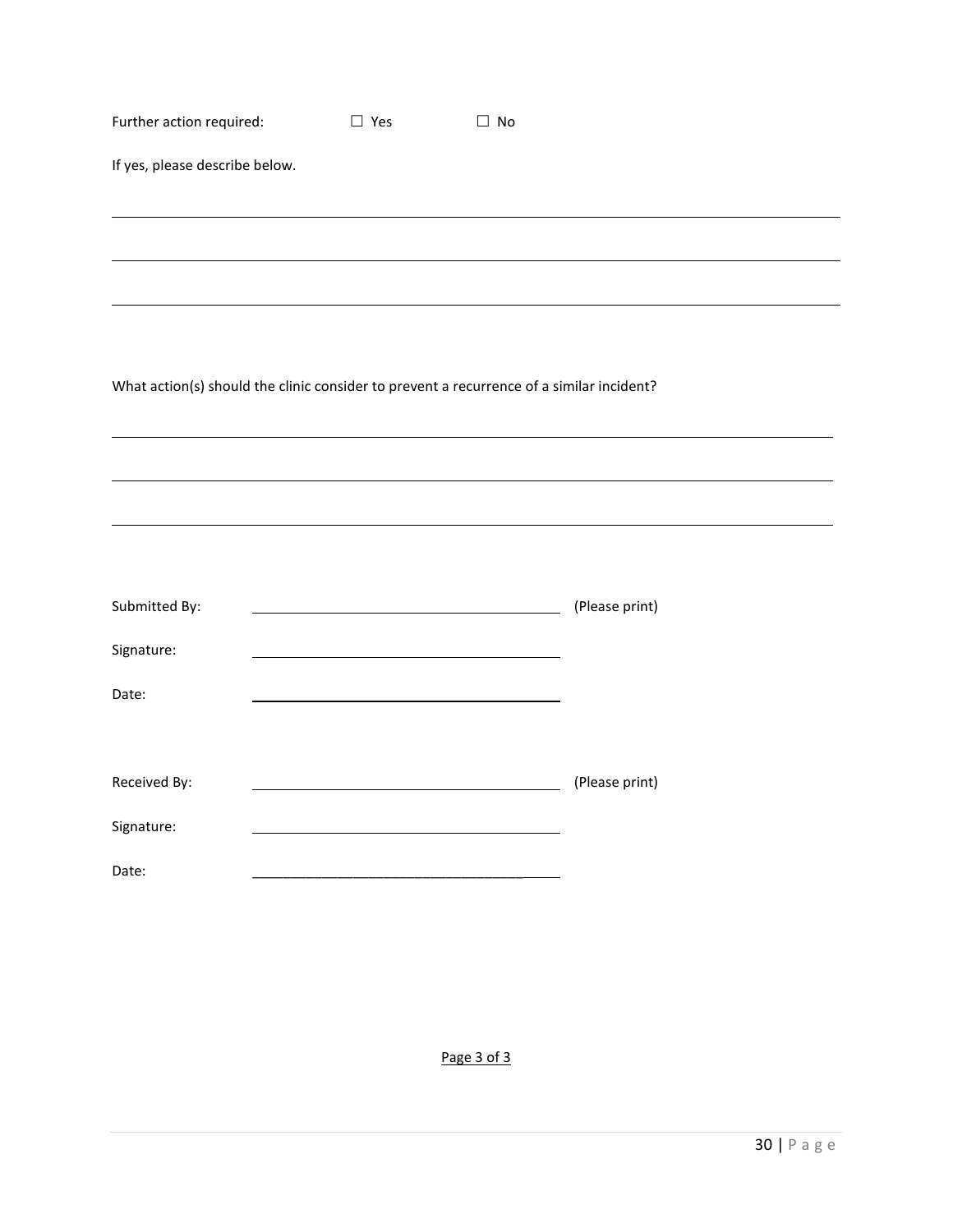# **Performance Review Clinic Name**

<span id="page-30-0"></span>

| Review Period: From ______________to ________________ |
|-------------------------------------------------------|

#### **A. Competencies**

Both the employee and the supervisor must complete this section at the end of the review period. Carefully evaluate the employee's work performance in relation to the essential competencies for the job. Refer to the Competency Dictionary and the position profile for more detailed. Check the rating box under the applicable performance description to indicate the employee's performance. Indicate N/A if not applicable or unable to observe. A multi-rater approach to the evaluation of the core competencies will be incorporated into the summary comments.

| Competency                                                                               | <b>Composite Rating</b>                     | Employee<br>Rating                          |
|------------------------------------------------------------------------------------------|---------------------------------------------|---------------------------------------------|
| <b>Problem Solving and Judgement</b><br>(Refer to the Competency Dictionary for expected | <b>Exceeds Expectations</b><br>Consistently | <b>Exceeds Expectations</b><br>Consistently |
| behaviours for this competency).                                                         | <b>Exceeds Expectations</b><br>Occasionally | <b>Exceeds Expectations</b><br>Occasionally |
|                                                                                          | Meets Expectations                          | Meets Expectations                          |
|                                                                                          | Needs Improvement                           | Needs Improvement                           |
|                                                                                          |                                             |                                             |
| <b>Patient Focus</b><br>(Refer to the Competency Dictionary for expected                 | <b>Exceeds Expectations</b><br>Consistently | <b>Exceeds Expectations</b><br>Consistently |
| behaviours for this competency).                                                         | <b>Exceeds Expectations</b><br>Occasionally | <b>Exceeds Expectations</b><br>Occasionally |
|                                                                                          | Meets Expectations                          | Meets Expectations                          |
|                                                                                          | Needs Improvement                           | Needs Improvement                           |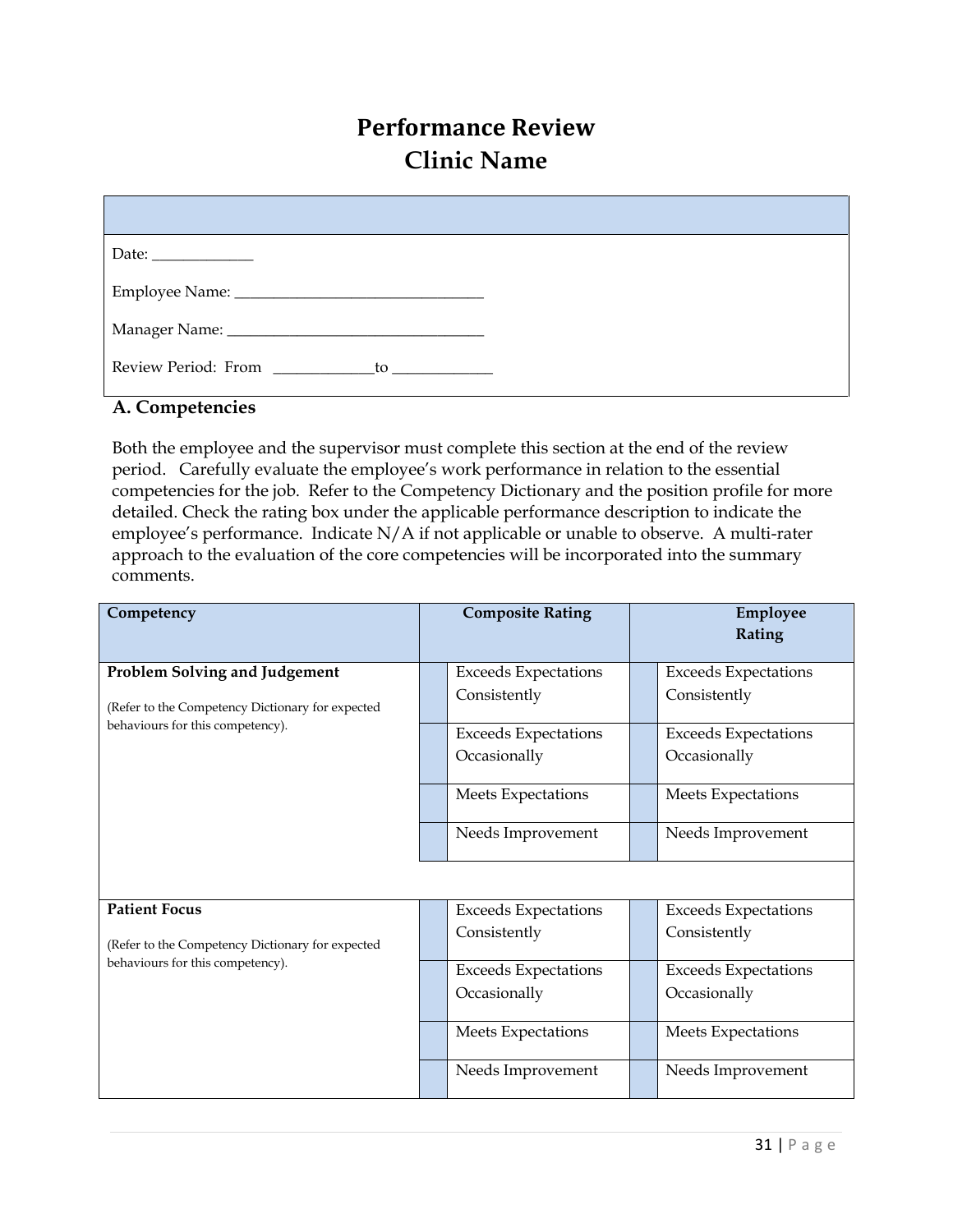| Professionalism                                                                      | <b>Exceeds Expectations</b> | <b>Exceeds Expectations</b> |
|--------------------------------------------------------------------------------------|-----------------------------|-----------------------------|
| (Refer to the Competency Dictionary for expected<br>behaviours for this competency). | Consistently                | Consistently                |
|                                                                                      | <b>Exceeds Expectations</b> | <b>Exceeds Expectations</b> |
|                                                                                      | Occasionally                | Occasionally                |
|                                                                                      | Meets Expectations          | Meets Expectations          |
|                                                                                      | Needs Improvement           | Needs Improvement           |
|                                                                                      |                             |                             |
| <b>Teamwork</b>                                                                      | <b>Exceeds Expectations</b> | <b>Exceeds Expectations</b> |
| (Refer to the Competency Dictionary for expected                                     | Consistently                | Consistently                |
| behaviours for this competency).                                                     | <b>Exceeds Expectations</b> | <b>Exceeds Expectations</b> |
|                                                                                      | Occasionally                | Occasionally                |
|                                                                                      | Meets Expectations          | Meets Expectations          |
|                                                                                      | Needs Improvement           | Needs Improvement           |
|                                                                                      |                             |                             |
| <b>Effectiveness</b>                                                                 | <b>Exceeds Expectations</b> | <b>Exceeds Expectations</b> |
| (Refer to the Competency Dictionary for expected                                     | Consistently                | Consistently                |
| behaviours for this competency).                                                     | <b>Exceeds Expectations</b> | <b>Exceeds Expectations</b> |
|                                                                                      | Occasionally                | Occasionally                |
|                                                                                      | Meets Expectations          | Meets Expectations          |
|                                                                                      | Needs Improvement           | Needs Improvement           |
|                                                                                      |                             |                             |
| <b>Strategic Thinking</b>                                                            | <b>Exceeds Expectations</b> | <b>Exceeds Expectations</b> |
| (Refer to the Competency Dictionary for expected<br>behaviours for this competency). | Consistently                | Consistently                |
|                                                                                      | <b>Exceeds Expectations</b> | <b>Exceeds Expectations</b> |
|                                                                                      | Occasionally                | Occasionally                |
|                                                                                      | Meets Expectations          | Meets Expectations          |
|                                                                                      | Needs Improvement           | Needs Improvement           |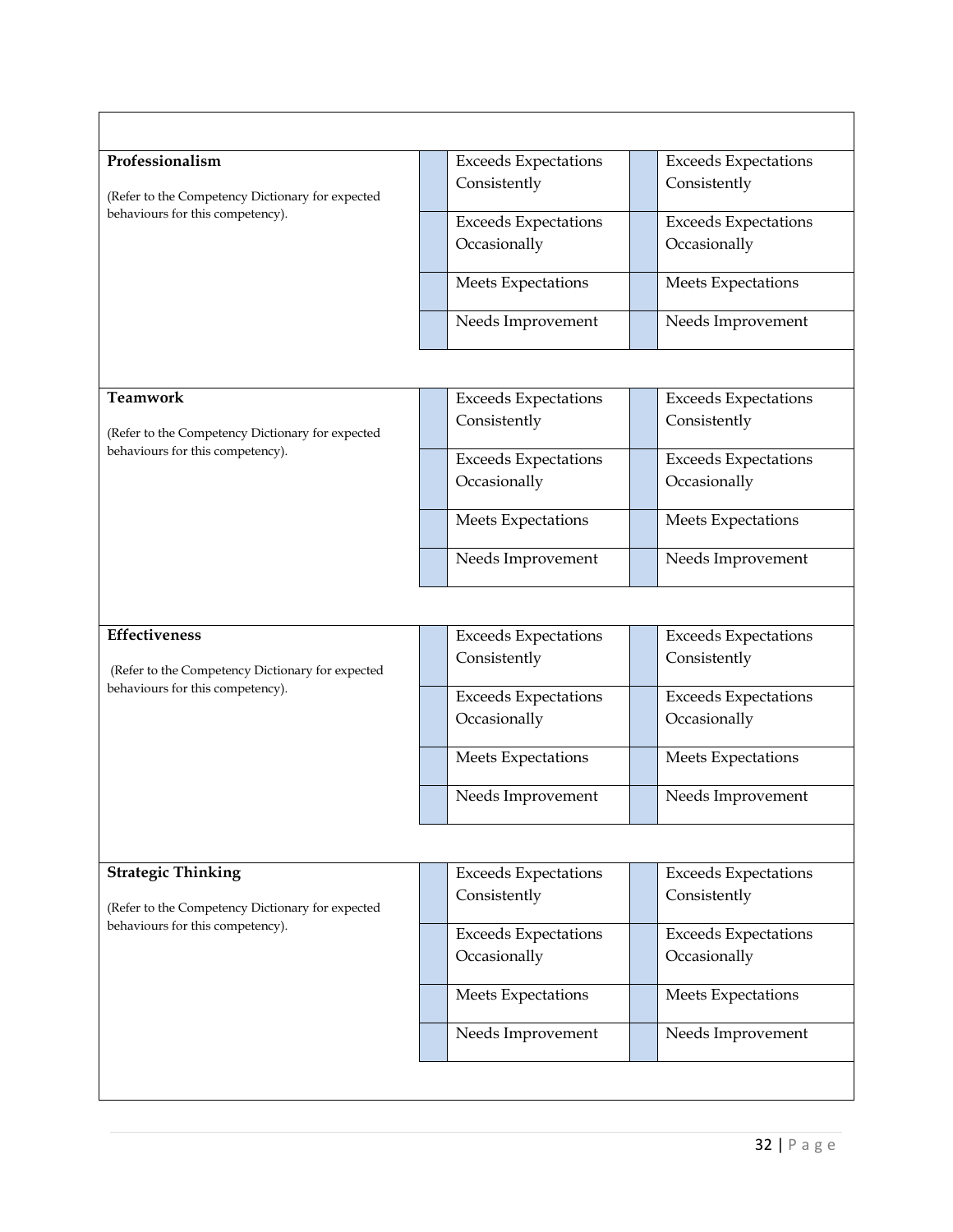# B. This section outlines the goals and outcomes from the previous year.

| Goals from previous year | Outcomes |
|--------------------------|----------|
|                          |          |
|                          |          |
| Ć.                       |          |

# C. This section outlines goals for the upcoming year.

| Goals for upcoming year |  |
|-------------------------|--|
| <b>.</b>                |  |
|                         |  |
| Ć.                      |  |

# D. This section outlines development activities required to support goals.

| Development Activity | Goal Supported | <b>Target Date</b> | Cost (if<br>applicable) |
|----------------------|----------------|--------------------|-------------------------|
|                      |                |                    |                         |
|                      |                |                    |                         |
|                      |                |                    |                         |

# E. Summary Comments/Feedback

| Supervisor: |  |  |  |
|-------------|--|--|--|
|             |  |  |  |
|             |  |  |  |
|             |  |  |  |
|             |  |  |  |
|             |  |  |  |
|             |  |  |  |
|             |  |  |  |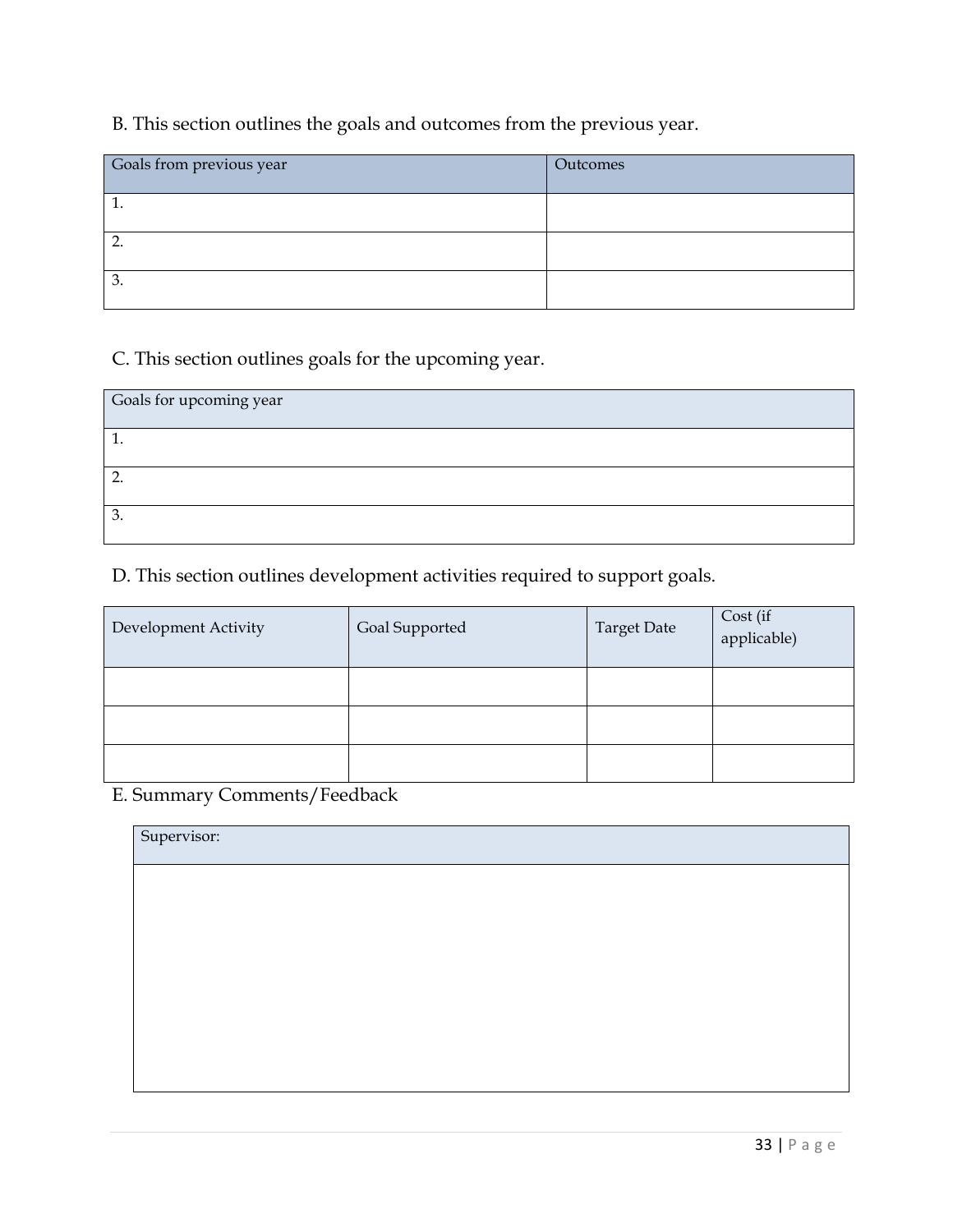| Employee: |  |  |
|-----------|--|--|
|           |  |  |
|           |  |  |
|           |  |  |
|           |  |  |
|           |  |  |
|           |  |  |

# Employee Acknowledgment

I have reviewed this document and discussed the contents with my direct supervisor.

| Print Employee Name   | Signature | Date |
|-----------------------|-----------|------|
| Print Supervisor Name | Signature | Date |

*Appendix: Competency Dictionary*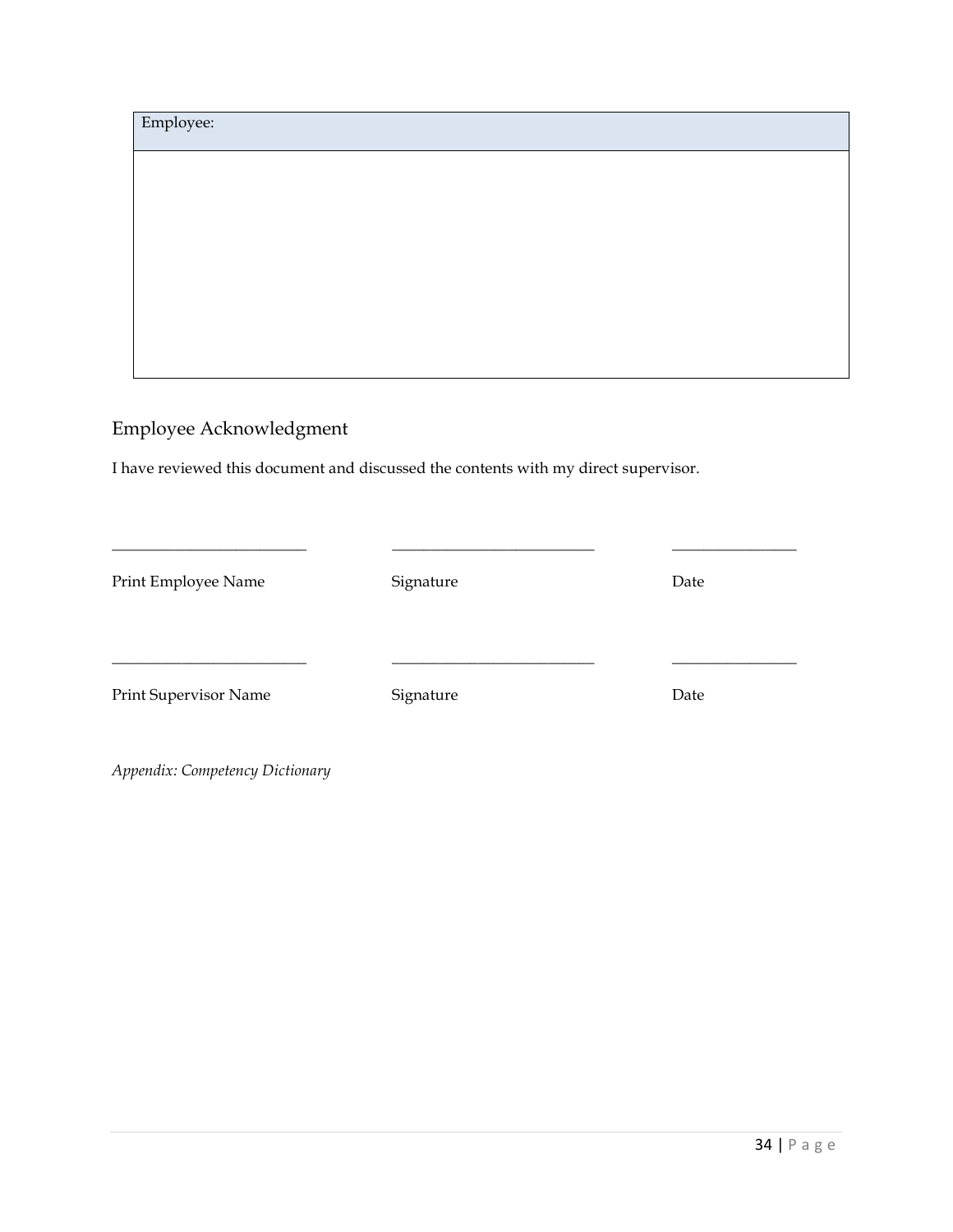# **CLINIC NAME**

# **Medical Office Assistant (MOA) - Position Profile**

#### <span id="page-34-0"></span>**POSITION SUMMARY:**

Working with the physician(s), this position is responsible primarily for the day-to-day administrative management of patients.

#### **MAJOR DUTIES & RESPONSIBILITIES**

- Maintain and set up appointment templates for each physician in EMR
- Answer incoming calls in a timely manner and schedule appointments based on patient requests, physician availability, and booking preference, confirm appointments for medicals and patients with a record of no-shows
- Organize, prepare and clean exam rooms and insure each room is appropriately stocked with supplies
- Investigate and follow up on missing test results as requested by physician
- Set up room and instrument trays for procedures as appropriate (e.g. mole removal, PAP, completes, etc.)
- Greet patients as they arrive and indicate arrival in EMR, confirming/updating patient demographics as needed
- Ensure the patients have received and signed all required consent forms for procedures and third party medicals
- Complete medical forms with patient demographics
- Escort the patient to the exam room ; provide instructions to prepare patient for visit (e.g. disrobing)
- Complete eye exams, urine dips, and patient vitals as appropriate and enter results into the EMR
- Chaperone intimate exams, as requested
- Monitor exam room occupancy to ensure exam rooms are filled
- Collect uninsured charges from patient; produce invoices and receipts as needed
- Book follow up appointments
- Book tests and referrals for urgent referrals and patients who need assistance
- Assemble referral packages as instructed by physician to send to Referral Coordinator
- Check EMR on an ongoing basis for instructions from physician
- Chart relevant data into patient charts in the EMR e.g. record faxes sent, Rx refills, etc.
- Ensure sharps and biohazard waste is disposed of appropriately
- Sterilize and repackage instrument kits
- Deliver all phone messages and mail to physicians
- Monitor general clinic medical supply inventory, re-order and stock supplies
- Provide other administrative support including reception, faxing and copying documents and processing incoming and outgoing mail/faxes.
- Perform other related duties, as required

#### **REQUIRED SKILLS & ABILITIES**

- Able to prioritize and manage multiple processes and tasks
- Maintain focus on the patient needs
- Perform tasks efficiently in a fast-paced environment
- Proficient computer skills or ability to learn computer skills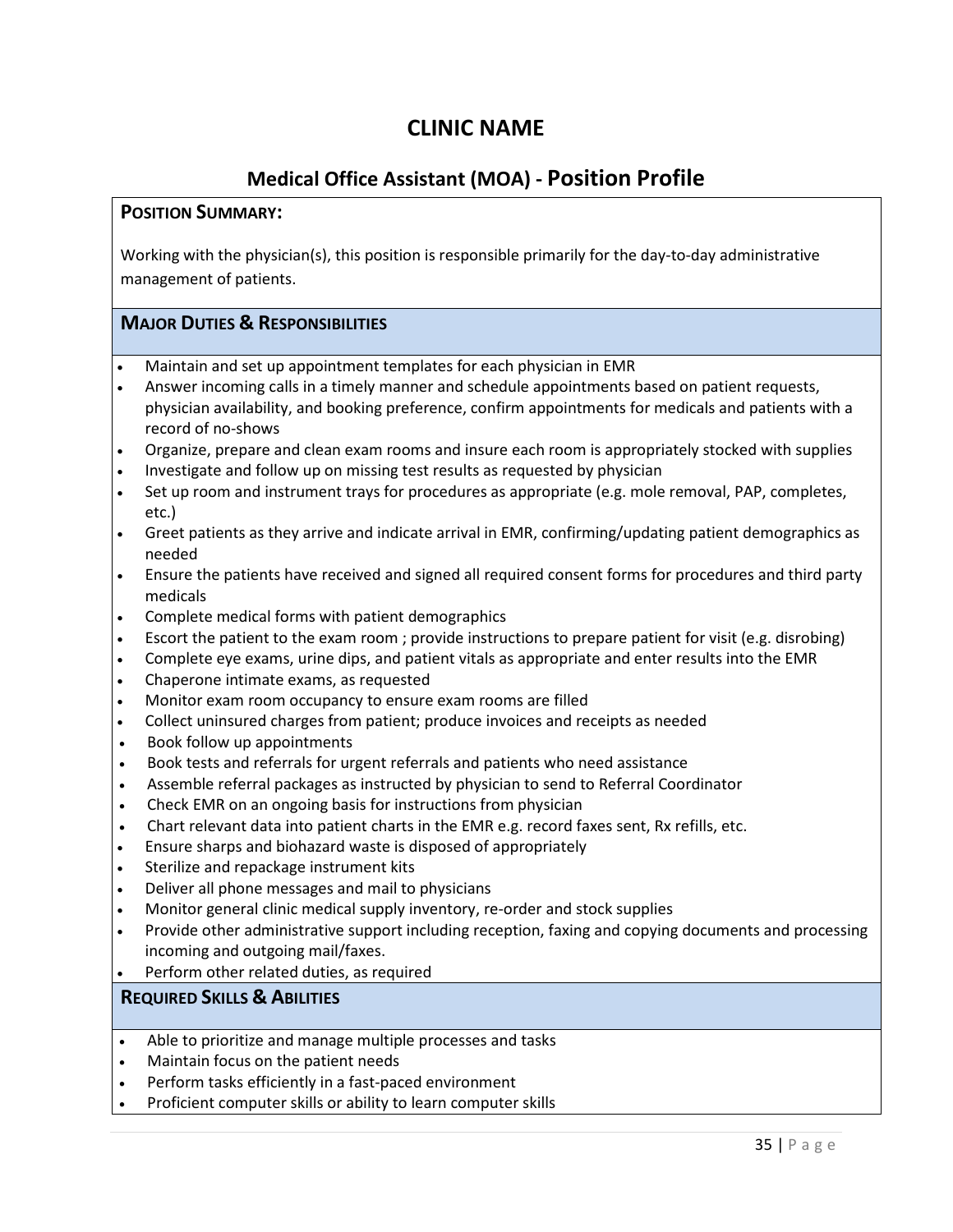- Excellent verbal and written communication skills
- Excellent organizational skills
- Able to remain calm with difficult patients<br>• Maintain confidentiality of patient informa
- Maintain confidentiality of patient information
- Willing to learn new skills
- Able to take patient vitals and provide patient instructions for basic tests (e.g. urinalysis, eye exams, etc.)

#### **REQUIRED QUALIFICATIONS**

| <b>Professional Certification /</b> | None<br>$\bullet$                                                                                                                                                                                                                                         |
|-------------------------------------|-----------------------------------------------------------------------------------------------------------------------------------------------------------------------------------------------------------------------------------------------------------|
| <b>Designations</b>                 |                                                                                                                                                                                                                                                           |
| <b>Education / Experience</b>       | Completion of diploma or certificate program for Medical Office<br>$\bullet$<br>Assistant<br>Minimum of two year's medical clinic experience is required<br>$\bullet$<br>Equivalent combination of education/experience may be<br>$\bullet$<br>considered |
| <b>SUPERVISION</b>                  |                                                                                                                                                                                                                                                           |
| <b>Reports to:</b>                  | <b>Clinic Manager</b><br>$\bullet$                                                                                                                                                                                                                        |
| Position(s) supervised:             | <b>None</b>                                                                                                                                                                                                                                               |
| <b>COMPETENCY EXPECTATIONS</b>      |                                                                                                                                                                                                                                                           |

|                        | <b>Expected Competency Level</b> |
|------------------------|----------------------------------|
| <b>Effectiveness</b>   | 2                                |
| <b>Decision-Making</b> | 1                                |
| <b>Communication</b>   | $\mathcal{P}$                    |
| <b>Helping Others</b>  | $\mathfrak z$                    |
| Self-Management        | C                                |
| <b>Leading Others</b>  | 1                                |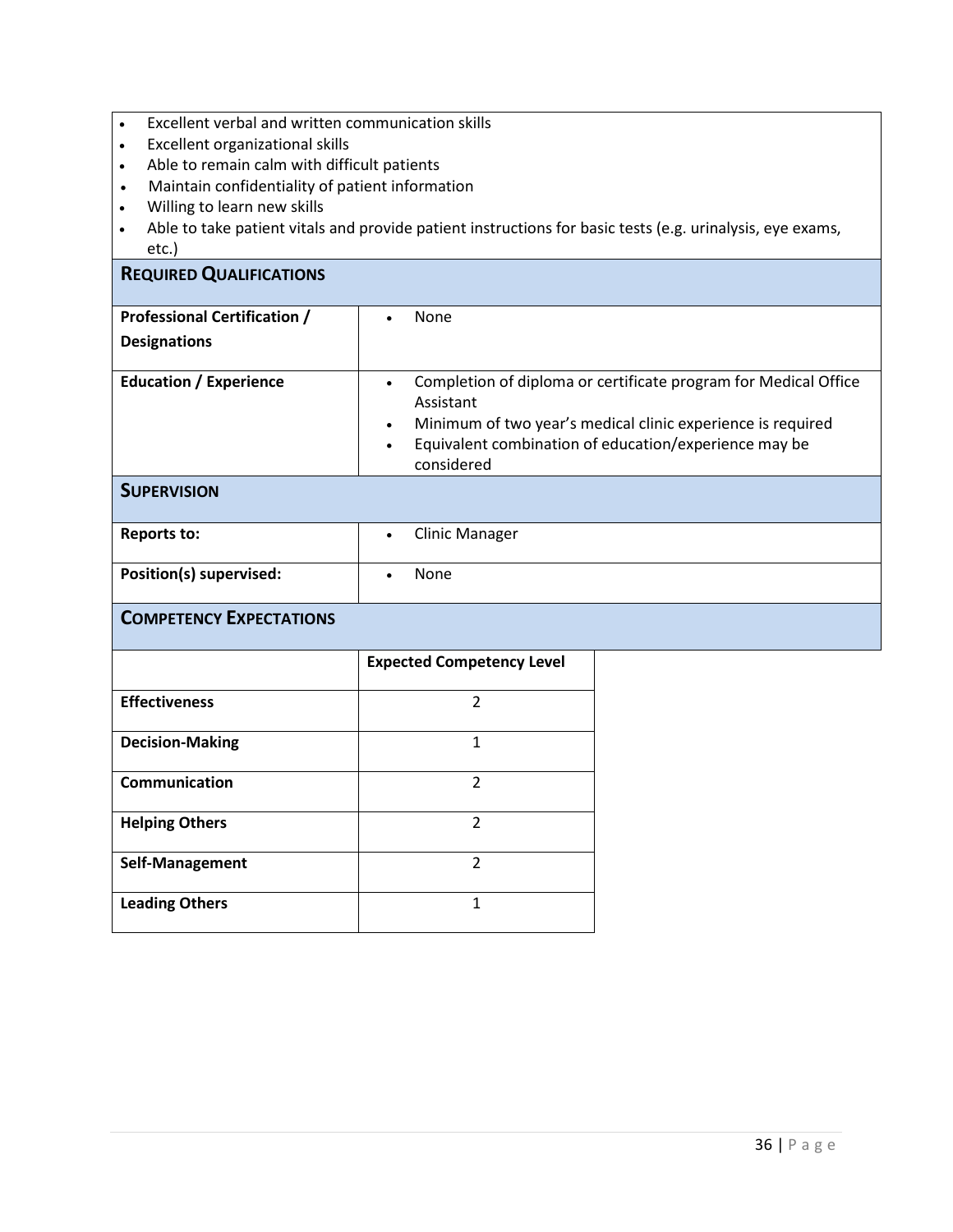\_\_\_\_\_\_\_\_\_\_\_\_\_\_\_\_\_\_\_\_\_\_\_\_\_\_\_\_\_\_\_\_\_\_\_\_\_\_\_\_ \_\_\_\_\_\_\_\_\_\_\_\_\_\_\_\_\_\_\_\_\_\_

\_\_\_\_\_\_\_\_\_\_\_\_\_\_\_\_\_\_\_\_\_\_\_\_\_\_\_\_\_\_\_\_\_\_\_\_\_\_\_\_ \_\_\_\_\_\_\_\_\_\_\_\_\_\_\_\_\_\_\_\_\_\_

Employee Name :

Employee Signature **Date** Date

Clinic Representative: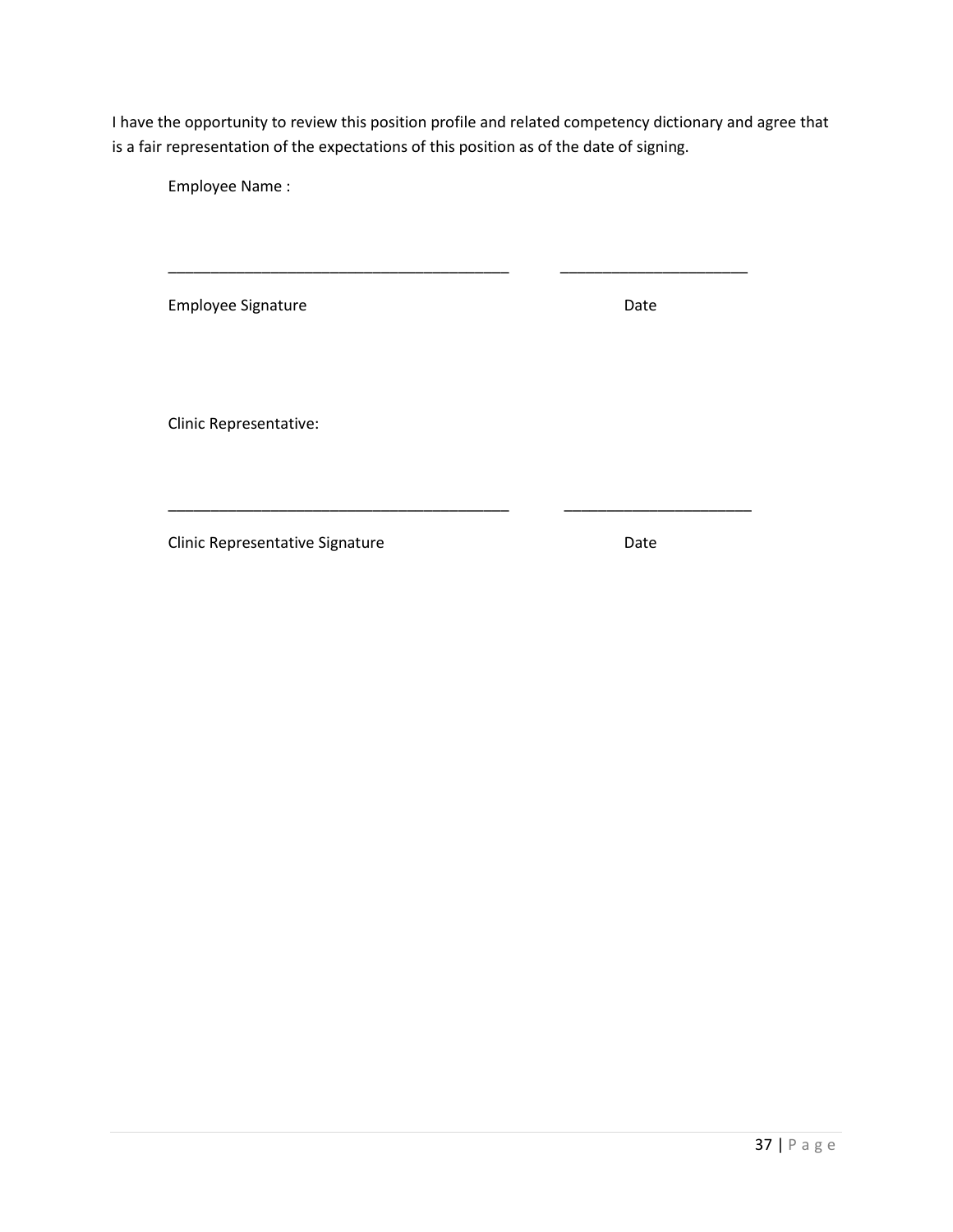# **Receptionist - Position Profile**

#### **POSITION SUMMARY:**

The Receptionist is responsible for appointment booking, reception and clerical duties for the clinic.

# **MAJOR DUTIES & RESPONSIBILITIES**

- Answer all incoming phone calls to the clinic
- Greet and register all patients as they arrive at the clinic
- Schedule all appointments for the clinic physicians
- Schedule appointments on the patients' behalf for external medical imaging and scheduled lab tests, as required
- Verify all patient demographic information with the patient
- Register new patients' Alberta Healthcare Card numbers, and set up a new patient chart in the EMR
- Ensure that out of province health cards and immigration papers are copied for verification
- Verify patient chart numbers and labels are on the correct charts
- Record messages for physicians and staff and provides appropriate information to support the message where applicable
- Print daily credit and debit card transaction reports
- Conduct patient traffic control and act as an information desk for patients
- Book follow-up appointments for patients as per physician instruction
- Create and maintains confidential medical files and records
- Manage telephone answering and message functions
- Maintain physician schedule in the EMR
- Represent the physician in a professional manner
- •

# **REQUIRED SKILLS & ABILITIES**

- Excellent phone etiquette
- Ability to multi-task
- Able to effectively communicate in various forms (e.g. verbal, written) to members of a team
- Exceptional typing ability
- Ability to remain professional in stressful situations
- Timely voicing of concerns to doctors and nurses
- Ability to complete requested tasks in a timely fashion
- Maintain confidentiality of patient information

#### **REQUIRED QUALIFICATIONS**

| <b>Professional Certification /</b><br><b>Designations</b> | None required<br>$\bullet$<br>Medical Office Assistant training is an asset<br>$\bullet$<br>$\bullet$                                                                                   |
|------------------------------------------------------------|-----------------------------------------------------------------------------------------------------------------------------------------------------------------------------------------|
| <b>Education / Experience</b>                              | Medical clinic experience is an asset<br>$\bullet$<br>Past office administration training (unit clerk, office receptionist,<br>٠<br>administrative assistant, secretarial) is desirable |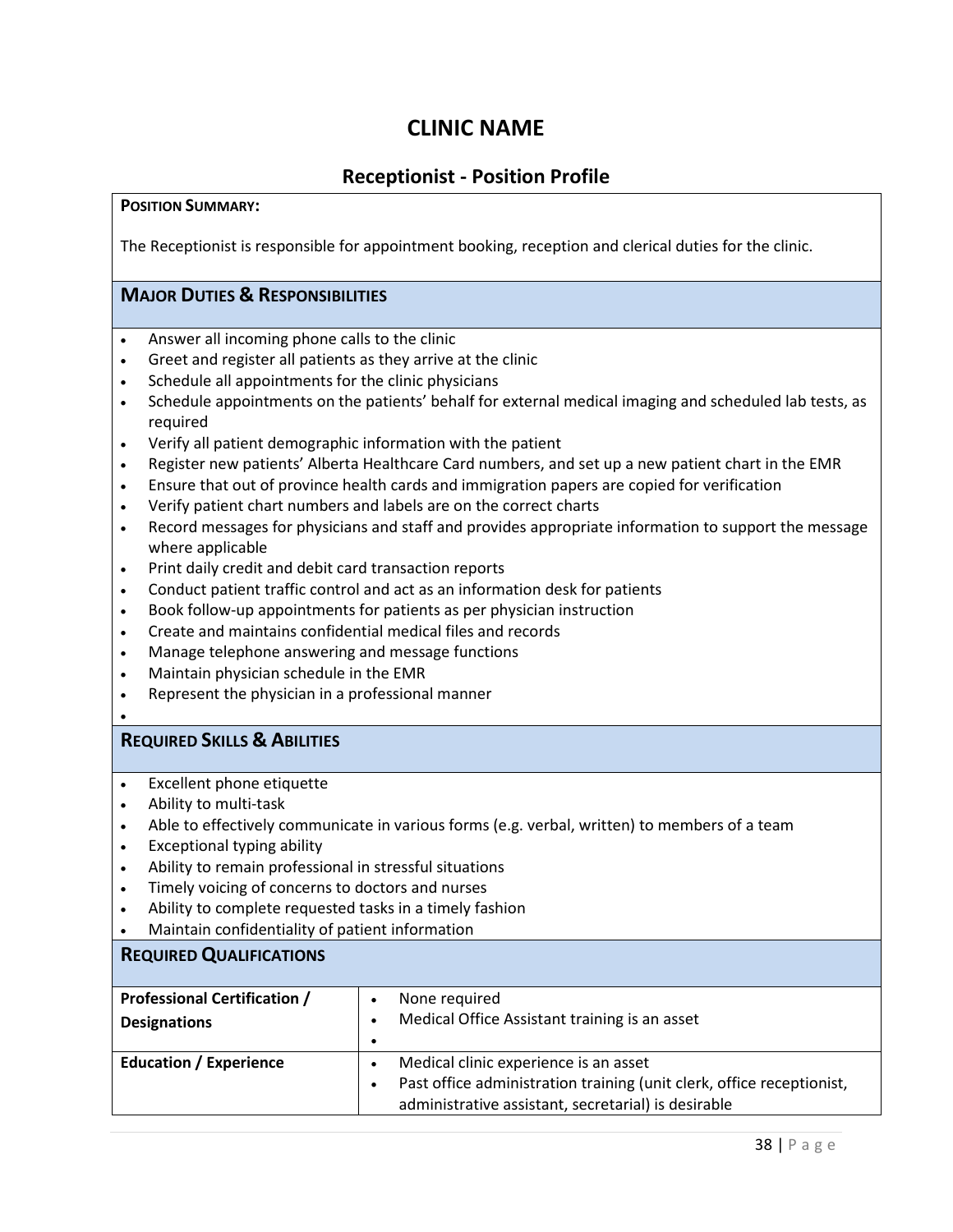| <b>SUPERVISION</b>             |                                    |
|--------------------------------|------------------------------------|
| <b>Reports to:</b>             | <b>Clinic Manager</b><br>$\bullet$ |
| Position(s) supervised:        | None<br>$\bullet$                  |
| <b>COMPETENCY EXPECTATIONS</b> |                                    |
|                                | <b>Expected Competency Level</b>   |
| <b>Effectiveness</b>           | $\mathbf{1}$                       |
| <b>Decision-Making</b>         | $\mathbf{1}$                       |
| Communication                  | 1                                  |
| <b>Helping Others</b>          | $\mathbf{1}$                       |
| Self-Management                | $\overline{2}$                     |
| <b>Leading Others</b>          | 1                                  |

\_\_\_\_\_\_\_\_\_\_\_\_\_\_\_\_\_\_\_\_\_\_\_\_\_\_\_\_\_\_\_\_\_\_\_\_\_\_\_\_ \_\_\_\_\_\_\_\_\_\_\_\_\_\_\_\_\_\_\_\_\_\_

\_\_\_\_\_\_\_\_\_\_\_\_\_\_\_\_\_\_\_\_\_\_\_\_\_\_\_\_\_\_\_\_\_\_\_\_\_\_\_\_ \_\_\_\_\_\_\_\_\_\_\_\_\_\_\_\_\_\_\_\_\_\_

Employee Name:

Employee Signature **Date** Date **Date** 

Clinic Representative: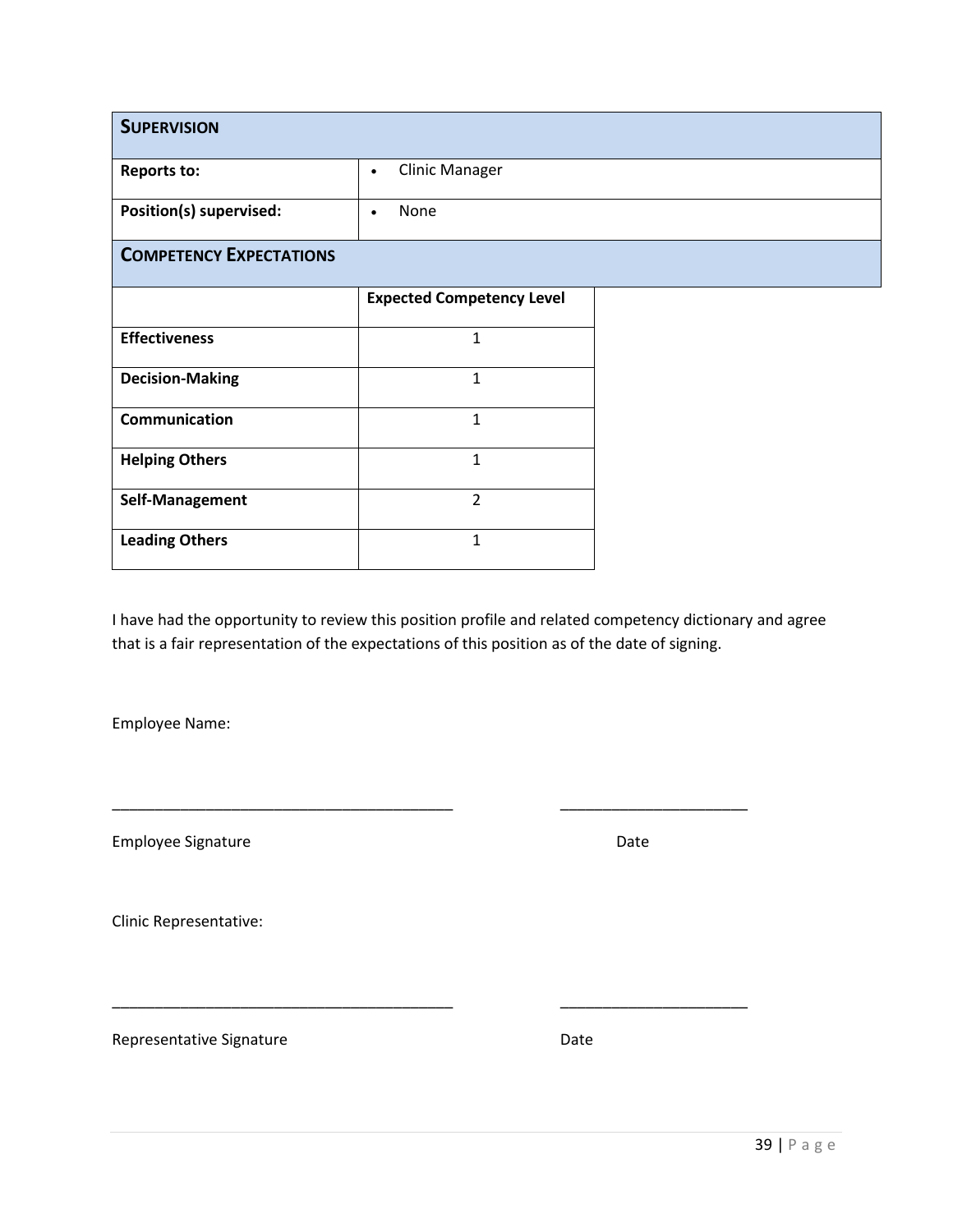# **Billing Clerk - Position Profile**

POSITION SUMMARY: The Billing Clerk is responsible for review, submission and reconciliation of insured and uninsured physician billings and management of accounts receivable.

# **MAJOR DUTIES & RESPONSIBILITIES**

- Enter and submit physician fee-for-service billings to Alberta Health weekly
- Prepare and submit WCB billings
- Reconcile billings paid against billing submissions; investigate, correct and resubmit rejected billings
- Prepare invoices for third party billings (e.g. insurance, legal) or uninsured services
- Process accounts receivable payments against invoices
- Monitor and send collection reminders for overdue invoices
- Gather and reconcile daily receipts for cash, credit card and debit transactions
- Prepare bank deposit for cash and cheques received
- Prepare billing statements for physician detailing amounts owed/receivable from various sources
- Research and respond to billing enquiries, act as an information resources for questions about billing rules

#### **REQUIRED SKILLS & ABILITIES**

- Excellent and current knowledge of Schedule of Medical Benefits and billing rules
- Excellent EMR computer skills and data entry accuracy
- Basic knowledge of medical terminology and clinic processes
- Exhibit high level of attention to detail
- Protect and maintain privacy and confidentiality

#### **REQUIRED QUALIFICATIONS**

| <b>Professional Certification /</b> | None                                                                            |
|-------------------------------------|---------------------------------------------------------------------------------|
| <b>Designations</b>                 |                                                                                 |
|                                     |                                                                                 |
| <b>Education / Experience</b>       | At least two year's billing experience; billing seminar attendance<br>$\bullet$ |
| <b>SUPERVISION</b>                  |                                                                                 |
| <b>Reports to:</b>                  | <b>Clinic Manager</b><br>$\bullet$                                              |
| Position(s) supervised:             | None<br>$\bullet$                                                               |
| <b>COMPETENCY EXPECTATIONS</b>      |                                                                                 |
|                                     | <b>Expected Competency Level</b>                                                |

|                      | $\sim$ |
|----------------------|--------|
| <b>Effectiveness</b> |        |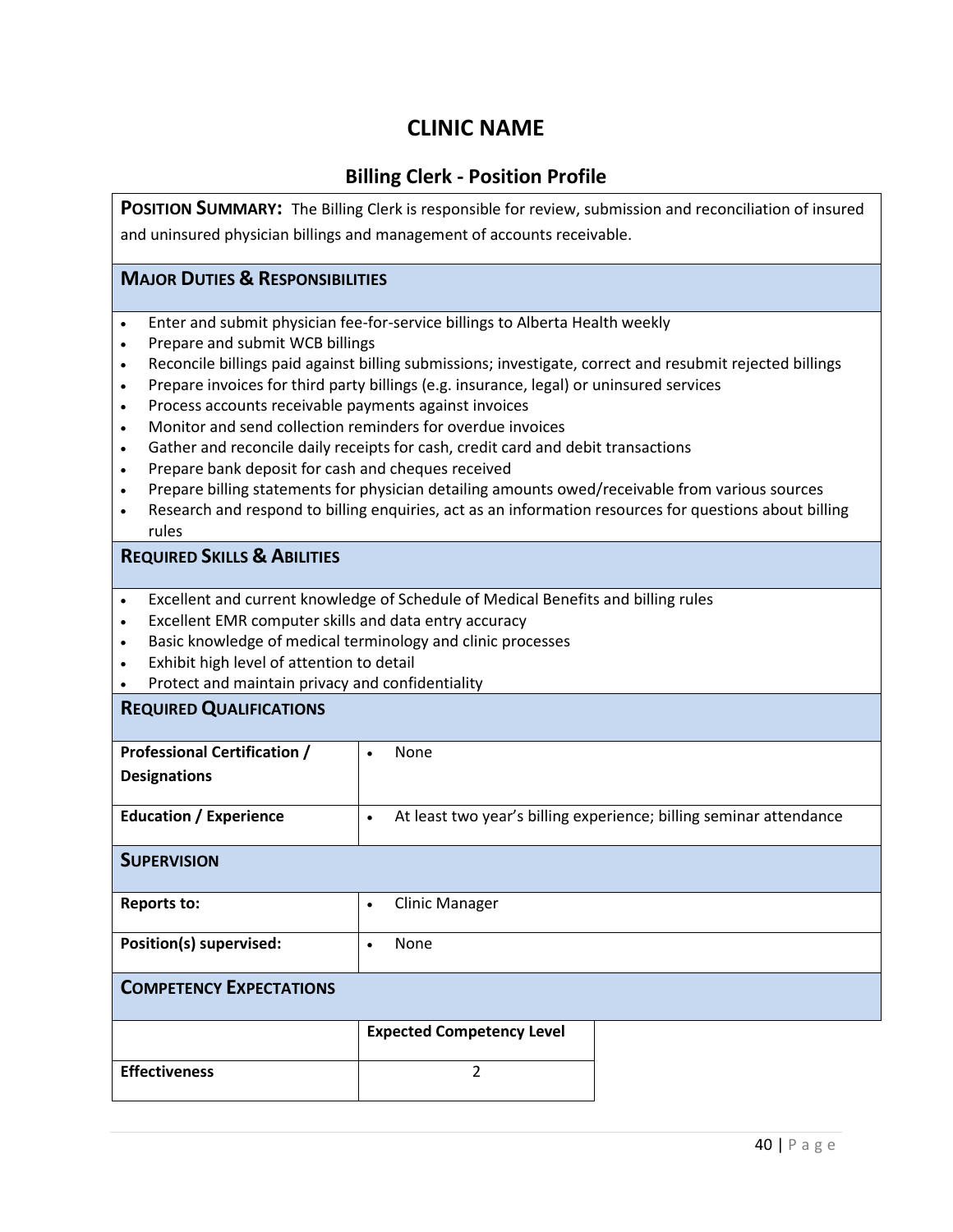| <b>Decision-Making</b> |   |
|------------------------|---|
| <b>Communication</b>   | っ |
| <b>Helping Others</b>  |   |
| Self-Management        | 7 |
| <b>Leading Others</b>  |   |

\_\_\_\_\_\_\_\_\_\_\_\_\_\_\_\_\_\_\_\_\_\_\_\_\_\_\_\_\_\_\_\_\_\_\_\_\_\_\_\_ \_\_\_\_\_\_\_\_\_\_\_\_\_\_\_\_\_\_\_\_\_\_

\_\_\_\_\_\_\_\_\_\_\_\_\_\_\_\_\_\_\_\_\_\_\_\_\_\_\_\_\_\_\_\_\_\_\_\_\_\_\_\_ \_\_\_\_\_\_\_\_\_\_\_\_\_\_\_\_\_\_\_\_\_\_

Employee Name:

Employee Signature **Date** Date

Clinic Representative: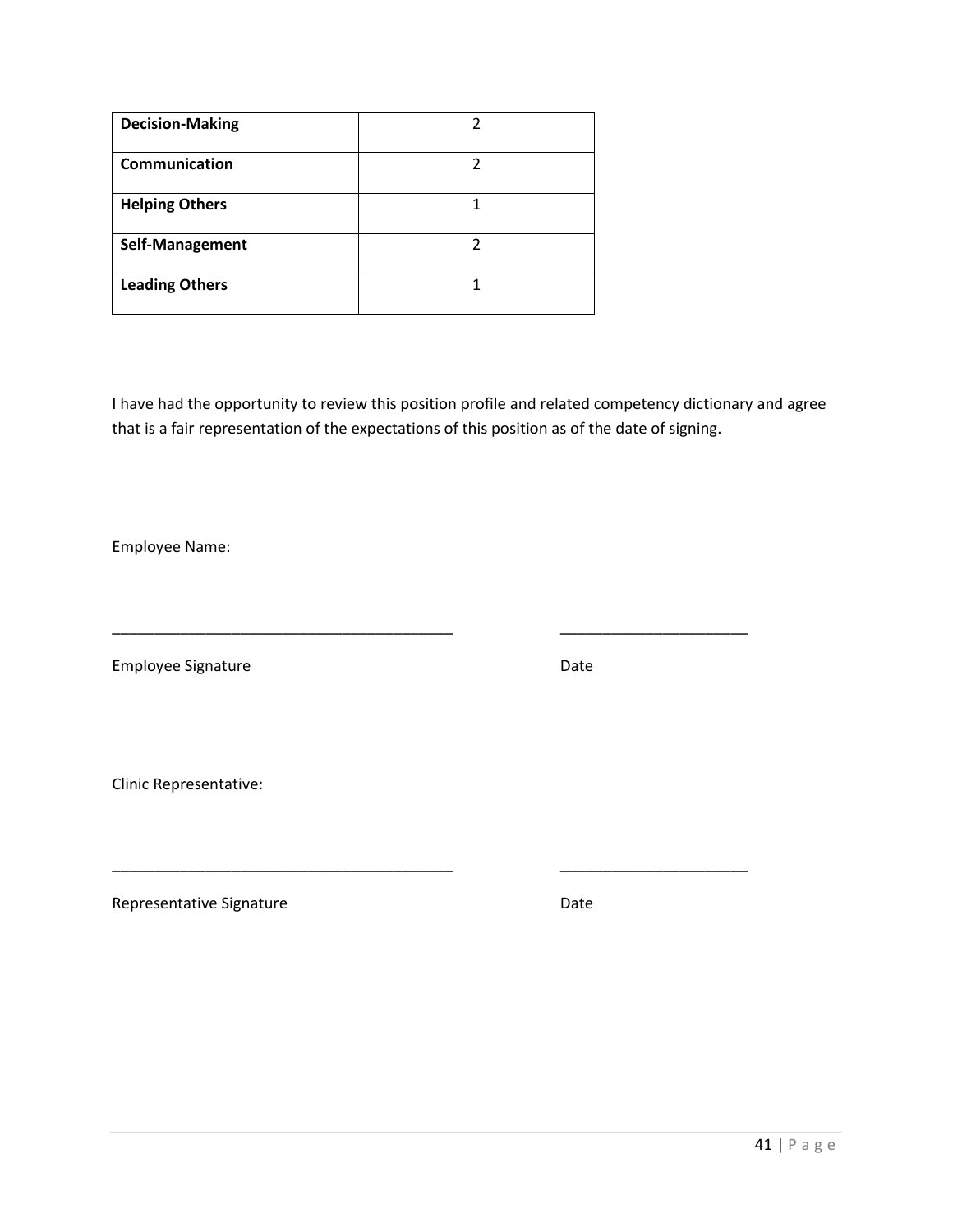# **Referral Coordinator - Position Profile**

### **POSITION SUMMARY:**

The Referral Coordinator is responsible for scheduling and tracking all specialist appointments and tests.

# **MAJOR DUTIES & RESPONSIBILITIES**

- Develop linkages with various community health resources to deal with patients requiring treatment and referral
- Develop and manage patient referral programs
- Book specialist appointments and tests for patients
- Ensure that required documentation [requisitions, letters, lab work] are forwarded to specialist clinic or diagnostic clinic as identified to complete booking
- Confirm appointments and tests with patients
- Record appointment information in EMR
- Maintain updated information on patient chart in EMR on specialists booking information on a timely basis
- Ensure that all patient documentation is forwarded for scanning to chart on a timely basis
- Follow up on appointments on regular basis
- Follow up on all DI booking for reports
- Prepare statistics / information on wait times for various appointments as requested
- Research reports, lab work and letters at physicians requests
- Maintain specialist database with current information

# **REQUIRED SKILLS & ABILITIES**

- Excellent phone etiquette
- Ability to multi-task
- Attention to detail and thoroughness
- Able to effectively communicate in various forms (e.g. verbal, written) to members of a team
- Exceptional typing ability
- Aptitude using MS Word and MS Excel
- Maintain confidentiality of patient information
- Working knowledge of basic medical terminology

# **REQUIRED QUALIFICATIONS Professional Certification / Designations**  • Medical Office Assistant training is an asset **Education / Experience**  $\begin{vmatrix} \cdot & \text{Minimum of one year's medical clinic experience is required} \\ \cdot & \cdot & \cdot \end{vmatrix}$ **SUPERVISION Reports to:**  $\begin{vmatrix} \cdot & \cdot & \cdot \\ \cdot & \cdot & \cdot \\ \cdot & \cdot & \cdot \end{vmatrix}$  . Clinic Manager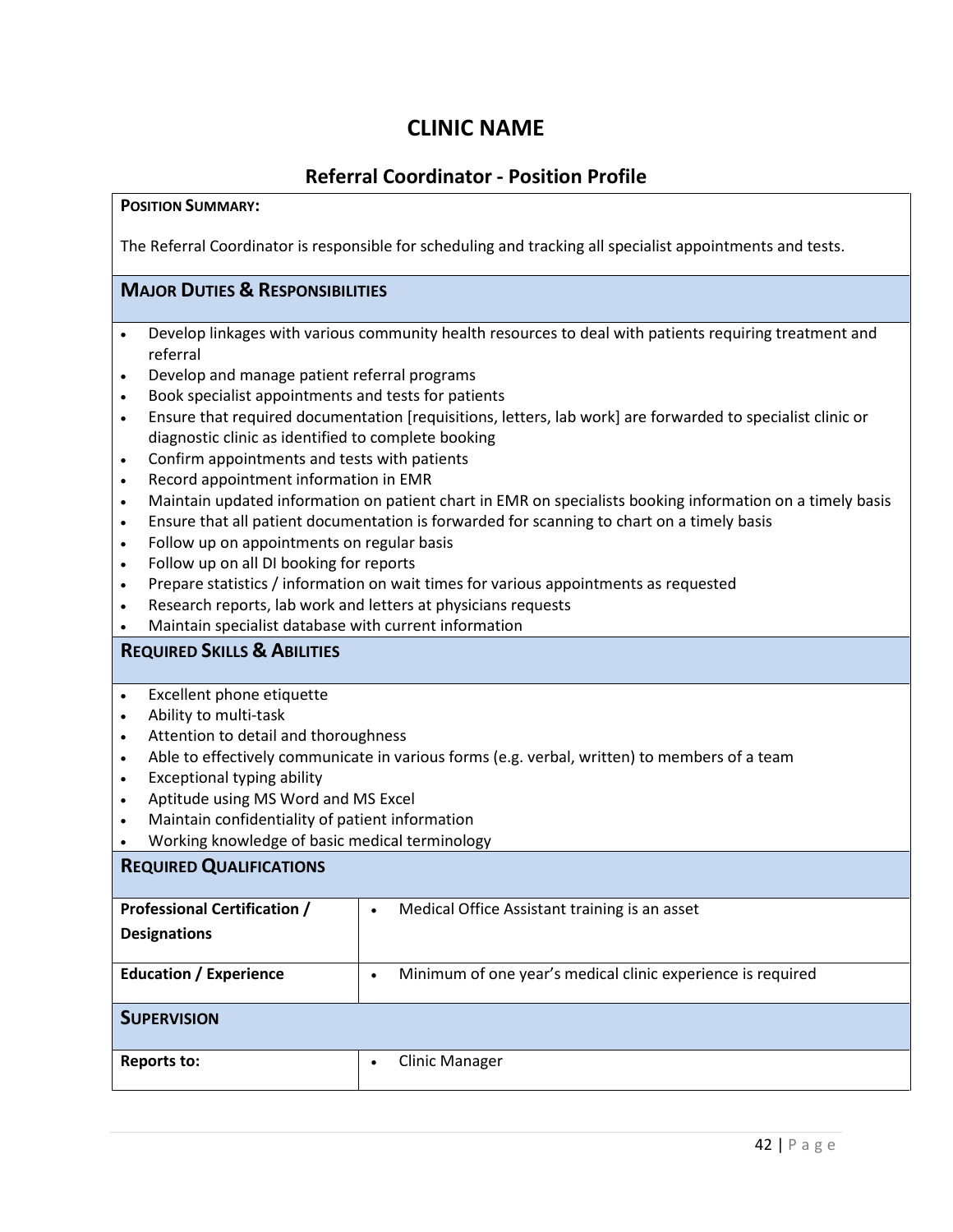| Position(s) supervised:        | None<br>$\bullet$                |  |
|--------------------------------|----------------------------------|--|
| <b>COMPETENCY EXPECTATIONS</b> |                                  |  |
|                                | <b>Expected Competency Level</b> |  |
| <b>Effectiveness</b>           | 2                                |  |
| <b>Decision-Making</b>         | 1                                |  |
| <b>Communication</b>           | $\overline{2}$                   |  |
| <b>Helping Others</b>          | 1                                |  |
| Self-Management                | $\overline{2}$                   |  |
| <b>Leading Others</b>          | 1                                |  |

\_\_\_\_\_\_\_\_\_\_\_\_\_\_\_\_\_\_\_\_\_\_\_\_\_\_\_\_\_\_\_\_\_\_\_\_\_\_\_\_ \_\_\_\_\_\_\_\_\_\_\_\_\_\_\_\_\_\_\_\_\_\_

\_\_\_\_\_\_\_\_\_\_\_\_\_\_\_\_\_\_\_\_\_\_\_\_\_\_\_\_\_\_\_\_\_\_\_\_\_\_\_\_ \_\_\_\_\_\_\_\_\_\_\_\_\_\_\_\_\_\_\_\_\_\_

Employee Name:

Employee Signature **Date** Date **Date** 

Clinic Representative: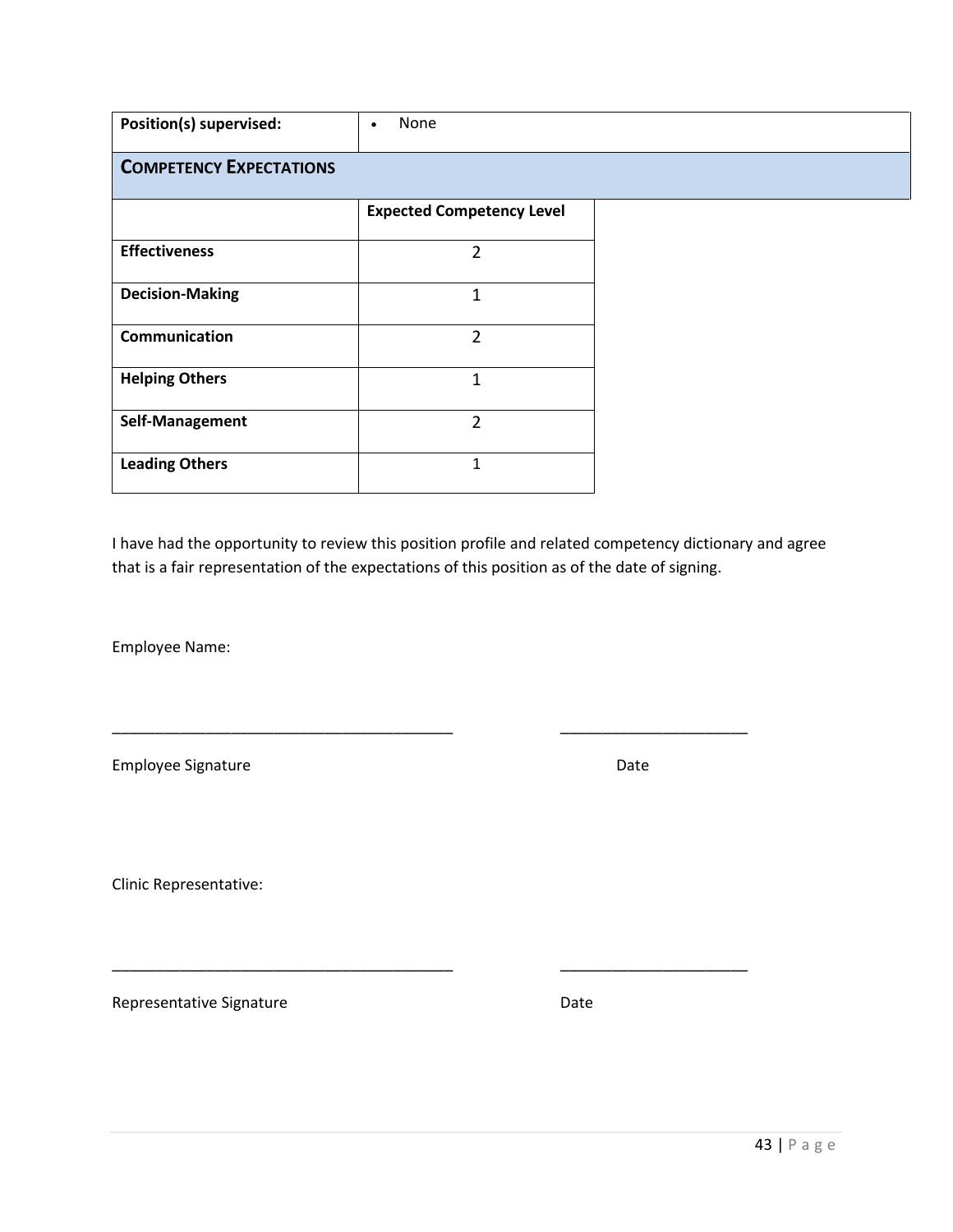# **Clinical Assistant I - Position Profile**

#### **POSITION SUMMARY:**

Working with the physician(s), this position is responsible for the day-to-day clinical and administrative management of patients.

# **MAJOR DUTIES & RESPONSIBILITIES**

- Conduct chart reviews for next day's appointments to determine preparatory visit requirements; investigate and follow up on missing test results
- Set up room and instrument trays for procedures as appropriate (e.g. mole removal, PAP, completes, etc.)
- Greet and escort patient to exam room; provide instructions to prepare patient for visit (e.g. disrobing)
- Monitor exam room occupancy to ensure exam rooms are filled
- Take patient vitals (height, weight, BMI, blood pressure) and conduct any pre-work as appropriate to patients symptoms, attributes or reasons for visit (e.g. glucose test, urinalysis, temperature, vision, lung capacity, etc.)
- Complete medical forms with patient demographics
- Assist physician with minor medical procedures including dressings, suture removal, and PAP tests
- Clean and restock exam rooms, sterilize and repackage instrument kits
- Provide patient education to support patient wellness
- Receive incoming phone calls to station from pharmacy, Home Care, patients and other physicians; take messages or consult physician
- Book tests and referrals for urgent referrals and patients who need assistance
- Assemble referral packages to send to Referral Coordinator
- Check EMR on an ongoing basis for instructions from physician
- Chart all Assistant's actions into the EMR in patient charts e.g. record faxes sent, Rx refills, etc.
- Ensure sharps and biohazard waste is disposed of appropriately
- Clean and sterilize medical equipment
- Monitor general clinic medical supply inventory, re-order and stock supplies
- Perform other related duties, as required

# **REQUIRED SKILLS & ABILITIES**

- Able to prioritize and manage multiple processes and tasks
- Maintain focus on the patient needs
- Perform tasks efficiently in a fast-paced environment
- Proficient computer skills or ability to learn computer skills
- Excellent verbal and written communication skills
- Excellent organizational skills
- Able to remain calm with difficult patients
- Maintain confidentiality of patient information
- Willing to learn new skills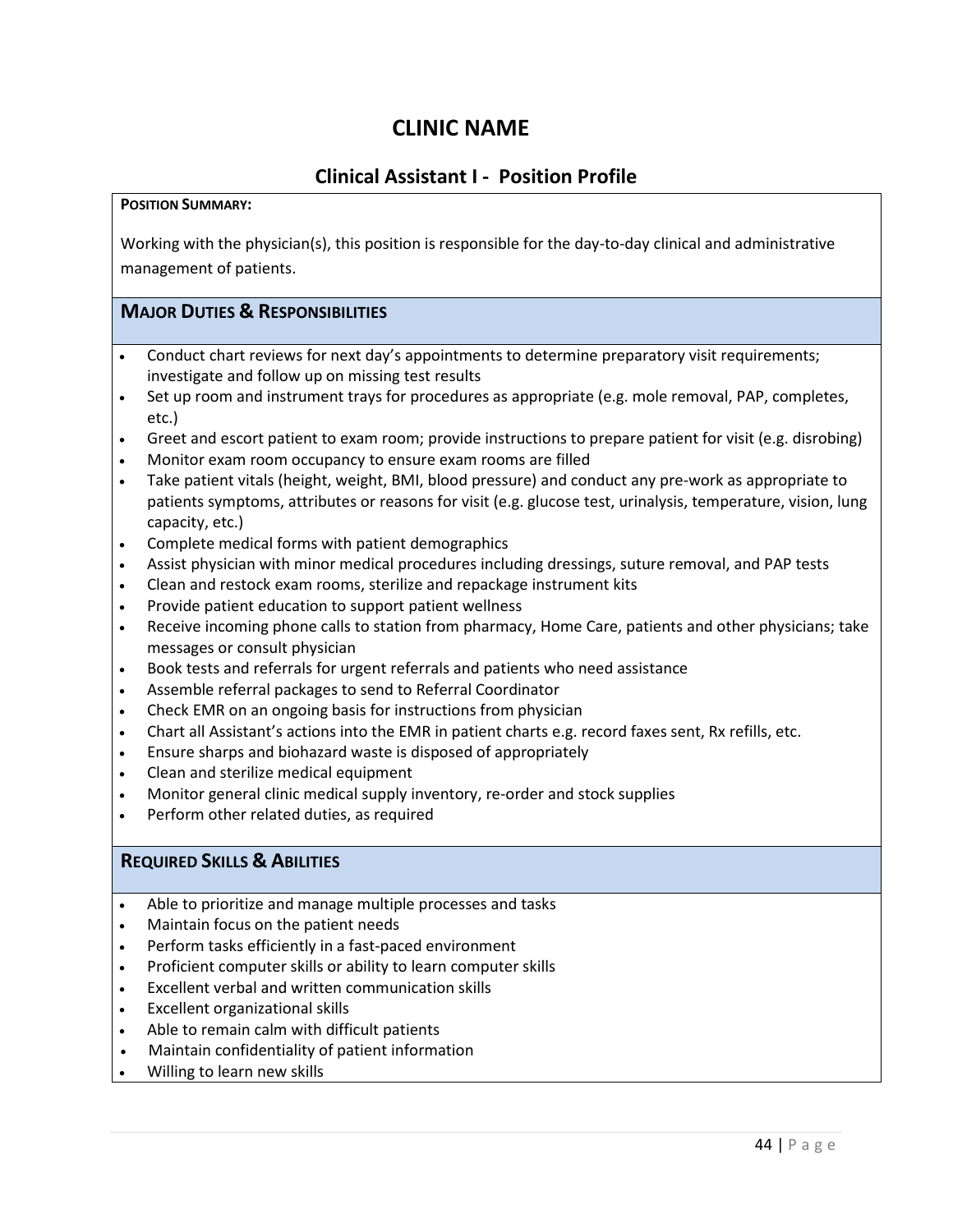| <b>REQUIRED QUALIFICATIONS</b>                             |                                                                                                                                |                                                                     |
|------------------------------------------------------------|--------------------------------------------------------------------------------------------------------------------------------|---------------------------------------------------------------------|
| <b>Professional Certification /</b><br><b>Designations</b> | $\bullet$<br>certification)                                                                                                    | Formal nursing education, LPN or RN (may not be current in          |
| <b>Education / Experience</b>                              | Several years clinic experience is an asset<br>$\bullet$<br>$\bullet$<br>family practice clinic experience would be considered | Medical Office Assistant training coupled with greater than 5 years |
| <b>SUPERVISION</b>                                         |                                                                                                                                |                                                                     |
| <b>Reports to:</b>                                         | <b>Clinic Manager</b><br>$\bullet$                                                                                             |                                                                     |
| Position(s) supervised:                                    | None<br>$\bullet$                                                                                                              |                                                                     |
| <b>COMPETENCY EXPECTATIONS</b>                             |                                                                                                                                |                                                                     |
|                                                            | <b>Expected Competency Level</b>                                                                                               |                                                                     |
| <b>Effectiveness</b>                                       | $\overline{2}$                                                                                                                 |                                                                     |
| <b>Decision-Making</b>                                     | $\overline{2}$                                                                                                                 |                                                                     |
| Communication                                              | $\overline{2}$                                                                                                                 |                                                                     |
| <b>Helping Others</b>                                      | $\overline{2}$                                                                                                                 |                                                                     |
| Self-Management                                            | $\overline{2}$                                                                                                                 |                                                                     |
| <b>Leading Others</b>                                      | $\mathbf{1}$                                                                                                                   |                                                                     |

\_\_\_\_\_\_\_\_\_\_\_\_\_\_\_\_\_\_\_\_\_\_\_\_\_\_\_\_\_\_\_\_\_\_\_\_\_\_\_\_ \_\_\_\_\_\_\_\_\_\_\_\_\_\_\_\_\_\_\_\_\_\_

\_\_\_\_\_\_\_\_\_\_\_\_\_\_\_\_\_\_\_\_\_\_\_\_\_\_\_\_\_\_\_\_\_\_\_\_\_\_\_\_ \_\_\_\_\_\_\_\_\_\_\_\_\_\_\_\_\_\_\_\_\_\_

Employee Name:

Employee Signature **Date** Date Date

Clinic Representative: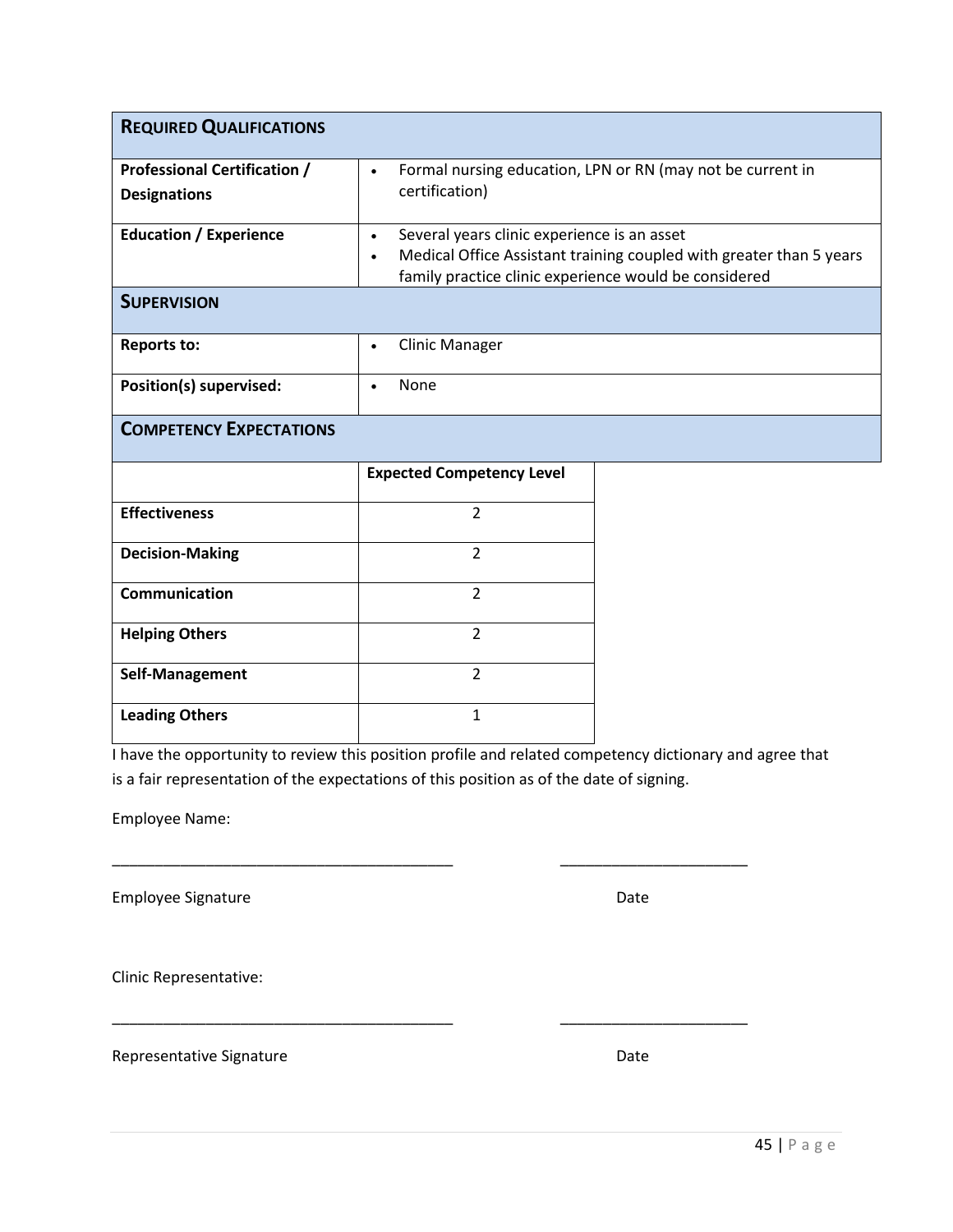# **Clinical Assistant II - Position Profile**

### **POSITION SUMMARY:**

Working with the physician(s), this position is responsible for the clinical and administrative management of patients and provision of patient care. This position will generally have formal nursing training.

# **MAJOR DUTIES & RESPONSIBILITIES**

- Conduct chart reviews for next day's appointments to determine preparatory visit requirements; investigate and follow up on missing test results
- Review charts to identify patient screening requirements as per protocol (e.g. mammogram, PSA)
- Set up room and instrument trays for procedures as appropriate (e.g. mole removal, PAP, completes, etc.)
- Escort patients to exam room and gather patient history
- Triage and assesses acuity based on reported patient symptoms (via phone or in waiting room)
- Monitor multiple exam rooms for occupancy and stage in the exam to ensure efficient patient flow between multiple rooms and providers
- Take patient vitals (height, weight, BMI, blood pressure) and conduct any pre-work as appropriate to patients symptoms, attributes or reasons for visit (e.g. glucose test, urinalysis, temperature, vision, lung capacity, etc.)
- Complete medical forms with patient demographics and medical history
- Prepare patient, hook up monitor and perform ECGs with pre- and post-stress test vital sign measurement, as appropriate
- Prepare chest X-ray and audiogram forms
- Administer injections including B12, allergy, immunization
- Assist physician in with various medical procedures including wound dressings, suture removal, PAP tests, casting, vision test, mini mental exams, excisions, laceration treatment, ear syringing etc. as allowed by licensing
- Order lab work based on pre-established protocols and setup repeat lab requisitions
- Clean and restock exam rooms, sterilize and repackage instrument kits
- Provide patient education to support patient wellness and provide information about tests/procedures
- Communicate lab and x-ray results to patients
- Fax physician approved prescription refills based on pre-established protocols
- Act as liaison between physician office and pharmacies, insurance companies and other health facilities
- Check EMR on an ongoing basis for instructions from physician
- Chart all Assistant's actions into the EMR in patient charts e.g. record faxes sent, Rx refills, etc.
- Monitor general clinic medical supply inventory, re-order and stock supplies
- Stock pharmaceutical supplies and ensure that all expired medications and other products are destroyed on a regular basis in accordance with clinic policies and procedures
- Maintain crash cart, oxygen and suction equipment
- Respond to clinic codes, if required
- Perform other related duties, as required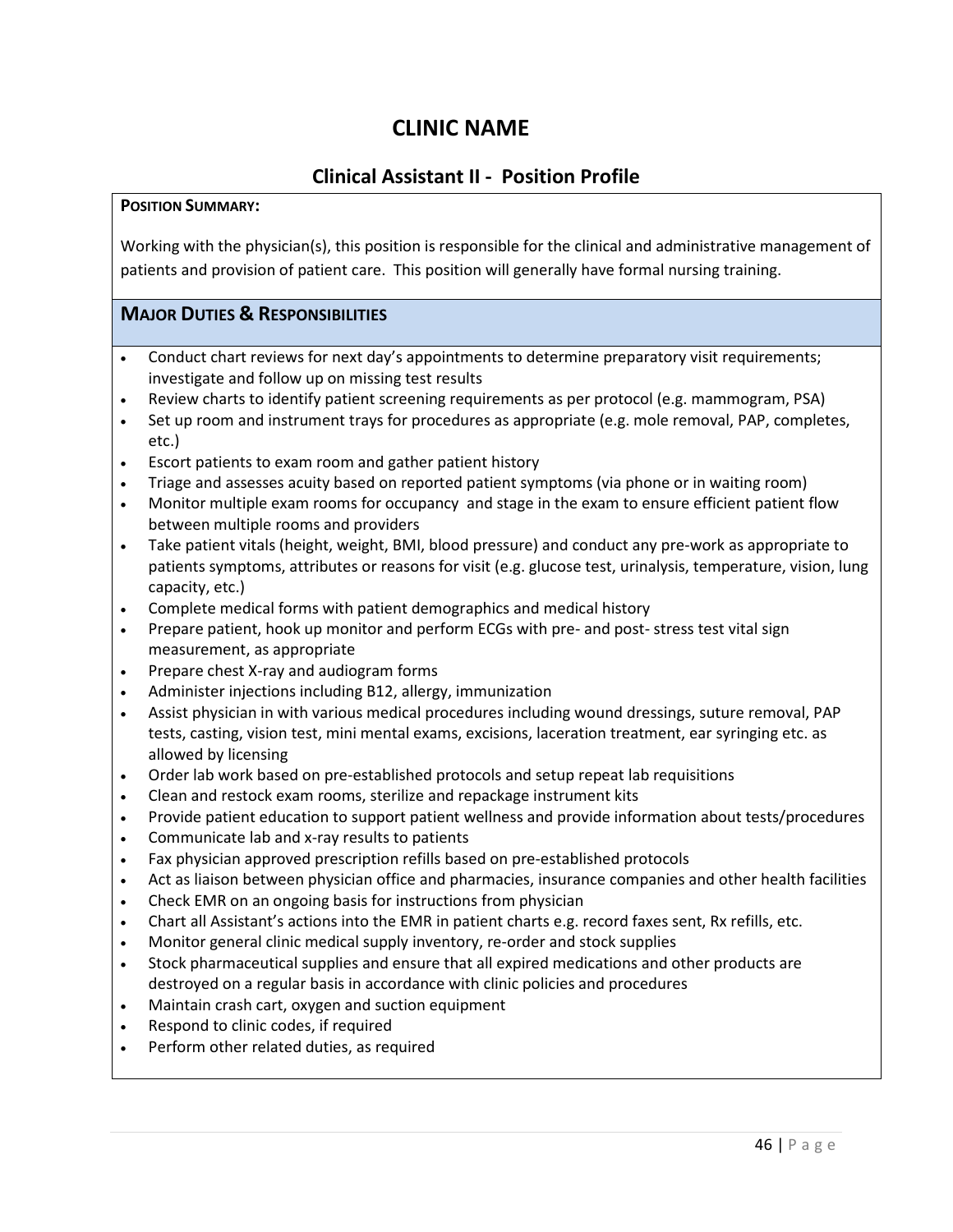# **REQUIRED SKILLS & ABILITIES**

- Able to prioritize and manage multiple processes and tasks
- Maintain focus on the patient needs
- Perform tasks efficiently in a fast-paced environment
- Proficient computer skills or ability to learn computer skills
- Excellent verbal and written communication skills
- Excellent organizational skills
- Able to remain calm with difficult patients
- Willing to learn new skills
- Maintain confidentiality of patient information
- Able to administer injections
- Authorized by licensing body to perform required procedures as applicable (e.g. ear syringing, etc.)

#### **REQUIRED QUALIFICATIONS**

| <b>Professional Certification /</b> | Formal nursing education, LPN or RN                         |
|-------------------------------------|-------------------------------------------------------------|
| <b>Designations</b>                 |                                                             |
|                                     |                                                             |
| <b>Education / Experience</b>       | Several years clinic experience is an asset                 |
|                                     | Some medical knowledge required (how to deal with a cardiac |
|                                     | arrest, measurements)                                       |
| <b>SUPERVISION</b>                  |                                                             |

| Reports to:             | <b>Clinic Manager</b> |
|-------------------------|-----------------------|
| Position(s) supervised: | None                  |

# **COMPETENCY EXPECTATIONS**

|                        | <b>Expected Competency Level</b> |
|------------------------|----------------------------------|
| <b>Effectiveness</b>   | $\mathfrak z$                    |
| <b>Decision-Making</b> | ς                                |
| Communication          | 3                                |
| <b>Helping Others</b>  | ς                                |
| Self-Management        | $\mathfrak z$                    |
| <b>Leading Others</b>  | 2                                |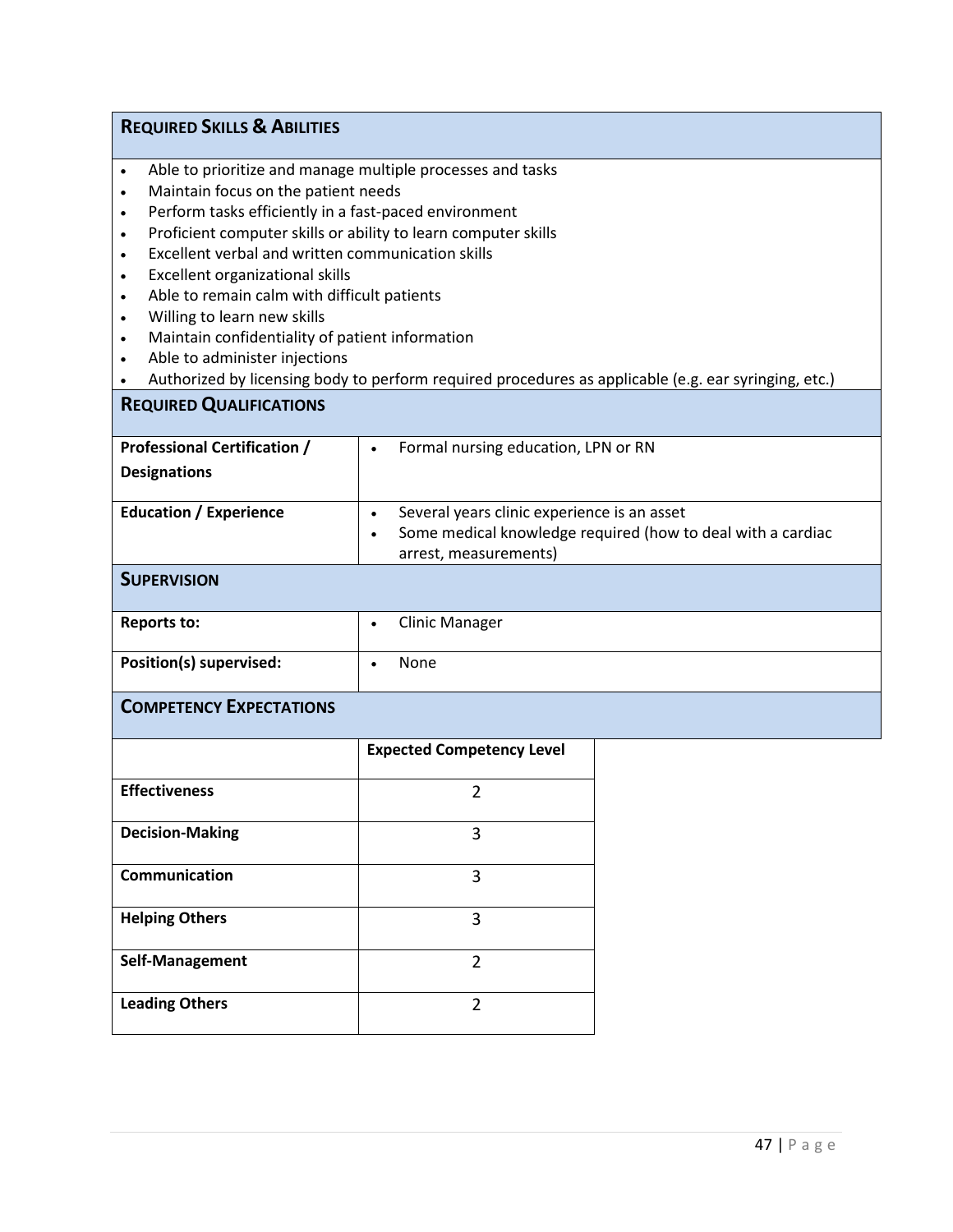\_\_\_\_\_\_\_\_\_\_\_\_\_\_\_\_\_\_\_\_\_\_\_\_\_\_\_\_\_\_\_\_\_\_\_\_\_\_\_\_ \_\_\_\_\_\_\_\_\_\_\_\_\_\_\_\_\_\_\_\_\_\_

Employee Name:

Employee Signature **Date** Date **Date** 

Clinic Representative:

Representative Signature **Date** Date

\_\_\_\_\_\_\_\_\_\_\_\_\_\_\_\_\_\_\_\_\_\_\_\_\_\_\_\_\_\_\_\_\_\_\_\_\_\_\_\_ \_\_\_\_\_\_\_\_\_\_\_\_\_\_\_\_\_\_\_\_\_\_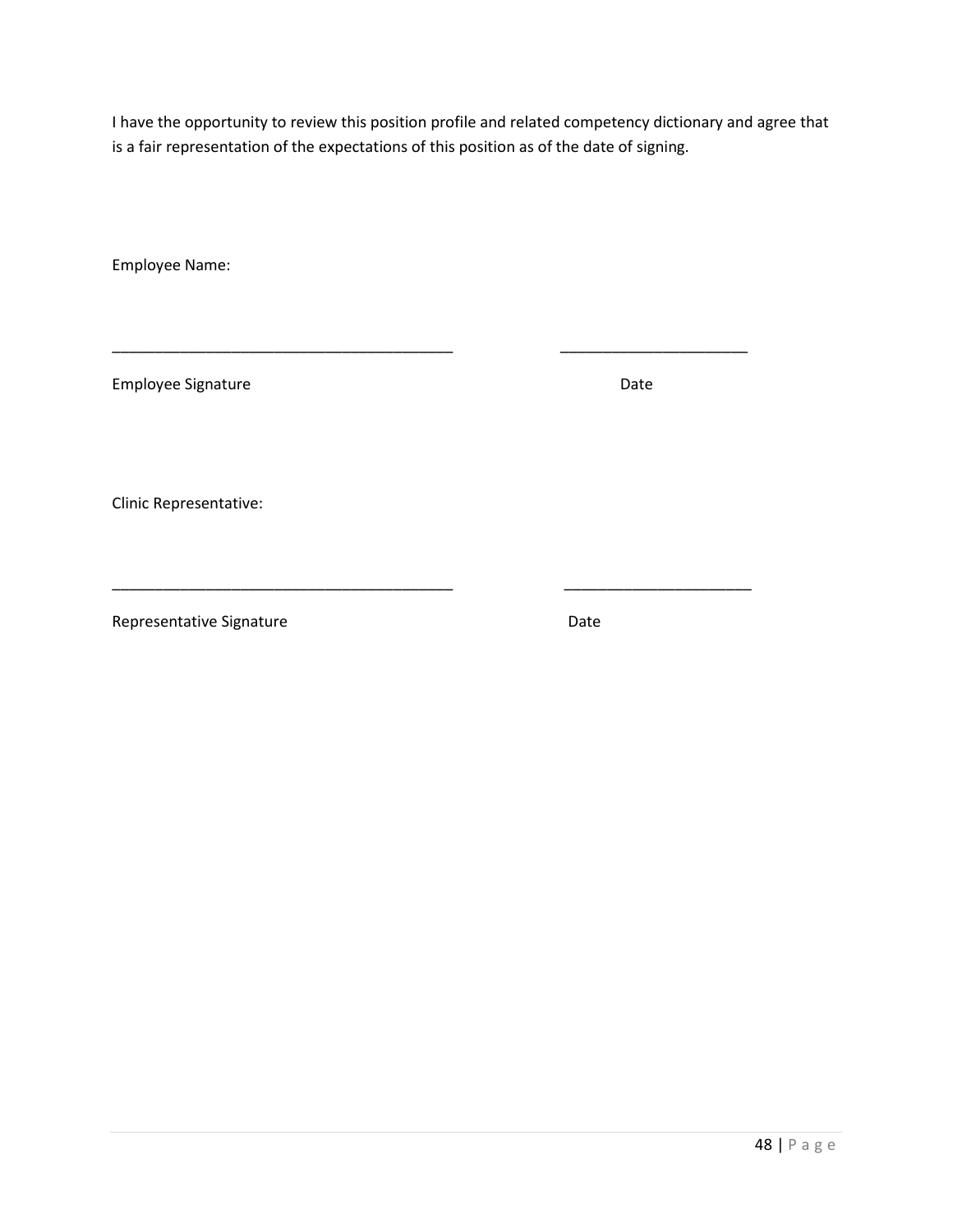# **Medical Secretary - Position Profile**

### **POSITION SUMMARY:**

The Secretary has primary responsibility for typing and patient documentation related to communication with external parties. (referrals, medico-legal, consult letters, WCB, Human Resources).

# **MAJOR DUTIES & RESPONSIBILITIES**

- Type all medical-legal and outgoing referral letters for the clinic
- Transcribe dictation for all other outgoing physician correspondence
- Type cover letters for documents, as required
- Verify correct doctor and chart information is attached to outgoing documents
- Type chart summaries for chart copy requests
- Ensure information release consent forms are completed and filed
- Track and note all correspondence in the appropriate EMR patient chart
- Create invoices using a standard fee chart for third-party billings and send with documentation
- Process forms prepayment for out of province billing or specific companies, as required
- Route (for physician signature, etc.) and distribute outgoing correspondence
- Maintain and update computer folders every month
- Retrieve filed paper documentation, as needed
- Assist with filing, as needed
- Assist with report scanning and transcription, as needed

# **REQUIRED SKILLS & ABILITIES**

- Excellent typing skills (speed and accuracy) minimum  $60 70$  words per minute
- Proficient computer skills, especially Microsoft Word and EMR software
- Knowledge of medical terminology is desirable
- Excellent spelling and grammar
- Able to categorize, understand and organize documentation quickly and efficiently
- Protect and maintain privacy and confidentiality

# **REQUIRED QUALIFICATIONS**

| <b>Professional Certification /</b><br><b>Designations</b> | None                                                                                                                          |
|------------------------------------------------------------|-------------------------------------------------------------------------------------------------------------------------------|
| <b>Education / Experience</b>                              | Medical secretary or office administration diploma/certificate<br>Minimum of one year's medical clinic experience is required |
| <b>SUPERVISION</b>                                         |                                                                                                                               |
| Reports to:                                                | <b>Clinic Manager</b>                                                                                                         |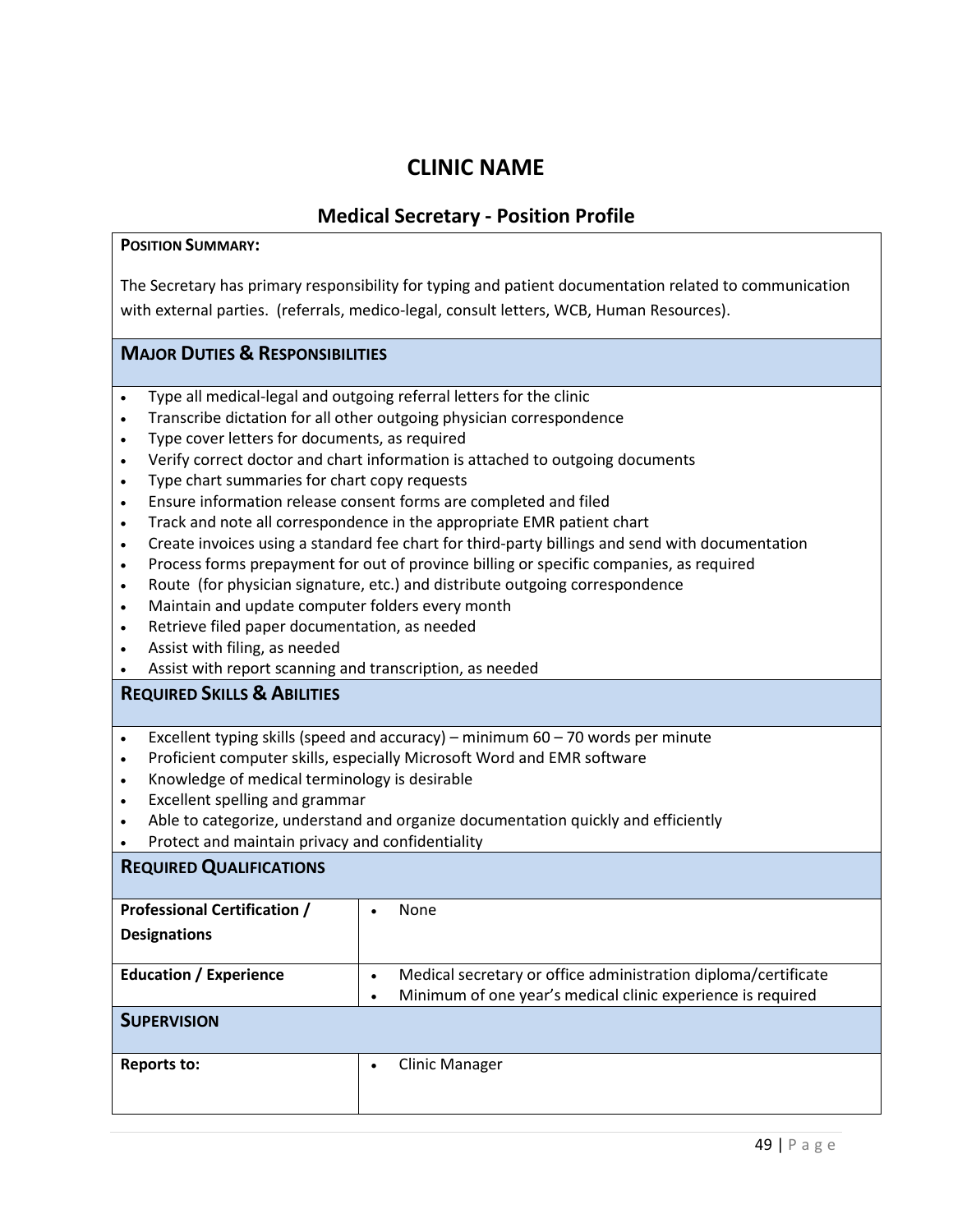| Position(s) supervised:        | None<br>٠                        |  |
|--------------------------------|----------------------------------|--|
| <b>COMPETENCY EXPECTATIONS</b> |                                  |  |
|                                | <b>Expected Competency Level</b> |  |
| <b>Effectiveness</b>           | 2                                |  |
| <b>Decision-Making</b>         | $\overline{1}$                   |  |
| Communication                  | $\overline{2}$                   |  |
| <b>Helping Others</b>          | $\mathbf{1}$                     |  |
| Self-Management                | $\overline{2}$                   |  |
| <b>Leading Others</b>          | 1                                |  |

\_\_\_\_\_\_\_\_\_\_\_\_\_\_\_\_\_\_\_\_\_\_\_\_\_\_\_\_\_\_\_\_\_\_\_\_\_\_\_\_ \_\_\_\_\_\_\_\_\_\_\_\_\_\_\_\_\_\_\_\_\_\_

\_\_\_\_\_\_\_\_\_\_\_\_\_\_\_\_\_\_\_\_\_\_\_\_\_\_\_\_\_\_\_\_\_\_\_\_\_\_\_\_ \_\_\_\_\_\_\_\_\_\_\_\_\_\_\_\_\_\_\_\_\_\_

Employee Name:

Employee Signature **Date** Date of Contract and Contract of Contract and Contract of Contract and Contract of Contract and Contract and Contract of Contract and Contract and Contract and Contract and Contract and Contract a

Clinic Representative: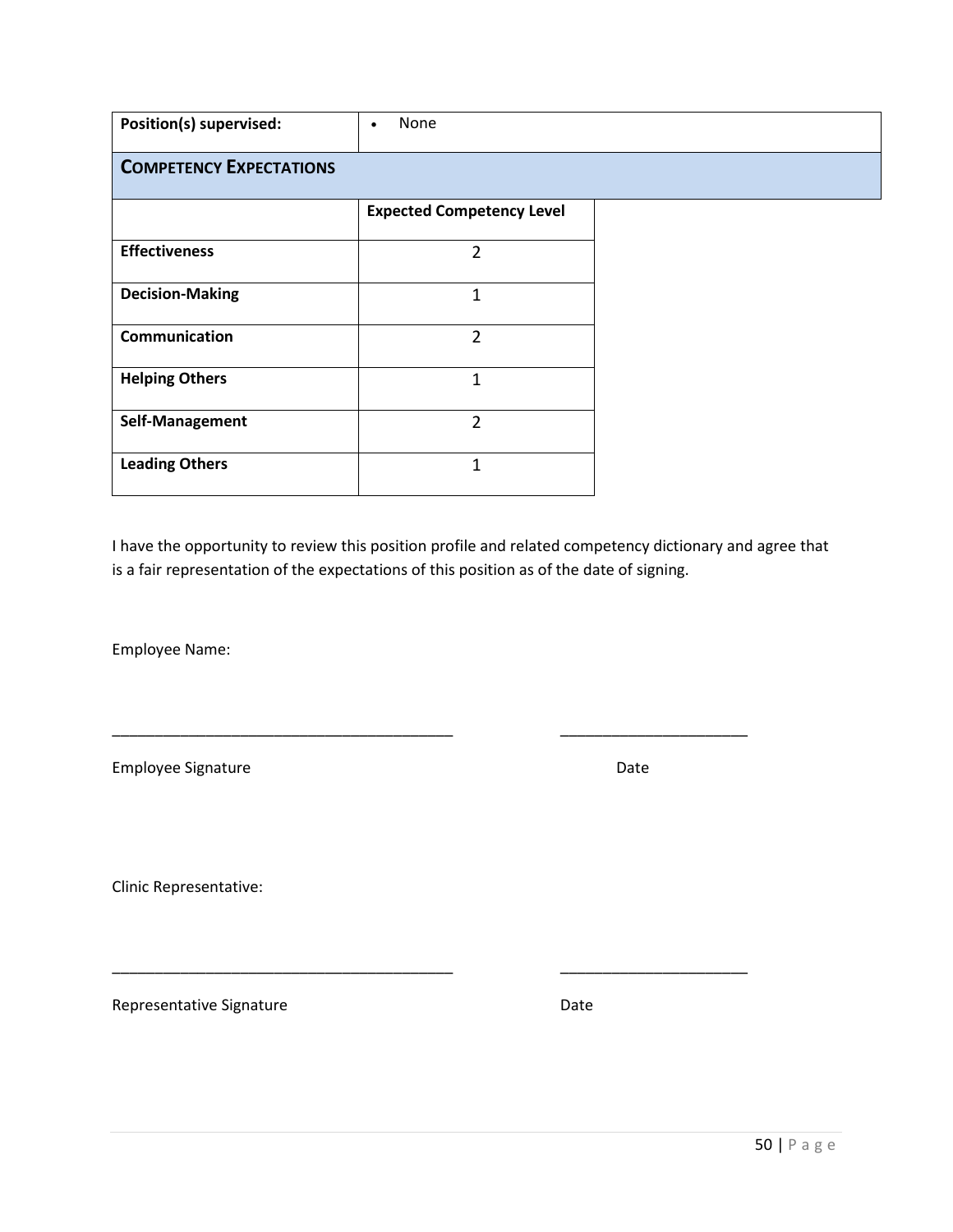# **Business Manager / Office Manager - Position Profile**

#### **POSITION SUMMARY:**

The Clinic Manager has primary responsibility for all clinic operations and financial management.

# **MAJOR DUTIES & RESPONSIBILITIES**

#### Financial Management

- Responsible for overall clinic financial and cash flow management
- Develop annual clinic budget
- Oversee monthly financial statement creation; review, analyze and interpret financial statements
- Oversee and approve payments for payables
- Ensure supplies are purchased per approval policies, to meet the clinic needs
- Oversee timely and accurate submission of billings, reconciliation of reject billings
- Oversee preparation of invoices for uninsured services and related collections
- Review EMR billing, statistics and outstanding Accounts Receivable reports and reconcile to general ledger for accuracy and completeness
- Ensure billing staff are trained and current on changes in the Schedule of Medical Benefits and rules/rates and EMR functionality
- Manage and review application of new physician payment rules and programs (e.g. business costs program)
- Ensure reconciliation of physician payment/income records on a monthly basis and prepare physician reports
- Monitor actual expenditures and overhead contributions against projections and make recommendations to Physician Executive for adjustments
- Gather background data and conduct data analysis for any financial decision-making as requested by physicians (e.g. overhead allocation discussion)
- Review and approve physician payments, advances and electronic funds transfers
- Ensure appropriate internal financial controls are in place to prevent error or fraud.
- Ensure all working papers are prepared for external accountant(s)

#### Human Resources

- Supervise staff on a daily basis
- Mediate staff conflict issues and manage any staff disciplinary concerns
- Responsible for compliance with Employment Standards regulations
- Responsible for recruitment, interview, hiring and termination of all clinic staff
- Develop and maintain a clinic staff orientation process and checklist for training
- Conduct 3 month probationary reviews with new staff; monitor and identify additional training needs
- Administer staff benefits package including orienting and setting up new employees
- Organize and chair staff meetings on a regularly scheduled basis
- Maintain current staff job profiles
- Deploy and maintain a staff performance management system
- Ensure staff understand have access to all human resources policies and procedures
- Establish changes to most office/human resources policies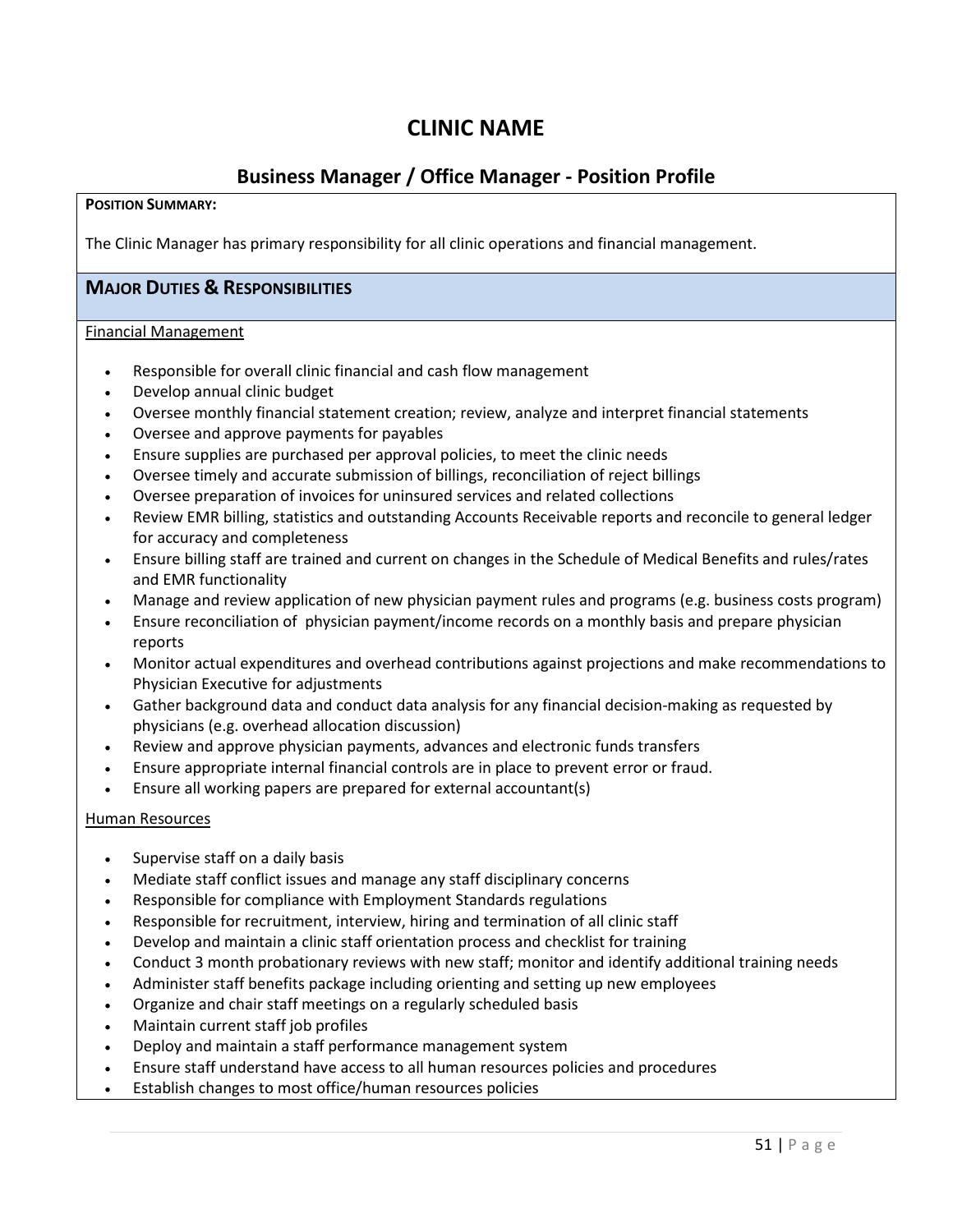• Consult with Physician Executive for any significant office/human resource policy changes

### Payroll

- Oversee and approve payroll submission and administer rate adjustments
- Conduct regular scan of market rates for wages and make recommendations to Physician Executive for rate changes
- Review banked, sick and vacation time and apply Human Resources policy
- Oversee ROE preparation and reconciliation of payroll source deductions

### Operations Management

- Meet weekly with Physician Executive and coordinate physician meetings
- Analyze and balance staff workload deploying staff to effectively support physicians
- Participate in special projects AIM, practice improvements
- Initiate, analyze and implement major EMR or changes in clinic processes
- Manage physicians questions analysis of activity at station, assist with operational queries
- Recruit new physicians and manage agency agreements
- Responsible for ensuring appropriate insurance coverage
- Ensure clinic policies and procedures manual is documented, regularly updated, and distributed to all staff and physicians
- Ensure process documentation for all major clinic processes is documented, regularly updated and kept on file
- Ensure staff are trained and clinic is in compliance with the Health Information Act
- Ensure all information agreements are signed and current (e.g. Information Sharing Agreement, Disclosure Agreement, Information Manager Agreement, Staff Confidentiality Oaths)
- Monitor facility cleaning, security, maintenance and liaise with service personnel
- Primary liaison with all external parties for leasehold improvements
- Manage patient complaints about clinic/ physicians and report to the individual doctor(s) and Physician Executive

#### Capital Asset/IT Management and Maintenance

- Negotiate and manage all leases and contracts on behalf of clinic for capital assets and services (building lease, major equipment, hardware/software, phone system, janitorial, etc.)
- Manage all procurement for major equipment purchases (exam tables, phone system)
- Develop and maintain relationships with Electronic Medical Record (EMR) software provider representative(s), and support personnel
- Train staff and medical providers on EMR software
- Communicate with computer and phone system service providers to maintain operations and install updates as required
- Annual review and update (as required) of Privacy Impact Assessment documentation

# **REQUIRED SKILLS & ABILITIES**

- Ability to recruit, retain and manage staff
- Ability to effectively communicate orally and in writing
- Ability to lead change management processes
- Ability to lead conflict resolution processes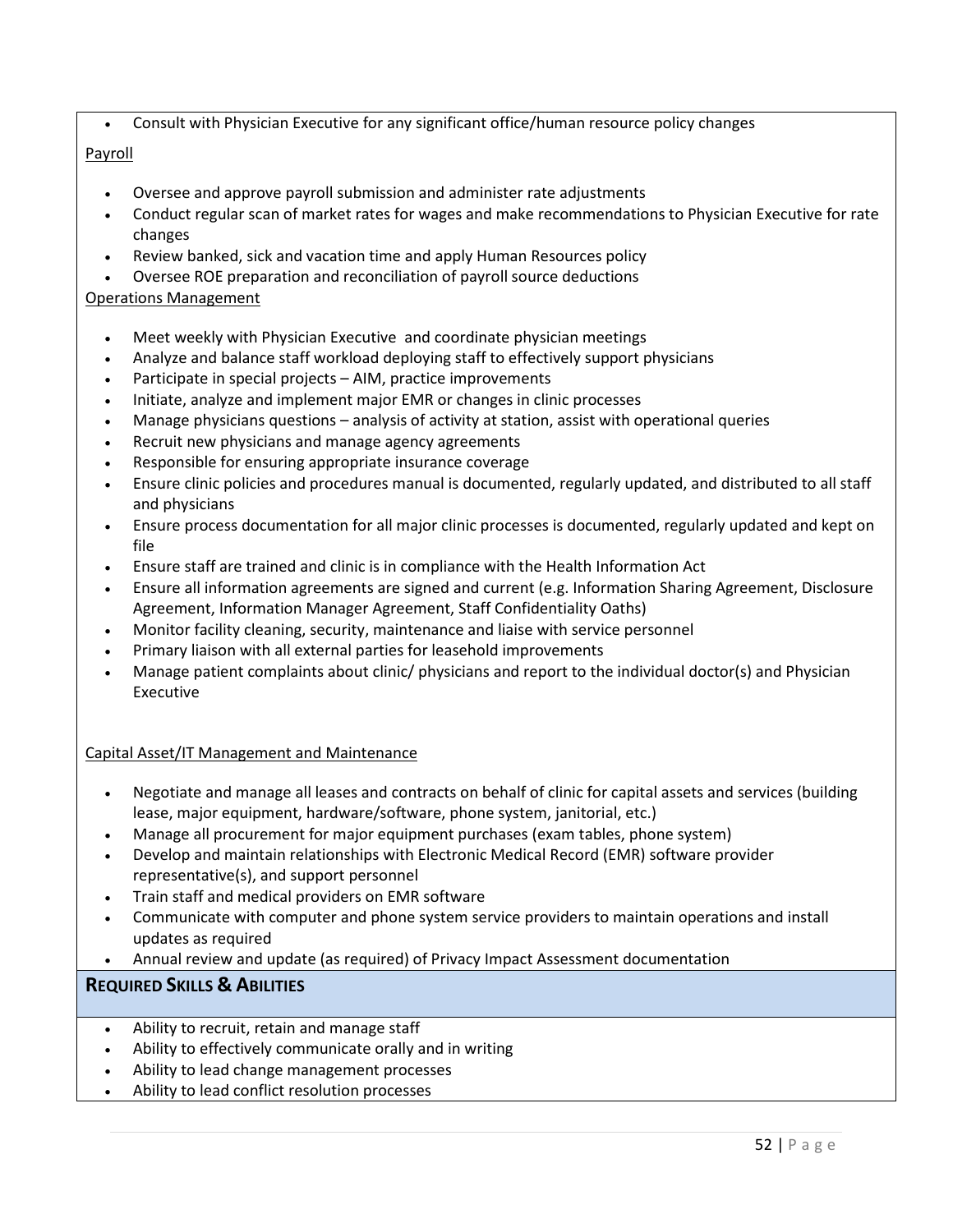- Proficiency in physician billing, invoice and payment reconciliation practices
- Skill in developing and maintaining effective working relationships with physicians, staff, patients, public, and external agencies
- Ability to take initiative and to exercise independent judgment, decision-making skills, and problem-solving expertise
- Maintain confidentiality of patient, clinic financial and information and physician and staff confidential matters
- Knowledge of the Health Information Act
- Knowledge of Alberta Employment Standards

### **REQUIRED QUALIFICATIONS**

| <b>Professional Certification /</b> | Health care, management or financial training and or designation<br>$\bullet$       |
|-------------------------------------|-------------------------------------------------------------------------------------|
| <b>Designations</b>                 | would be an asset                                                                   |
| <b>Education / Experience</b>       | At least $5 +$ years of work experience in supervisory/management role<br>$\bullet$ |
| <b>SUPERVISION</b>                  |                                                                                     |
| <b>Reports to:</b>                  | Physician Executive<br>$\bullet$                                                    |
| Position(s) supervised:             | All staff<br>$\bullet$                                                              |

# **COMPETENCY EXPECTATIONS**

|                        | <b>Expected Competency Level</b> |
|------------------------|----------------------------------|
| <b>Effectiveness</b>   | 3                                |
| <b>Decision-Making</b> | 3                                |
| Communication          | 3                                |
| <b>Helping Others</b>  | 3                                |
| Self-Management        | 3                                |
| <b>Leading Others</b>  | 3                                |
|                        |                                  |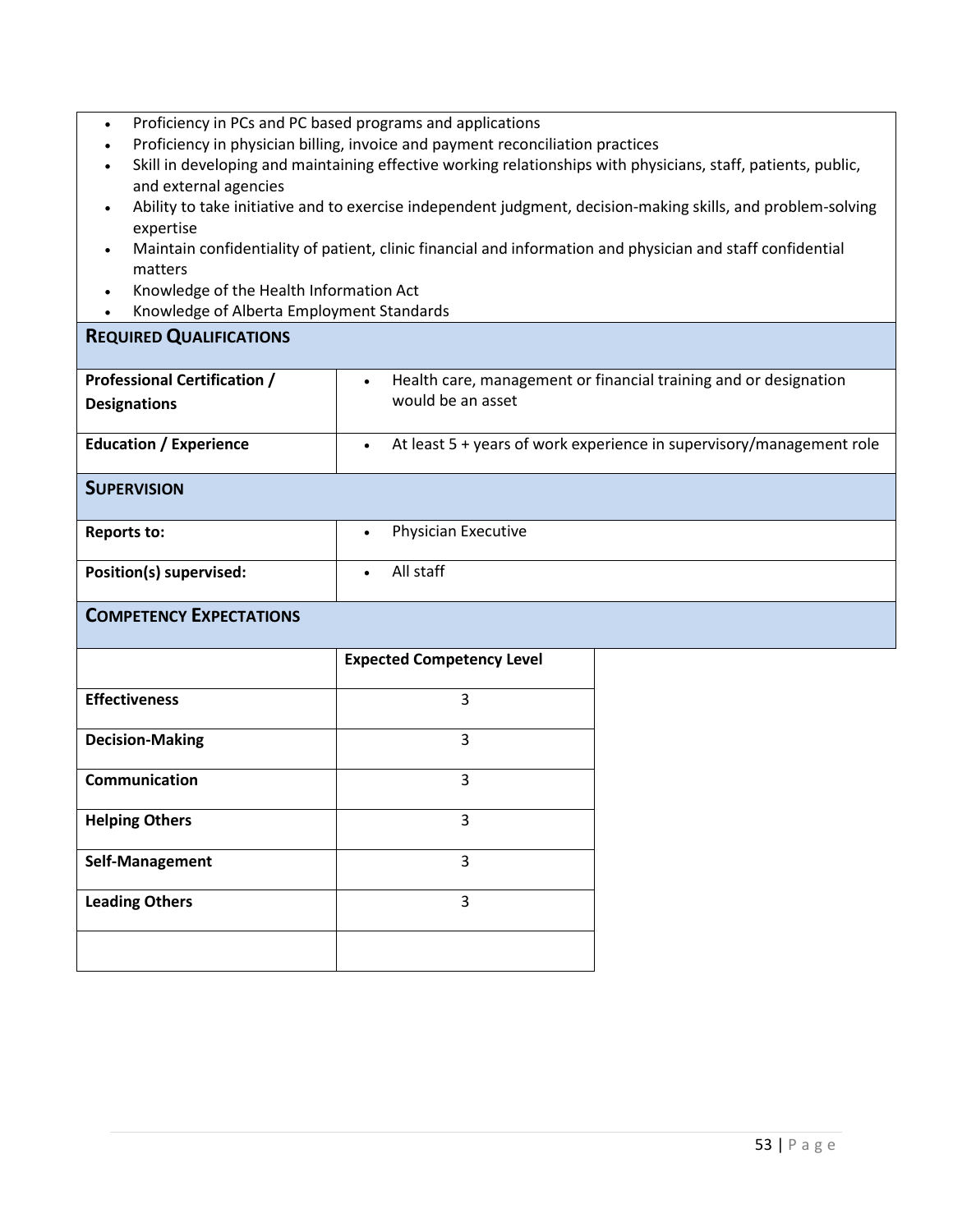\_\_\_\_\_\_\_\_\_\_\_\_\_\_\_\_\_\_\_\_\_\_\_\_\_\_\_\_\_\_\_\_\_\_\_\_\_\_\_\_ \_\_\_\_\_\_\_\_\_\_\_\_\_\_\_\_\_\_\_\_\_\_

\_\_\_\_\_\_\_\_\_\_\_\_\_\_\_\_\_\_\_\_\_\_\_\_\_\_\_\_\_\_\_\_\_\_\_\_\_\_\_\_ \_\_\_\_\_\_\_\_\_\_\_\_\_\_\_\_\_\_\_\_\_\_

Employee Name:

Employee Signature **Date** Date

Clinic Representative: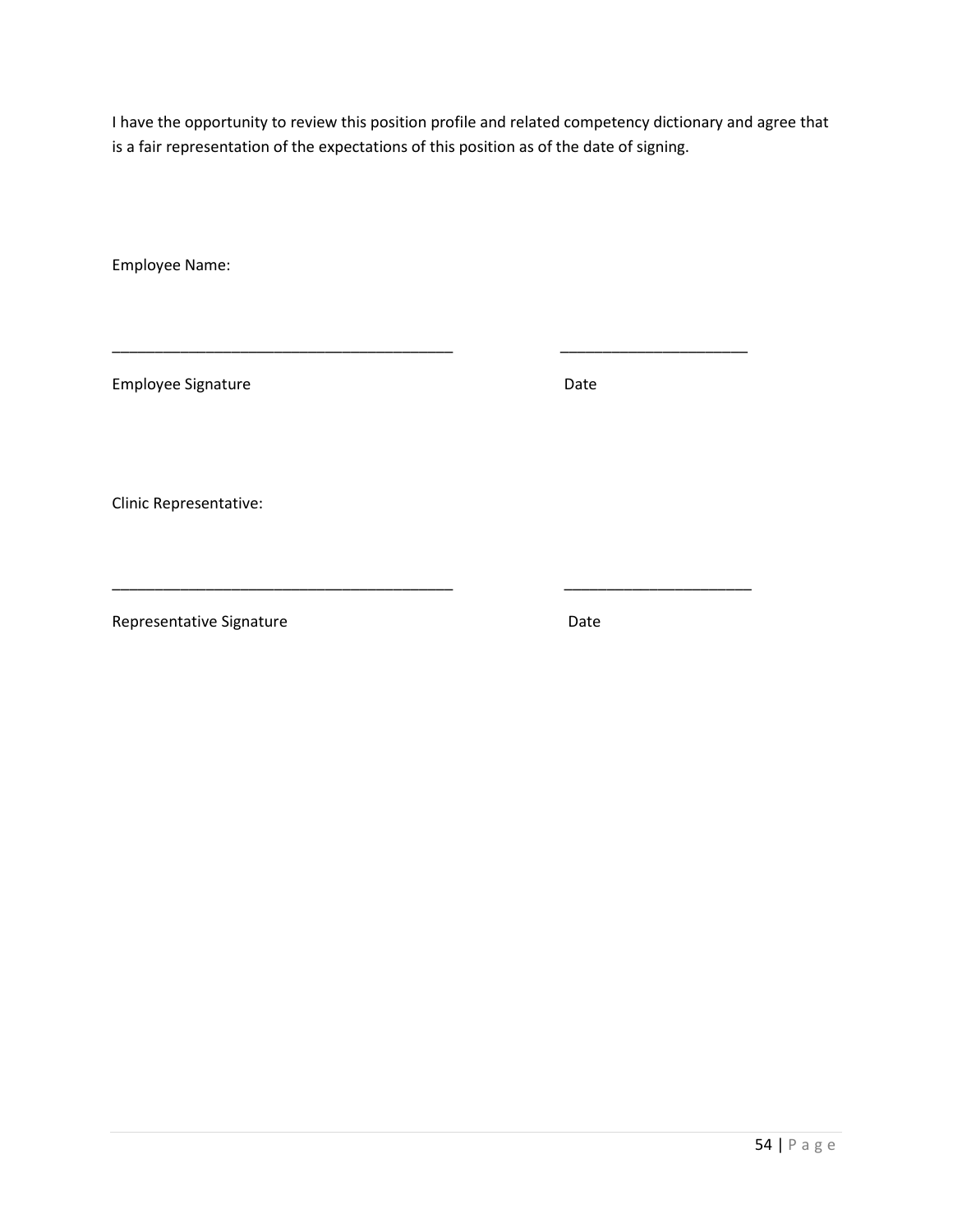# **Dietician - Position Profile**

#### **POSITION SUMMARY:**

The Dietician will develop, implement and evaluate food and nutritional strategies, conduct nutritional and patient assessments using a variety of assessment methods, and develop and apply patient screening protocols.

# **MAJOR DUTIES & RESPONSIBILITIES**

- Conduct patient nutritional assessments and document case history
- Develop and coordinate food and nutritional strategies for individual patients relevant to their case history and health goals
- Organizes and implements nutrition education programs for individuals or groups of patients
- Work with other members of an interdisciplinary team to develop integrated care protocols as well as individual patient care plans
- Identifies and/or develops nutrition and healthy living educational resources and materials
- Develop and deliver nutritional programs and policies
- Develop linkages with various community health resources
- Establish and maintain confidential patient records
- Communication to family physician of patient status/progress
- Collect and maintains data for individual client and program evaluation
- Perform general administrative tasks, including billing and filing, as needed

# **REQUIRED SKILLS & ABILITIES**

- Excellent knowledge of nutrition for health promotion and disease prevention, with emphasis on interdisciplinary team approaches
- Able to apply a variety of assessment methods to assess patients
- Ability to effectively communicate orally, in writing, in person, on the telephone and electronically
- Proficient knowledge of PCs and PC based programs and applications
- Ability to work in a busy medical office environment, with minimal support
- Good organizational skills
- Ability to manage multiple tasks
- Ability to establish a professional rapport with and instill confidence in, patients
- Understanding of the Alberta Schedule of Medical Benefits, Alberta Health Care Insurance Plan payment system and Alberta practice environment (preferred but not required)

| <b>REQUIRED QUALIFICATIONS</b>                             |                                                                                                             |
|------------------------------------------------------------|-------------------------------------------------------------------------------------------------------------|
| <b>Professional Certification /</b><br><b>Designations</b> | Four year degree with a major in Food and Nutrition<br>Registered with the College of Dieticians of Alberta |
| <b>Education / Experience</b>                              | Minimum of two years related work experience                                                                |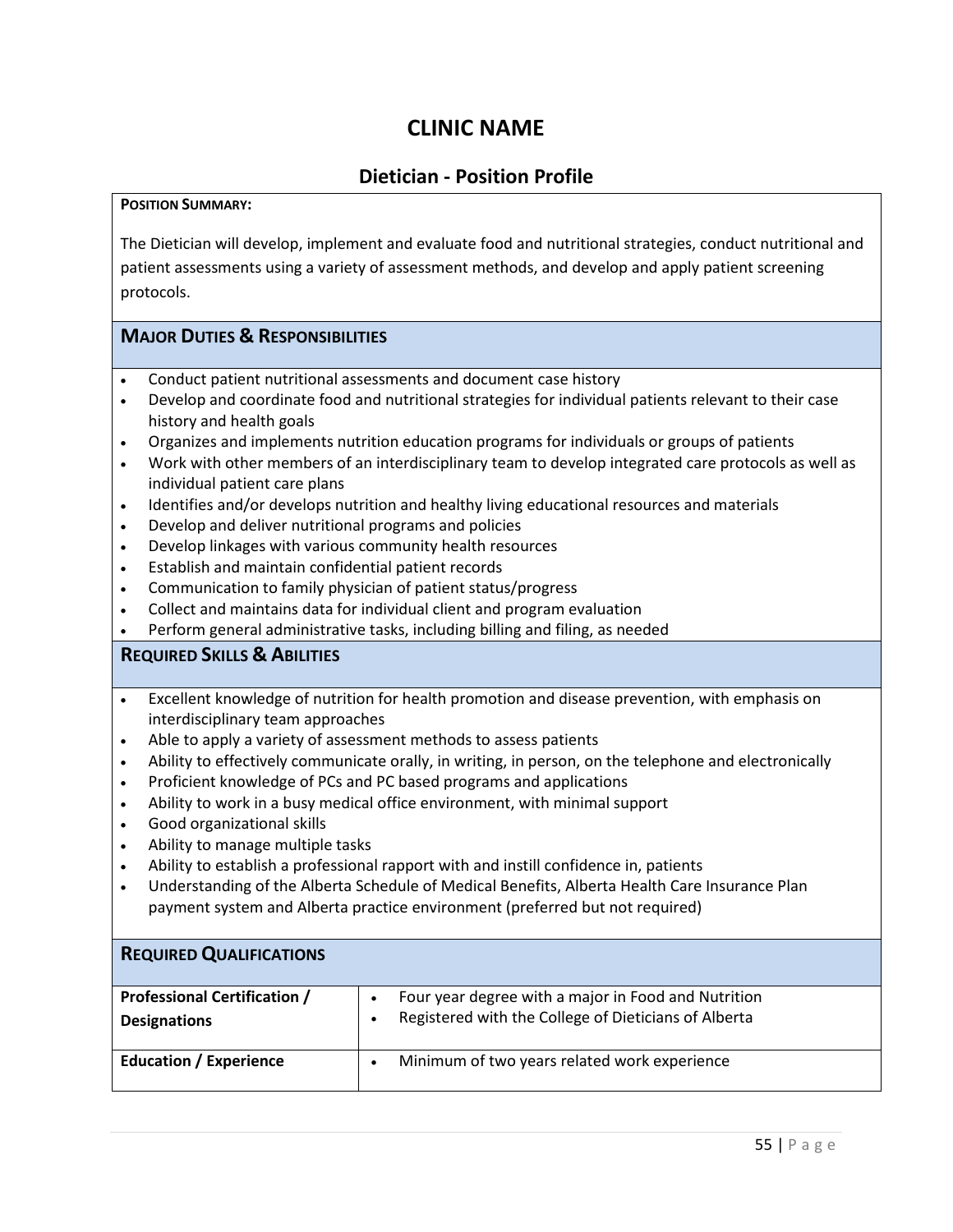| <b>SUPERVISION</b>             |                                  |
|--------------------------------|----------------------------------|
| <b>Reports to:</b>             | ٠                                |
| Position(s) supervised:        | None<br>$\bullet$                |
| <b>COMPETENCY EXPECTATIONS</b> |                                  |
|                                | <b>Expected Competency Level</b> |
| <b>Effectiveness</b>           | $\overline{2}$                   |
| <b>Decision-Making</b>         | 3                                |
| <b>Communication</b>           | 3                                |
| <b>Helping Others</b>          | 3                                |
| Self-Management                | 3                                |
| <b>Leading Others</b>          | $\overline{2}$                   |

\_\_\_\_\_\_\_\_\_\_\_\_\_\_\_\_\_\_\_\_\_\_\_\_\_\_\_\_\_\_\_\_\_\_\_\_\_\_\_\_ \_\_\_\_\_\_\_\_\_\_\_\_\_\_\_\_\_\_\_\_\_\_

\_\_\_\_\_\_\_\_\_\_\_\_\_\_\_\_\_\_\_\_\_\_\_\_\_\_\_\_\_\_\_\_\_\_\_\_\_\_\_\_ \_\_\_\_\_\_\_\_\_\_\_\_\_\_\_\_\_\_\_\_\_\_

Employee Name:

Employee Signature **Date** Date **Date** 

Clinic Representative: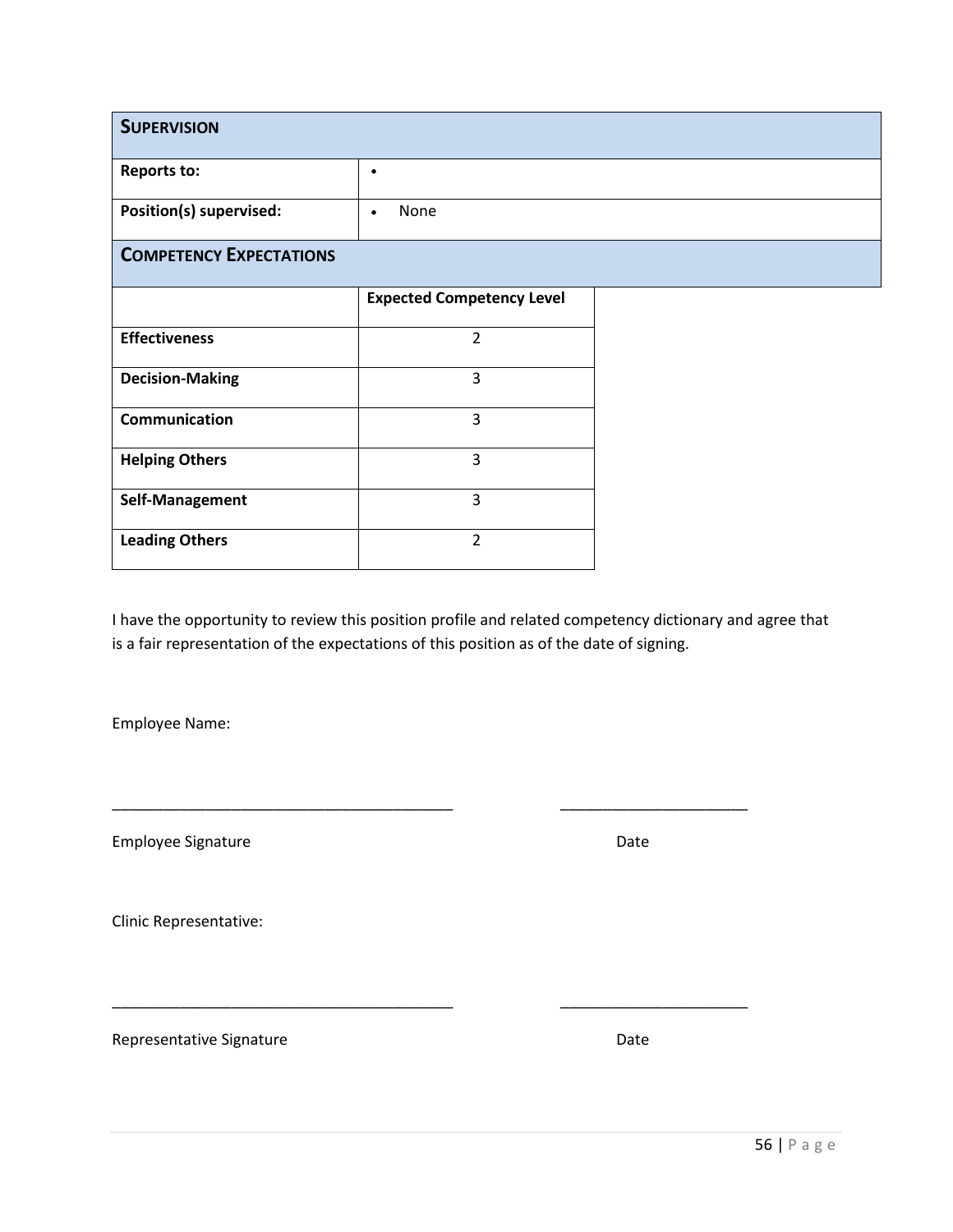# **Clinic Name**

# **Mental Health Navigator – Position Profile**

### **POSITION SUMMARY:**

The Mental Health Navigator is responsible for the coordination of mental health care for patients of the clinic, and referral of patients to external health care providers.

# **MAJOR DUTIES & RESPONSIBILITIES**

- Interview patients to develop case histories
- Participates in early detection of emerging patient mental health concerns
- Connect patients to programs and services including appointment scheduling, reminders, completion of required referral documentation and post-appointment confirmation and documentation follow-up
- Develops positive working relationships/partnerships with other disciplines, agencies and health care professionals in order to promote coordinated service, quality care and access to appropriate resources for clients.
- Provides and documents relevant clinical information, referral correspondence, patient interaction and patient care plans in a timely manner on patient files.
- Participates in multi-disciplinary case conferences
- Maintains a high level of current knowledge and trends in the relevant discipline specific skills and practices.
- Develop and apply patient screening protocols
- Provides consultation and education to support other health care service providers in regard to mental health/mental illness care planning
- Manage information through an electronic mental health resource directory
- Contributes to the establishment and maintenance of mental health resources and maintaining positive connections with community resources for the benefit of clients
- Communication to family physician of patient status/progress
- Collect and maintains data for individual client and program evaluation
- Perform general administrative tasks, including billing and filing, as needed

# **REQUIRED SKILLS & ABILITIES**

- Knowledge of psychiatric nursing and clinical therapeutic models of client care, with emphasis on interdisciplinary team approaches
- Knowledge of psychiatric illnesses and medication skills
- Ability to deal effectively with difficult behaviours sometimes exhibited by people in distress
- Understanding of Alberta Schedule of Medical Benefits, Alberta Health Care Insurance Plan payment system and Alberta practice environment (preferred, but not required)
- Understands and follows applicable legislation (e.g., Mental Health Act, Child Welfare Act, Health Information Act).
- Working knowledge of local and provincial mental health resources.
- Proficient knowledge of PCs and PC based programs and applications
- Ability to communicate effectively orally, electronically or in writing
- Ability to work in a busy medical office environment with minimal support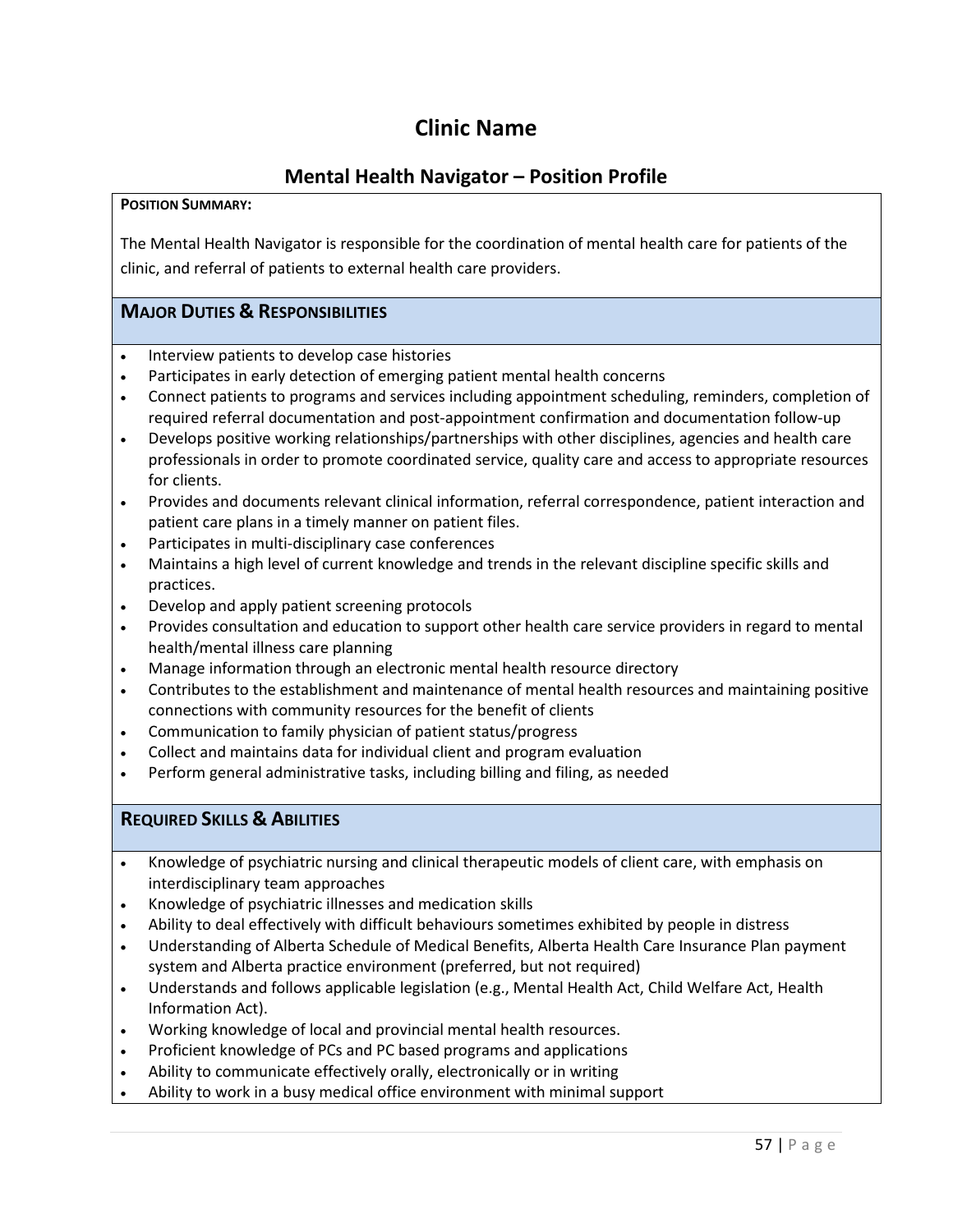- 
- Good organizational and multi-tasking skills • Maintain absolute confidentiality of patient records

| <b>REQUIRED QUALIFICATIONS</b>                                                                                    |                                                                                                                                                                                                                                                                                                                                                                                                                       |  |
|-------------------------------------------------------------------------------------------------------------------|-----------------------------------------------------------------------------------------------------------------------------------------------------------------------------------------------------------------------------------------------------------------------------------------------------------------------------------------------------------------------------------------------------------------------|--|
| <b>Professional Certification /</b><br><b>Designations</b><br><b>Education / Experience</b><br><b>SUPERVISION</b> | Two year diploma in psychiatric nursing preferred (graduate of a<br>$\bullet$<br>recognized psychiatric nursing program)<br>Current member of the Registered Psychiatric Nurses Association of<br>$\bullet$<br>Alberta (RPNAA)<br>A Criminal Record and Vulnerable Sector check<br>$\bullet$<br>Minimum of five years mental health experience, or equivalent<br>$\bullet$<br>combination of education and experience |  |
|                                                                                                                   |                                                                                                                                                                                                                                                                                                                                                                                                                       |  |
| <b>Reports to:</b>                                                                                                | $\bullet$                                                                                                                                                                                                                                                                                                                                                                                                             |  |
| Position(s) supervised:                                                                                           | None                                                                                                                                                                                                                                                                                                                                                                                                                  |  |
| <b>COMPETENCY EXPECTATIONS</b>                                                                                    |                                                                                                                                                                                                                                                                                                                                                                                                                       |  |
|                                                                                                                   | <b>Expected Competency Level</b>                                                                                                                                                                                                                                                                                                                                                                                      |  |
| <b>Effectiveness</b>                                                                                              | $\overline{2}$                                                                                                                                                                                                                                                                                                                                                                                                        |  |
| <b>Decision-Making</b>                                                                                            | 3                                                                                                                                                                                                                                                                                                                                                                                                                     |  |
| Communication                                                                                                     | 3                                                                                                                                                                                                                                                                                                                                                                                                                     |  |
| <b>Helping Others</b>                                                                                             | 3                                                                                                                                                                                                                                                                                                                                                                                                                     |  |
| Self-Management                                                                                                   | 3                                                                                                                                                                                                                                                                                                                                                                                                                     |  |
| <b>Leading Others</b>                                                                                             | $\overline{2}$                                                                                                                                                                                                                                                                                                                                                                                                        |  |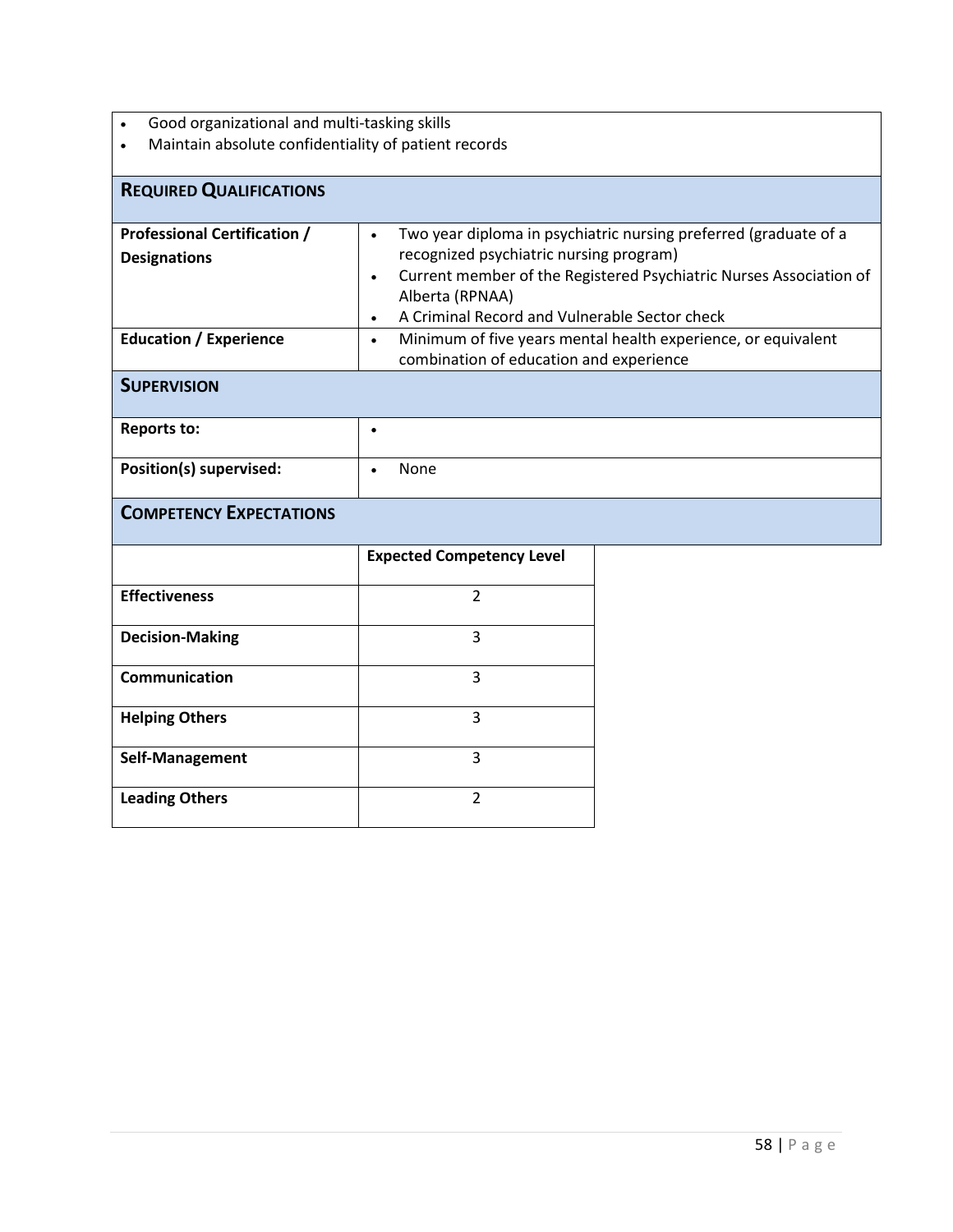\_\_\_\_\_\_\_\_\_\_\_\_\_\_\_\_\_\_\_\_\_\_\_\_\_\_\_\_\_\_\_\_\_\_\_\_\_\_\_\_ \_\_\_\_\_\_\_\_\_\_\_\_\_\_\_\_\_\_\_\_\_\_

\_\_\_\_\_\_\_\_\_\_\_\_\_\_\_\_\_\_\_\_\_\_\_\_\_\_\_\_\_\_\_\_\_\_\_\_\_\_\_\_ \_\_\_\_\_\_\_\_\_\_\_\_\_\_\_\_\_\_\_\_\_\_

Employee Name:

Employee Signature **Date** Date **Date** 

Clinic Representative: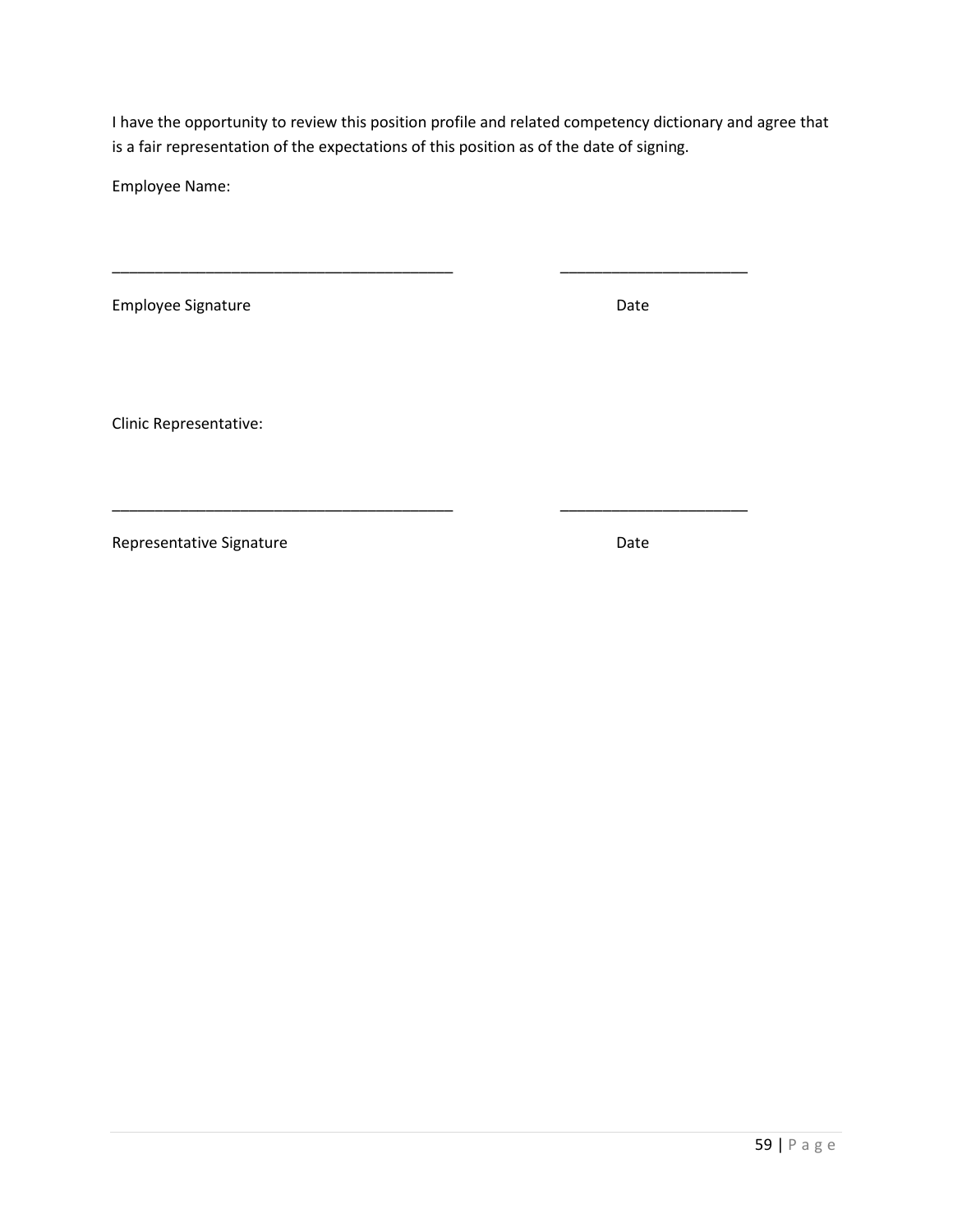# **Clinic Name**

# **Pharmacist – Position Profile**

#### **POSITION SUMMARY:**

The Pharmacist determines, monitors and manages patient drug therapy, both independently and in collaboration with other health care professionals.

# **MAJOR DUTIES & RESPONSIBILITIES**

- Provide clinical service for complex and chronic care patients including medication reviews and education on safe and appropriate use of medication
- Develop and apply patient screening protocols
- Assess, develop and evaluate pharmacy care plans for patients in conjunction with a family physician, where applicable
- Provide advice on optimal drug therapy, managing patient outcomes and monitoring appropriate use and efficacy of medications
- Participate in development and implementation of interdisciplinary team protocols including wellness promotion and disease management
- Communication to family physician of patient status/progress
- Collect and maintains data for individual client and program evaluation

# **REQUIRED SKILLS & ABILITIES**

- Excellent knowledge of pharmacy practice with emphasis on interdisciplinary team approaches
- Ability to effectively communicate orally, in writing, in person, on the telephone and electronically
- Proficient knowledge of PCs and PC based programs and applications
- Ability to work in a busy medical office environment, with minimal support
- Good organizational skills
- Maintain absolute confidentiality of patient records
- Ability to manage multiple tasks
- Ability to establish a professional rapport with and instill confidence in, patients
- Ability to deal effectively with difficult behaviour sometimes exhibited by people in distress

### **REQUIRED QUALIFICATIONS**

| <b>Professional Certification /</b> | Bachelor's Degree in Pharmacy<br>$\bullet$                                   |
|-------------------------------------|------------------------------------------------------------------------------|
| <b>Designations</b>                 | Licensed with the Alberta College of Pharmacists<br>$\bullet$                |
|                                     | A Criminal Record and Vulnerable Sector check<br>$\bullet$                   |
| <b>Education / Experience</b>       | Minimum of 2 years related experience in a community or primary<br>$\bullet$ |
|                                     | care setting                                                                 |
| <b>SUPERVISION</b>                  |                                                                              |
| Reports to:                         |                                                                              |
| Position(s) supervised:             |                                                                              |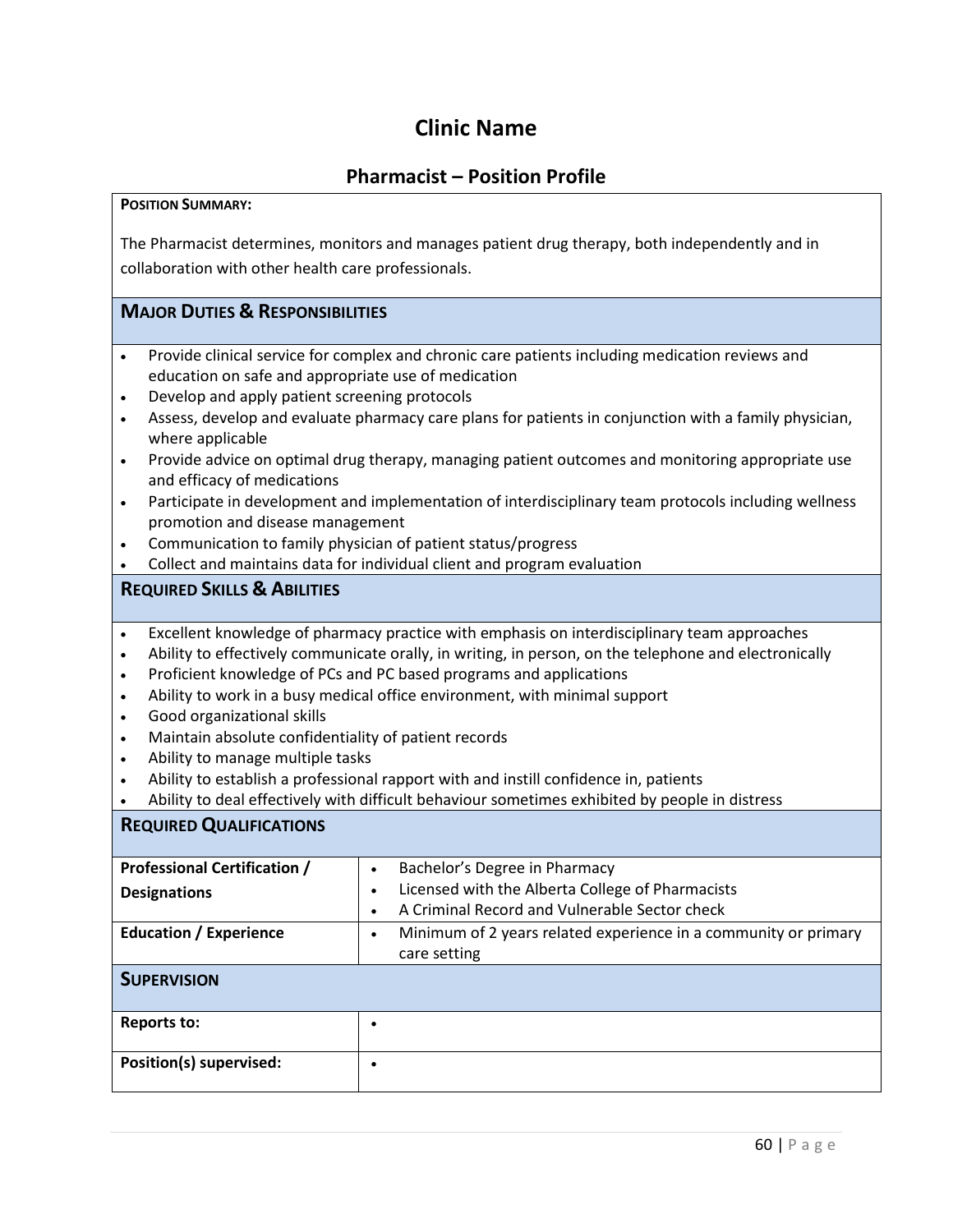# **COMPETENCY EXPECTATIONS**

|                        | <b>Expected Competency Level</b> |
|------------------------|----------------------------------|
| <b>Effectiveness</b>   | 3                                |
| <b>Decision-Making</b> | 3                                |
| <b>Communication</b>   | 3                                |
| <b>Helping Others</b>  | 3                                |
| Self-Management        | 3                                |
| <b>Leading Others</b>  | $\mathfrak z$                    |

I have the opportunity to review this position profile and related competency dictionary and agree that is a fair representation of the expectations of this position as of the date of signing.

\_\_\_\_\_\_\_\_\_\_\_\_\_\_\_\_\_\_\_\_\_\_\_\_\_\_\_\_\_\_\_\_\_\_\_\_\_\_\_\_ \_\_\_\_\_\_\_\_\_\_\_\_\_\_\_\_\_\_\_\_\_\_

\_\_\_\_\_\_\_\_\_\_\_\_\_\_\_\_\_\_\_\_\_\_\_\_\_\_\_\_\_\_\_\_\_\_\_\_\_\_\_\_ \_\_\_\_\_\_\_\_\_\_\_\_\_\_\_\_\_\_\_\_\_\_

Employee Name:

Employee Signature **Date** Date of Contract and Contract of Contract and Contract of Contract and Contract of Contract and Contract and Contract of Contract and Contract and Contract and Contract and Contract and Contract a

Clinic Representative: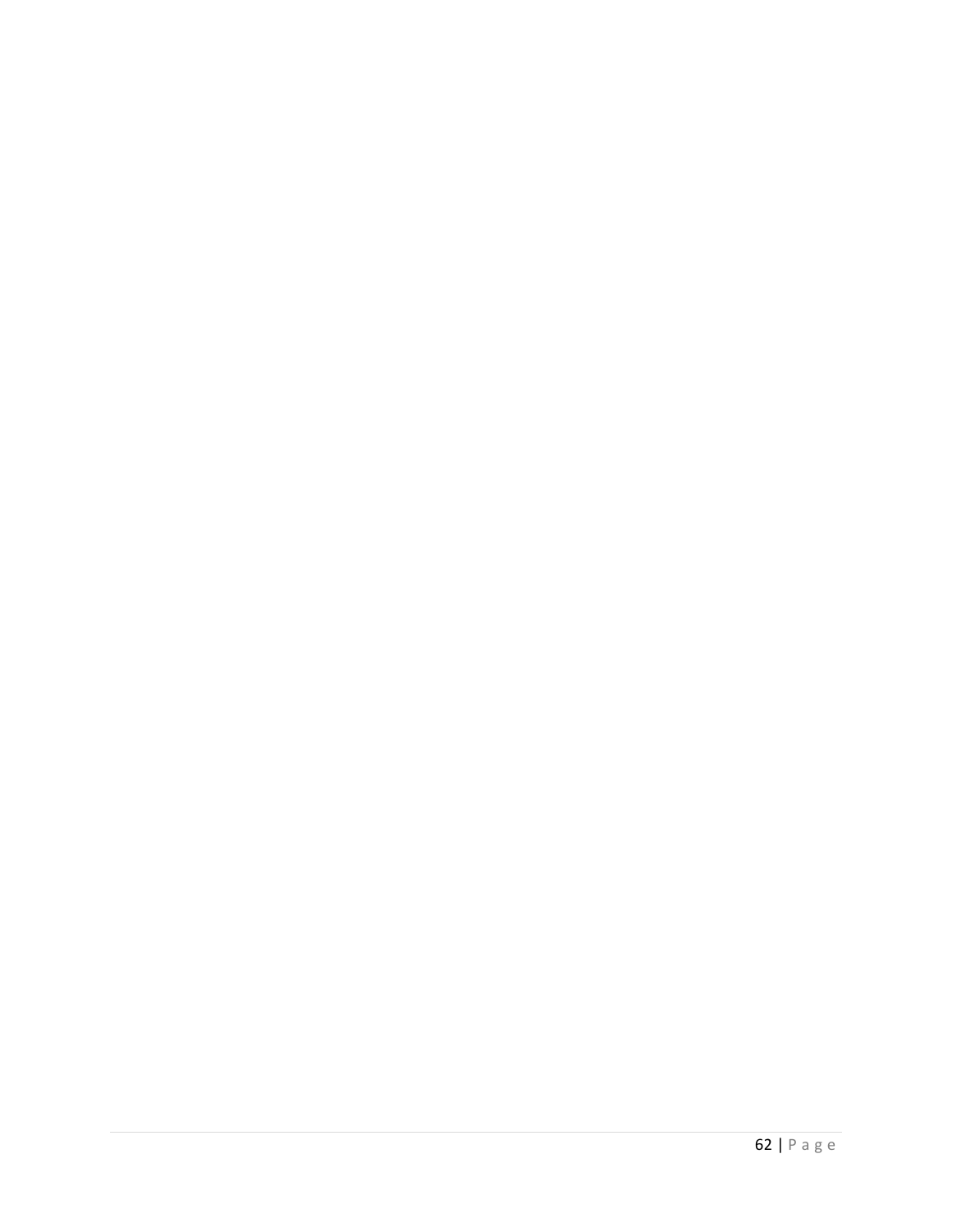# **Clinic Name**

# **Social Worker – Position Profile**

#### **POSITION SUMMARY:**

The Social Worker helps individuals and families, develop the skills and resources they need to enhance their social functioning and social environments. Provides case-centered consultation to patients and has responsibility for the coordination of patient services, and then the referral of patients to external supports or health care providers.

### **MAJOR DUTIES & RESPONSIBILITIES**

- Interview patients, their families and other concerned parties to obtain information about personal, social and environmental history.
- Provide a variety of casework and group work social services to patients and their families when personal, social or environmental difficulties exist which predispose illness or interfere with obtaining maximum benefits from medical care.
- Use a variety of assessment methods to assess problems and to design, implement and evaluate patient interactions/interventions
- Participate in early detection of emerging patient emotional and behavioural disorders
- Provides and documents relevant clinical information, referral correspondence, patient interaction and patient care plans in a timely manner on patient files.
- Connect patients to programs and services including appointment scheduling, reminders, completion of required referral documentation and post-appointment follow-up
- Advocate for patients by coordinating efforts to meet patient and family needs such as food, housing, transport and financial support.
- Develop and follow up with discharge and aftercare plans
- Develop positive working relationships/partnerships with other disciplines, agencies and health care professionals in order to promote coordinated service, quality care and access to appropriate resources for clients.
- Participate in multi-disciplinary case conferences and provide consultation and education to support other health care service providers
- Maintain a high level of current knowledge and trends in the relevant discipline specific skills and practices.
- Contribute to the establishment and maintenance of social support resources and maintaining positive connections with community resources for the benefit of clients
- Communication to family physician of patient status/progress
- Collect and maintains data for individual client and program evaluation
- Perform general administrative tasks, including billing and filing, as needed

# **REQUIRED SKILLS & ABILITIES**

- Knowledge of social work and models of client care with emphasis on interdisciplinary team approaches
- Ability to deal effectively with difficult behaviours sometimes exhibited by people in distress
- Understanding of Alberta Schedule of Medical Benefits, Alberta Health Care Insurance Plan payment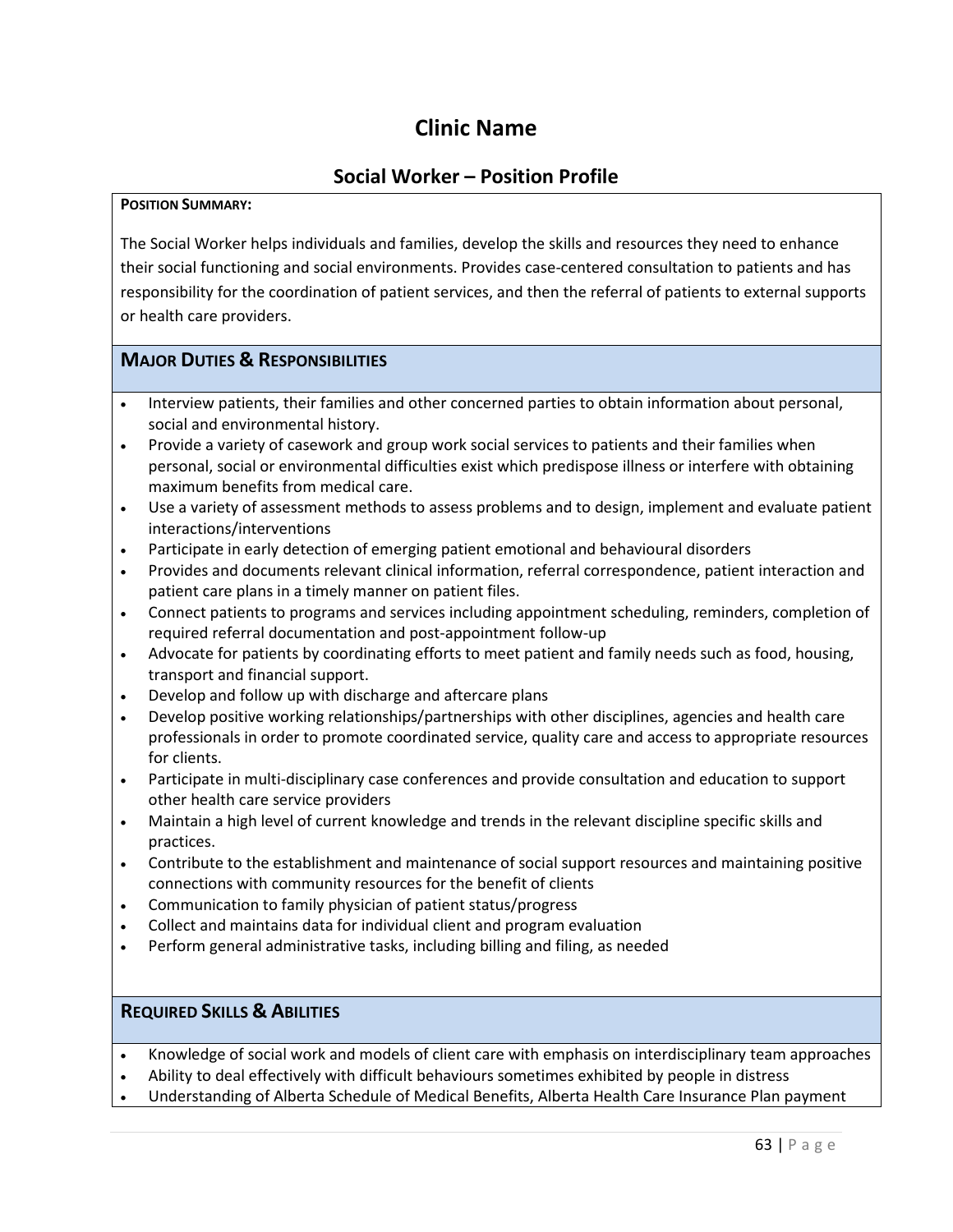system and Alberta practice environment (preferred, but not required)

- Understands and follows applicable legislation (e.g., Mental Health Act, Child Welfare Act, Health Information Act).
- Working knowledge of local and provincial mental health resources
- Proficient knowledge of PCs and PC based programs and applications
- Ability to communicate effectively orally, electronically or in writing
- Ability to work in a busy medical office environment with minimal support
- Good organizational and multi-tasking skills
- Maintain absolute confidentiality of patient records

### **REQUIRED QUALIFICATIONS**

| <b>Professional Certification /</b> | Registered with the Alberta College of Social Workers<br>$\bullet$   |
|-------------------------------------|----------------------------------------------------------------------|
| <b>Designations</b>                 | A Criminal Record and Vulnerable Sector check                        |
|                                     |                                                                      |
| <b>Education / Experience</b>       | Must have a diploma or bachelor's degree in social work<br>$\bullet$ |
|                                     | Minimum of two years social work experience<br>$\bullet$             |
| 1. SUPERVISION                      |                                                                      |
| <b>Reports to:</b>                  |                                                                      |
|                                     |                                                                      |
| Position(s) supervised:             | None                                                                 |
|                                     |                                                                      |

# **2. COMPETENCY EXPECTATIONS**

|                        | <b>Expected Competency Level</b> |
|------------------------|----------------------------------|
| <b>Effectiveness</b>   | 2                                |
| <b>Decision-Making</b> | 3                                |
| <b>Communication</b>   | 3                                |
| <b>Helping Others</b>  | 3                                |
| Self-Management        | 3                                |
| <b>Leading Others</b>  | $\mathfrak{p}$                   |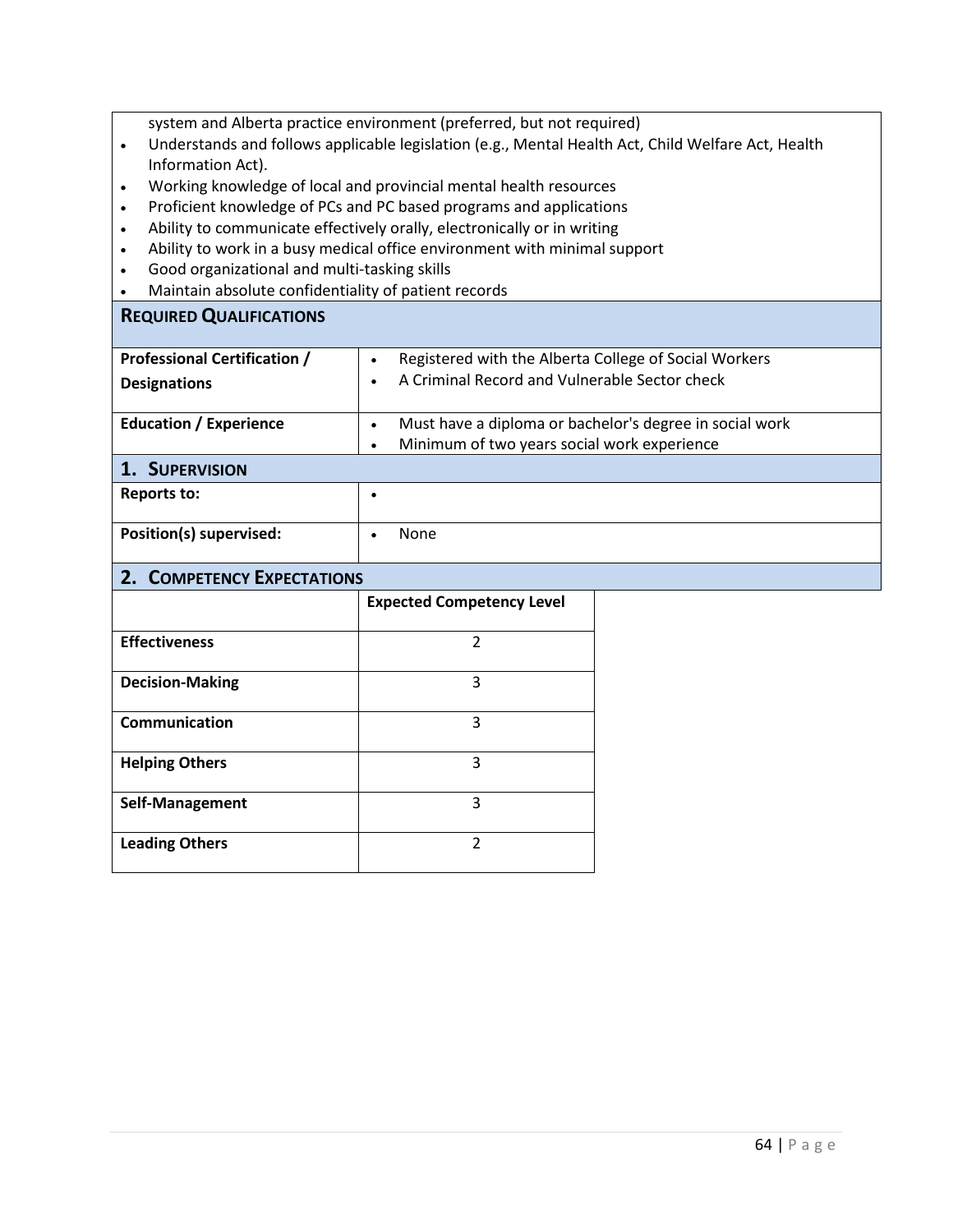\_\_\_\_\_\_\_\_\_\_\_\_\_\_\_\_\_\_\_\_\_\_\_\_\_\_\_\_\_\_\_\_\_\_\_\_\_\_\_\_ \_\_\_\_\_\_\_\_\_\_\_\_\_\_\_\_\_\_\_\_\_\_

Employee Name:

Employee Signature **Date** Date **Date** 

Clinic Representative:

Representative Signature **Date** Date

\_\_\_\_\_\_\_\_\_\_\_\_\_\_\_\_\_\_\_\_\_\_\_\_\_\_\_\_\_\_\_\_\_\_\_\_\_\_\_\_ \_\_\_\_\_\_\_\_\_\_\_\_\_\_\_\_\_\_\_\_\_\_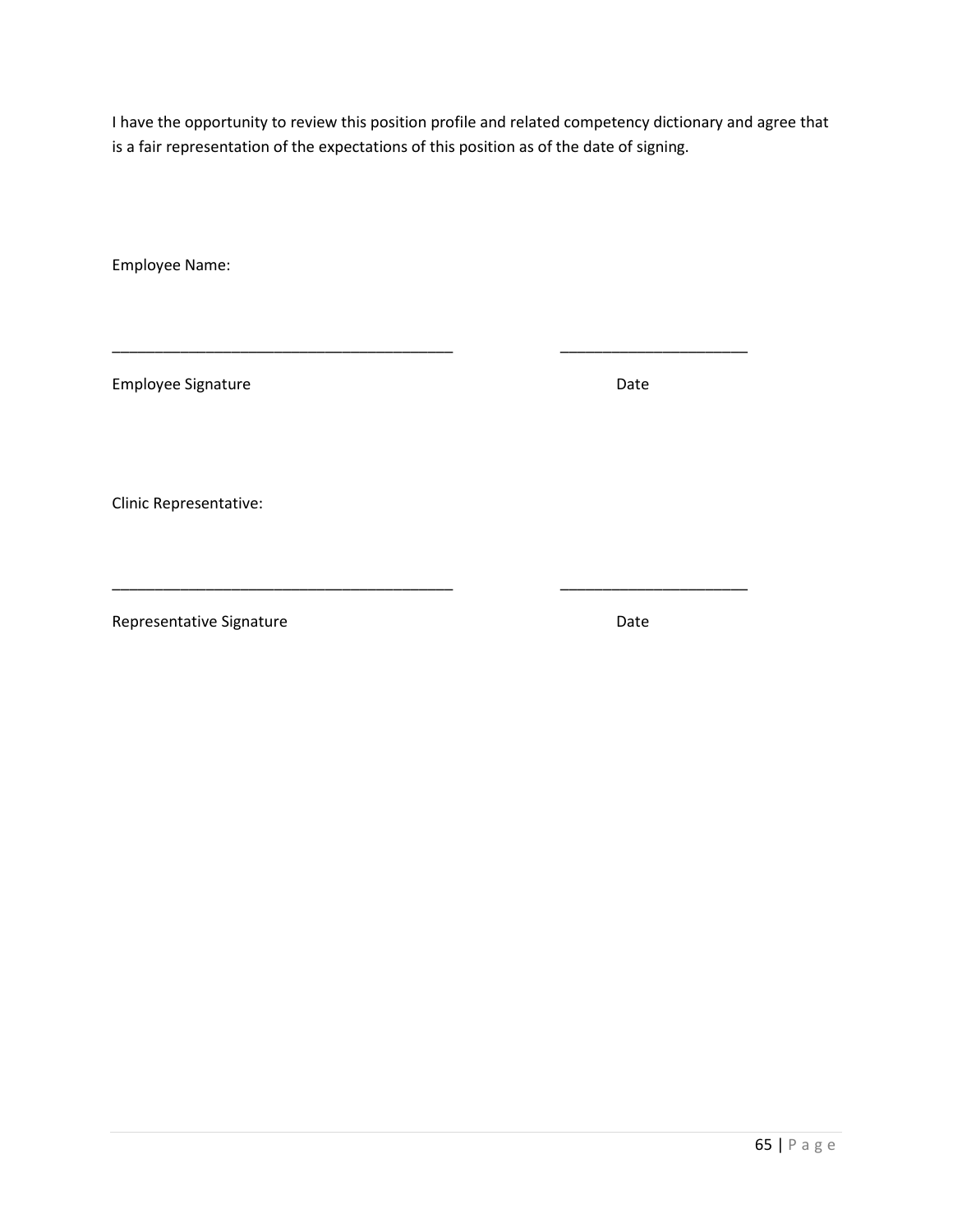# **Clinic Name**

# **Medical Transcriptionist – Position Profile**

# **POSITION SUMMARY:**

The Medical Transcriptionist is responsible for accurate transcription of physicians' clinical notes dictation.

# **MAJOR DUTIES & RESPONSIBILITIES**

- Log incoming dictation tapes/disks and verify against physician schedules to ensure completeness
- Enter and verify chart number, patient name and date
- Type physician's dictated clinical notes from disks into each EMR patient chart
- Track and verify dictation against each physician's day sheet to ensure each patient visit has a corresponding dictated note
- Investigate any missing notes whether patients have been billed or were noted as a no-show in EMR
- Verify previous day's system backup is complete, shred previous day's documents, erase completed disks and circulate back to physicians for new dictation
- Retrieve filed batch tickets and send clarification requests to physicians' inbox with the relevant batch ticket attached
- Proofread (type once, proofread once)
- Act as resource to others e.g. investigate "missing" note
- Perform other duties, as requested

### **REQUIRED SKILLS & ABILITIES**

- Exhibit high level of attention to detail
- Excellent grasp of spelling, punctuation and grammar
- Excellent knowledge of medical terminology, anatomy and physiology
- Working knowledge of EMR
- Able to concentrate and focus for extended periods of time
- Excellent typing skills (speed and accuracy) minimum 70-90 words per minute
- Able to apply and understand logical context of dictation
- Protect and maintain privacy and confidentiality
- Able to present notes with very clear, standard style conventions for optimal readability

| <b>REQUIRED QUALIFICATIONS</b>      |                                                             |  |
|-------------------------------------|-------------------------------------------------------------|--|
| <b>Professional Certification /</b> | None                                                        |  |
| <b>Designations</b>                 |                                                             |  |
| <b>Education / Experience</b>       | Medical Transcription diploma/certificate<br>$\bullet$      |  |
|                                     | Minimum of one year's medical clinic experience is required |  |
| <b>SUPERVISION</b>                  |                                                             |  |
| <b>Reports to:</b>                  | <b>Clinic Manager</b><br>$\bullet$                          |  |
| Position(s) supervised:             | None<br>$\bullet$                                           |  |
| <b>COMPETENCY EXPECTATIONS</b>      |                                                             |  |
|                                     | <b>Expected Competency Level</b>                            |  |
| <b>Effectiveness</b>                |                                                             |  |
| <b>Decision-Making</b>              |                                                             |  |
| <b>Communication</b>                | า                                                           |  |
| <b>Helping Others</b>               |                                                             |  |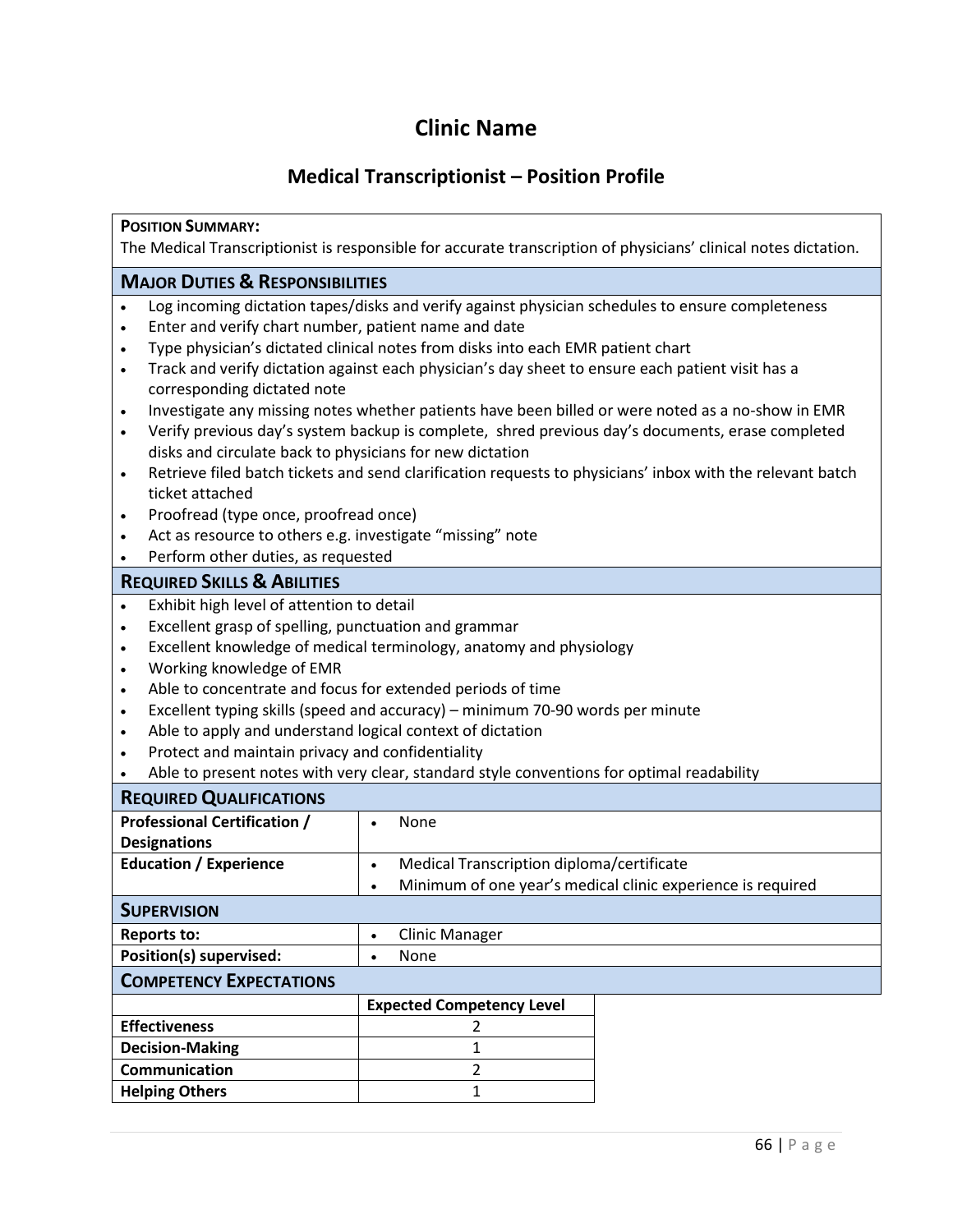| <b>Self-Management</b> |  |
|------------------------|--|
| <b>Leading Others</b>  |  |

\_\_\_\_\_\_\_\_\_\_\_\_\_\_\_\_\_\_\_\_\_\_\_\_\_\_\_\_\_\_\_\_\_\_\_\_\_\_\_\_ \_\_\_\_\_\_\_\_\_\_\_\_\_\_\_\_\_\_\_\_\_\_

\_\_\_\_\_\_\_\_\_\_\_\_\_\_\_\_\_\_\_\_\_\_\_\_\_\_\_\_\_\_\_\_\_\_\_\_\_\_\_\_ \_\_\_\_\_\_\_\_\_\_\_\_\_\_\_\_\_\_\_\_\_\_

Employee Name:

Employee Signature Date

Clinic Representative: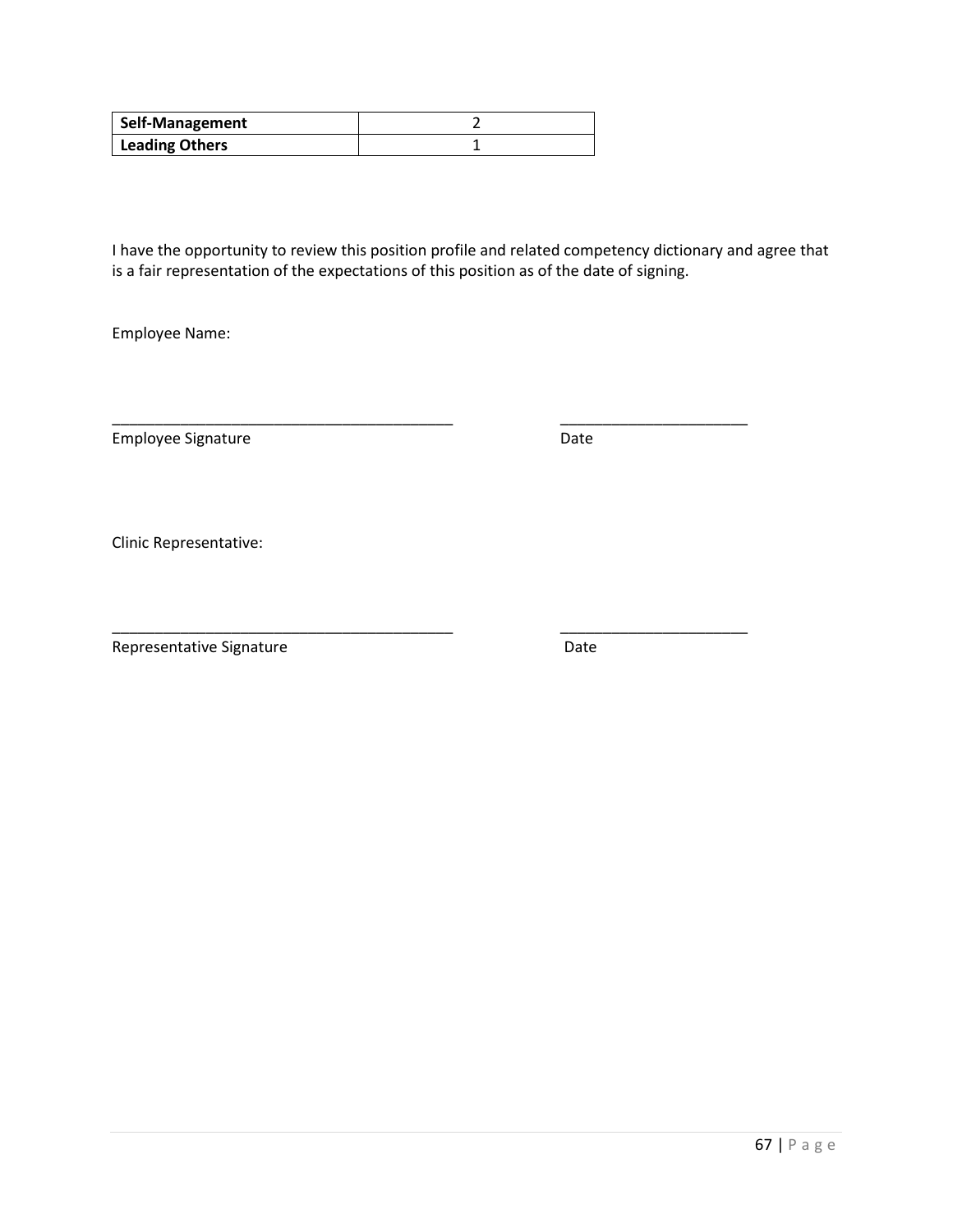# **(Clinic Name)**

# **CONFIDENTIALITY OATH**

1 I, \_\_\_\_\_\_\_\_\_\_\_\_\_\_\_\_\_\_\_\_\_\_\_\_\_\_\_\_\_\_\_\_\_\_\_\_\_\_\_\_\_\_\_\_\_ agree that I will faithfully discharge my duties as an employee / volunteer / contracted service provider for *Clinic Name*, and will observe and comply with all policies and procedures of the clinic with respect to privacy, confidentiality, and security of health information.

2 I further acknowledge specific information handling and security practices which include:

- a. Information Handling and Security Procedures
- b. Laptop Security
- c. Wireless Networking / Remote Access Policies

3 I, \_\_\_\_\_\_\_\_\_\_\_\_\_\_\_\_\_\_\_\_\_\_\_\_\_\_\_\_\_\_\_\_\_\_\_\_\_\_\_\_\_\_\_\_\_, acknowledge that I am an employee / volunteer / contracted service provider for Name Primary Care Network and will observe and comply with all policies and procedures of *Clinic Name* with respect to the custodian's privacy, confidentiality, and security of health information.

4 Unless legally authorized to do so, I will not use or disclose health or business information (other than business card information) that comes to my knowledge or possession by reason of my affiliation with the clinic, including after I cease to be employed at the clinic.

5 I understand that a breach of this agreement may be just cause for termination of my employment or affiliation with the clinic.

6 I am aware that the clinic has policies and procedures regarding the privacy, confidentiality, and security of health information, and I understand that it is my responsibility to be familiar with the requirements outlined in these policies and procedures. I understand that I am to review these policies and procedures at time of hire, annually, if I change to a job position involving greater health information access or responsibility, or after an incident / breach at the clinic.

7 My use of the clinic's electronic medical record, Alberta Netcare, and other electronic applications may be monitored to ensure appropriate confidentiality, and security. Audit and access logs will be checked by the clinic system administrator periodically and/or if a breach of security or privacy is suspected. Netcare audits user access on a regular basis. A participating custodian and authorized affiliate may access and use information in Alberta Netcare when:

a. They are in a current care relationship with the individual who is the subject of the information;

b. They are providing health services to the individual either in the presence or absence of that individual;

c. Their access to the information is necessary for the provision of the health services or for making a determination for a related health service; and

d. The information is related to and necessary for the current session of care.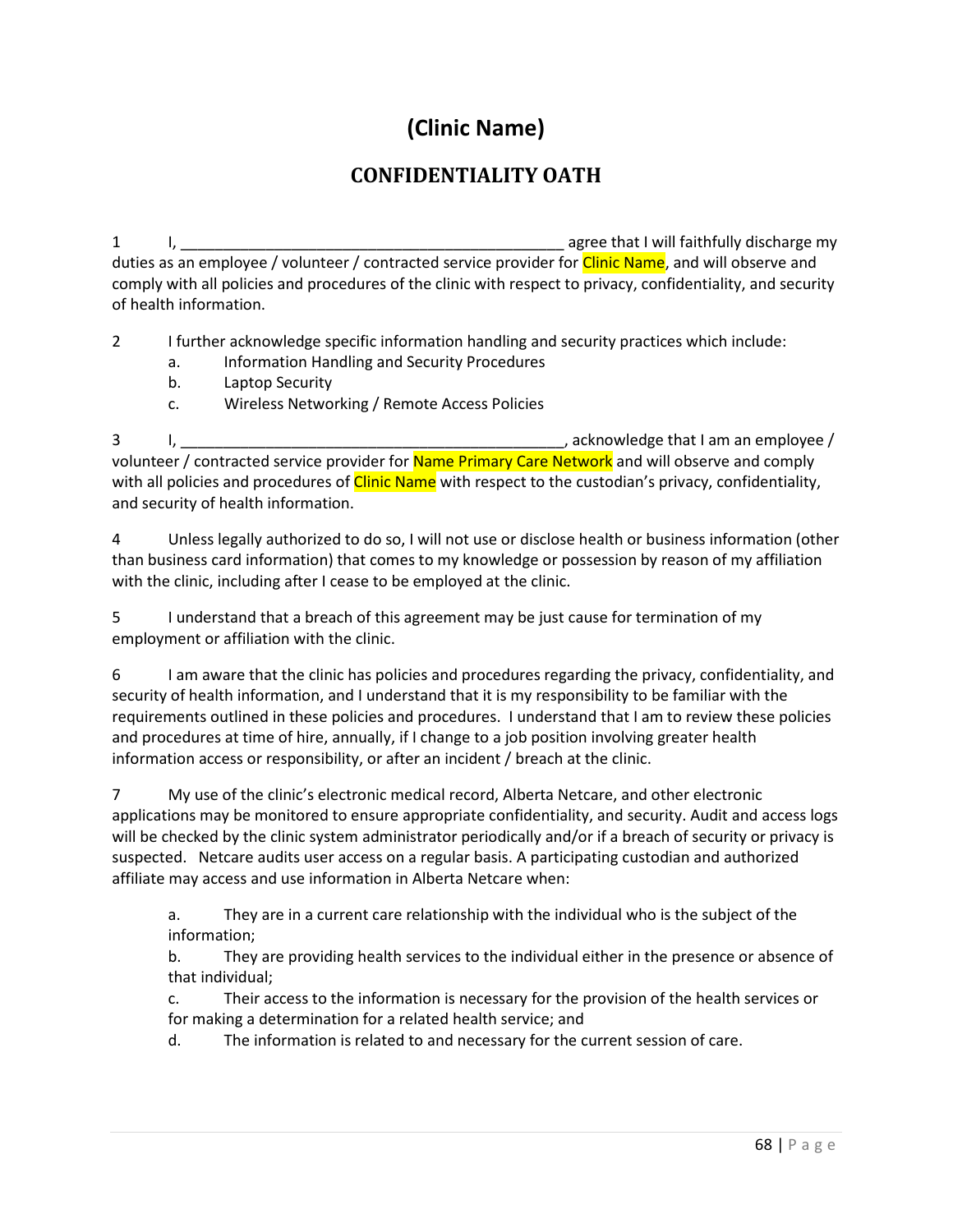8 I understand that I can refer to the Clinic Privacy Officer, **XXXXX** for the details of these policies and any other information required for me to understand my obligations.

Employee Signature **Medical Practice / Physician Signature** Medical Practice / Physician Signature

Printed Name **Printed Name** 

Date **Date** Date **Date** Date **Date**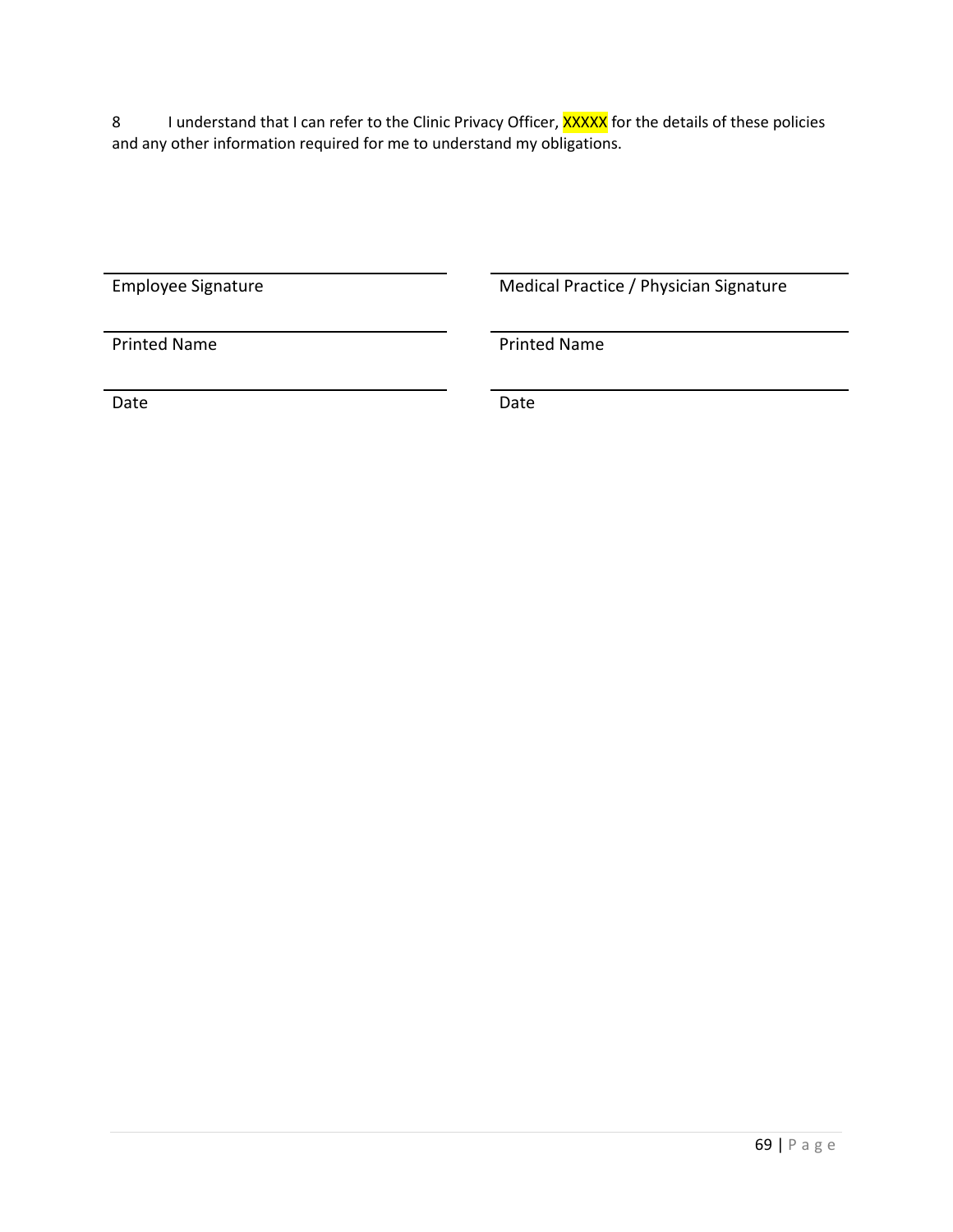# **Clinic Name**

# **TIMESHEET**

**Employee Name: WEEK OF:**

| <b>Employee Number:</b> |                             |                                    | Supervisor:                           |                        |                                                      |                  |
|-------------------------|-----------------------------|------------------------------------|---------------------------------------|------------------------|------------------------------------------------------|------------------|
| <b>Date</b><br>Dd/mm/yr | <b>Start</b><br><b>Time</b> | End<br><b>Time</b>                 | <b>Total</b><br>Regular<br><b>Hrs</b> | Overtime<br><b>Hrs</b> | Sick / Stat OR<br>Vacation/PTO/<br><b>Unpaid hrs</b> | <b>Total Hrs</b> |
|                         |                             |                                    |                                       |                        |                                                      |                  |
|                         |                             |                                    |                                       |                        |                                                      |                  |
|                         |                             |                                    |                                       |                        |                                                      |                  |
|                         |                             |                                    |                                       |                        |                                                      |                  |
|                         |                             |                                    |                                       |                        |                                                      |                  |
|                         |                             |                                    |                                       |                        |                                                      |                  |
|                         |                             |                                    |                                       |                        |                                                      |                  |
|                         |                             |                                    |                                       |                        |                                                      |                  |
|                         |                             |                                    |                                       |                        |                                                      |                  |
|                         |                             |                                    |                                       |                        |                                                      |                  |
|                         |                             |                                    |                                       |                        |                                                      |                  |
|                         |                             |                                    |                                       |                        |                                                      |                  |
|                         |                             |                                    |                                       |                        |                                                      |                  |
|                         |                             | <b>BI-WEEKLY</b><br><b>TOTALS:</b> |                                       |                        |                                                      |                  |

| Employee Signature:   | Date: |
|-----------------------|-------|
|                       |       |
| Supervisor Signature: | Date: |
|                       |       |
|                       |       |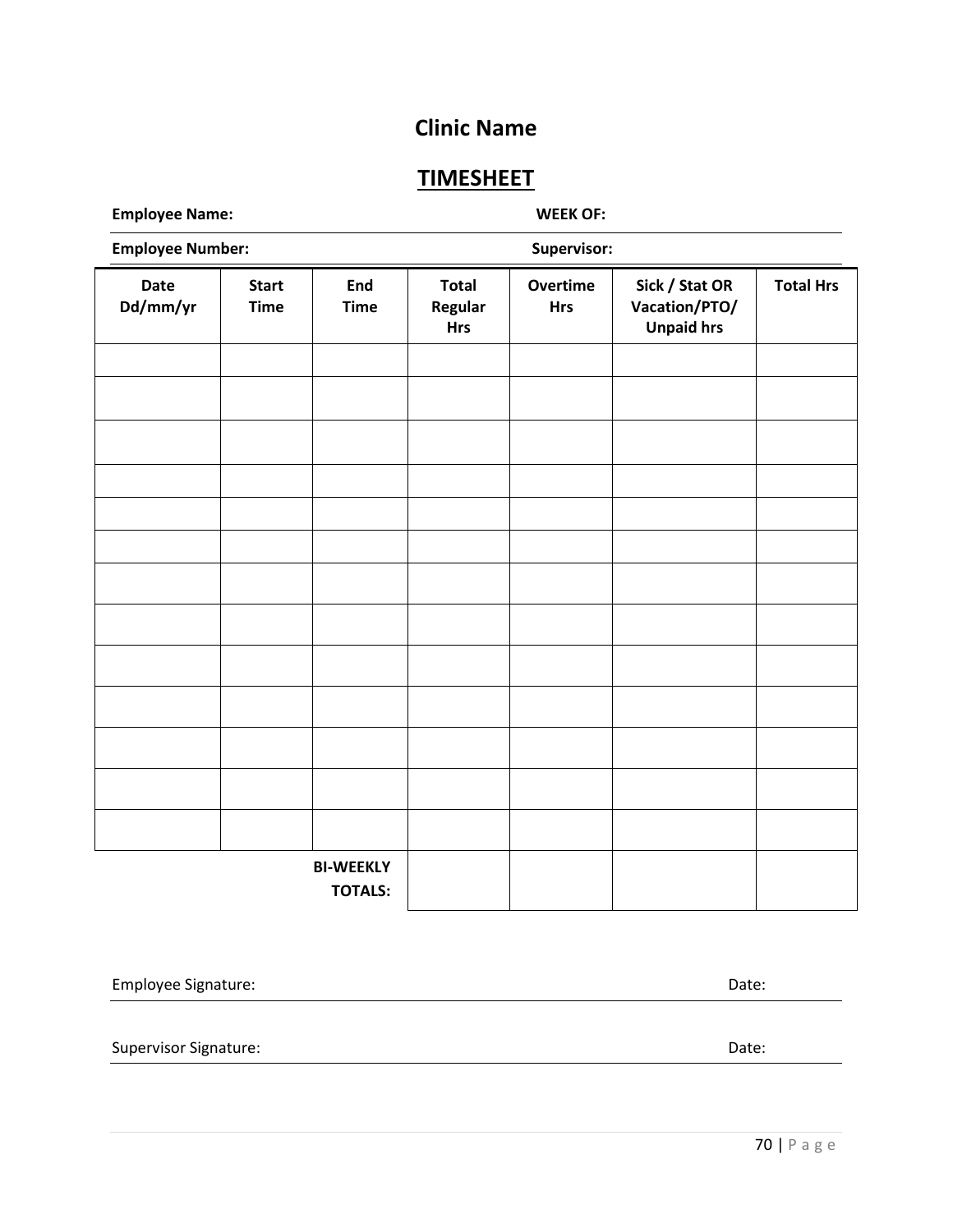# **TIME OFF REQUEST**

| <b>Employee Name:</b>                                                                                                                 |                                                                                  | Supervisor:             |  |  |
|---------------------------------------------------------------------------------------------------------------------------------------|----------------------------------------------------------------------------------|-------------------------|--|--|
| I request the following time off as:<br><b>Vacation Time</b><br>$\circ$<br>o Personal Time<br><b>Unpaid Time</b><br>$\circ$           |                                                                                  |                         |  |  |
|                                                                                                                                       | Starting on: ________________(dd/mm/yy) and ending on ________________(dd/mm/yy) |                         |  |  |
| Employee Signature:                                                                                                                   |                                                                                  | Date:                   |  |  |
| Supervisor Signature:                                                                                                                 |                                                                                  | Date:                   |  |  |
| <b>Clinic Name</b><br><b>Employee Name:</b>                                                                                           | Supervisor:                                                                      | <b>TIME OFF REQUEST</b> |  |  |
| I request the following time off as:<br><b>Vacation Time</b><br>$\circ$<br><b>Personal Time</b><br>O<br><b>Unpaid Time</b><br>$\circ$ |                                                                                  |                         |  |  |
| Starting on:<br>Employee Signature:                                                                                                   |                                                                                  | (dd/mm/yy)<br>Date:     |  |  |
| <b>Supervisor Signature:</b>                                                                                                          |                                                                                  | Date:                   |  |  |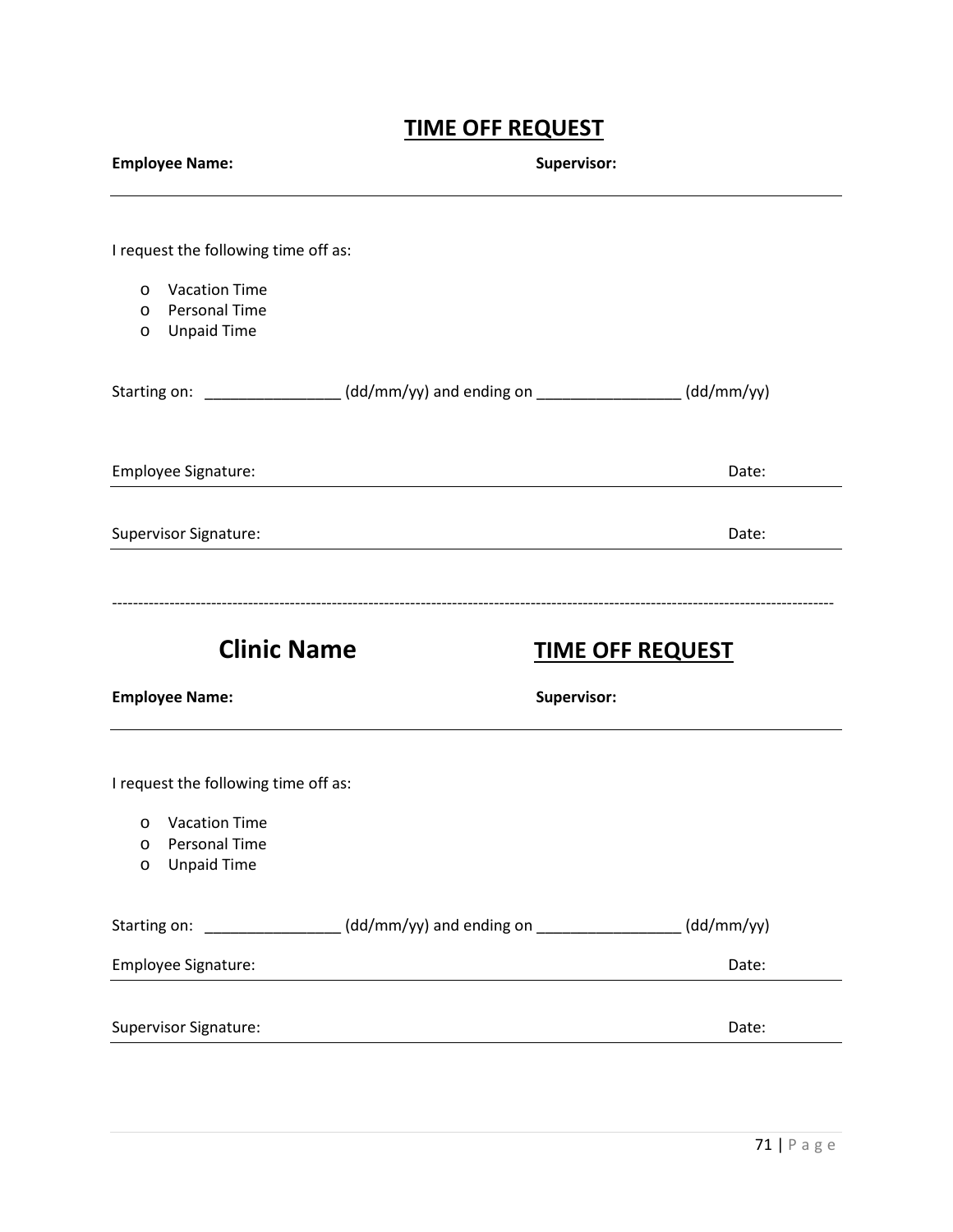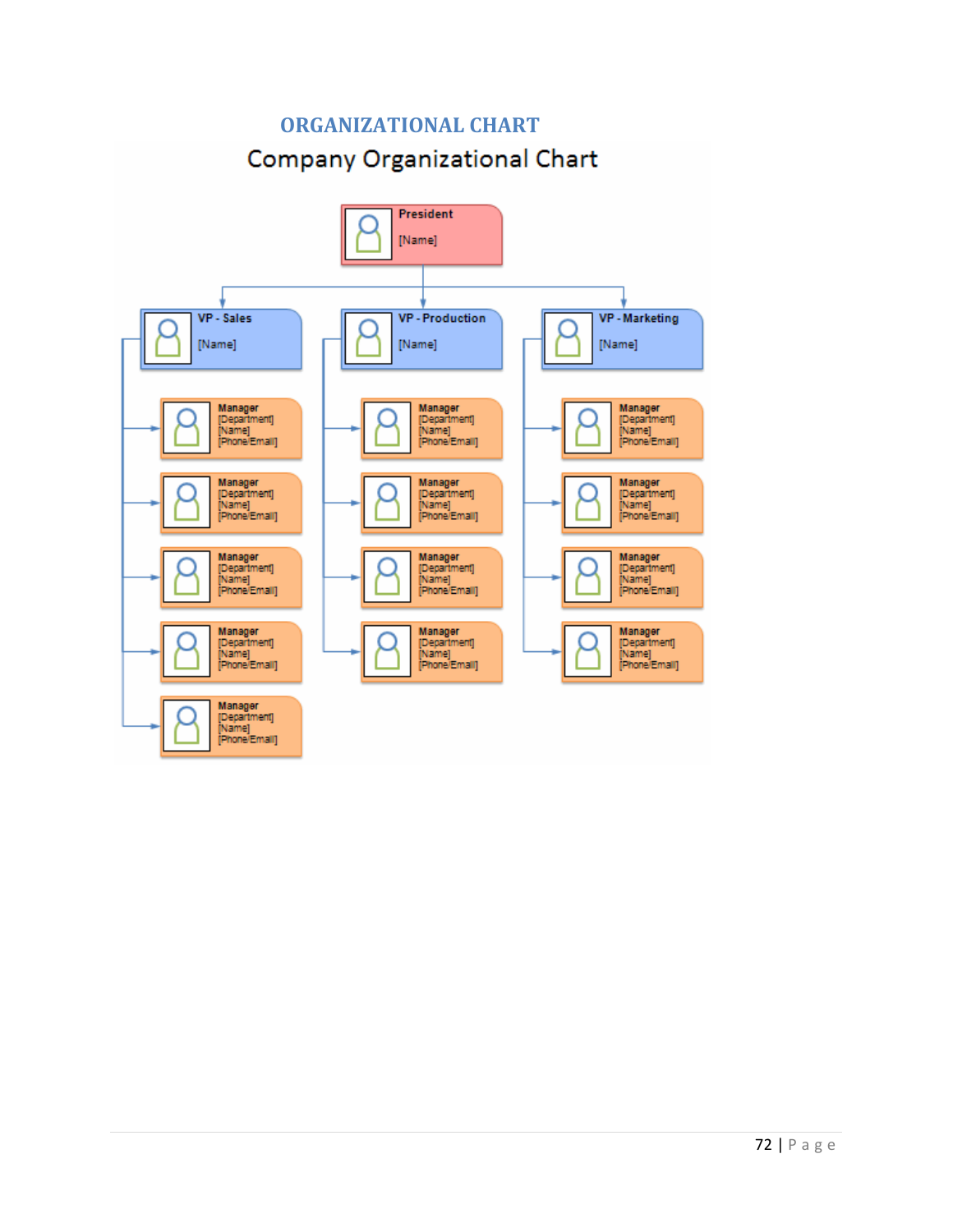#### **APPENDIX 1 - PRIVACY AND SECURITY MANUAL**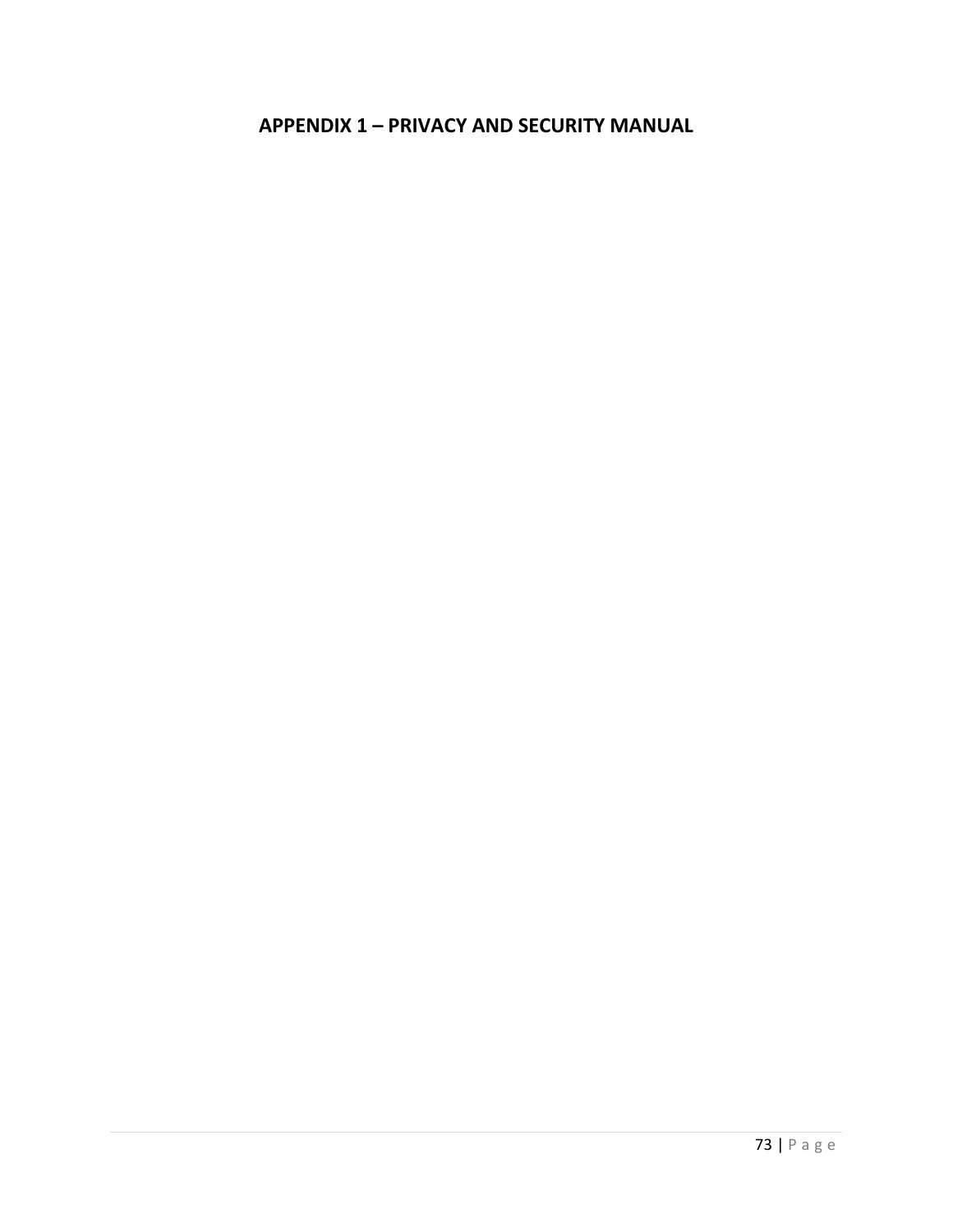#### **APPENDIX 2 - FACILITY EMERGENCY RESPONSE PLAN**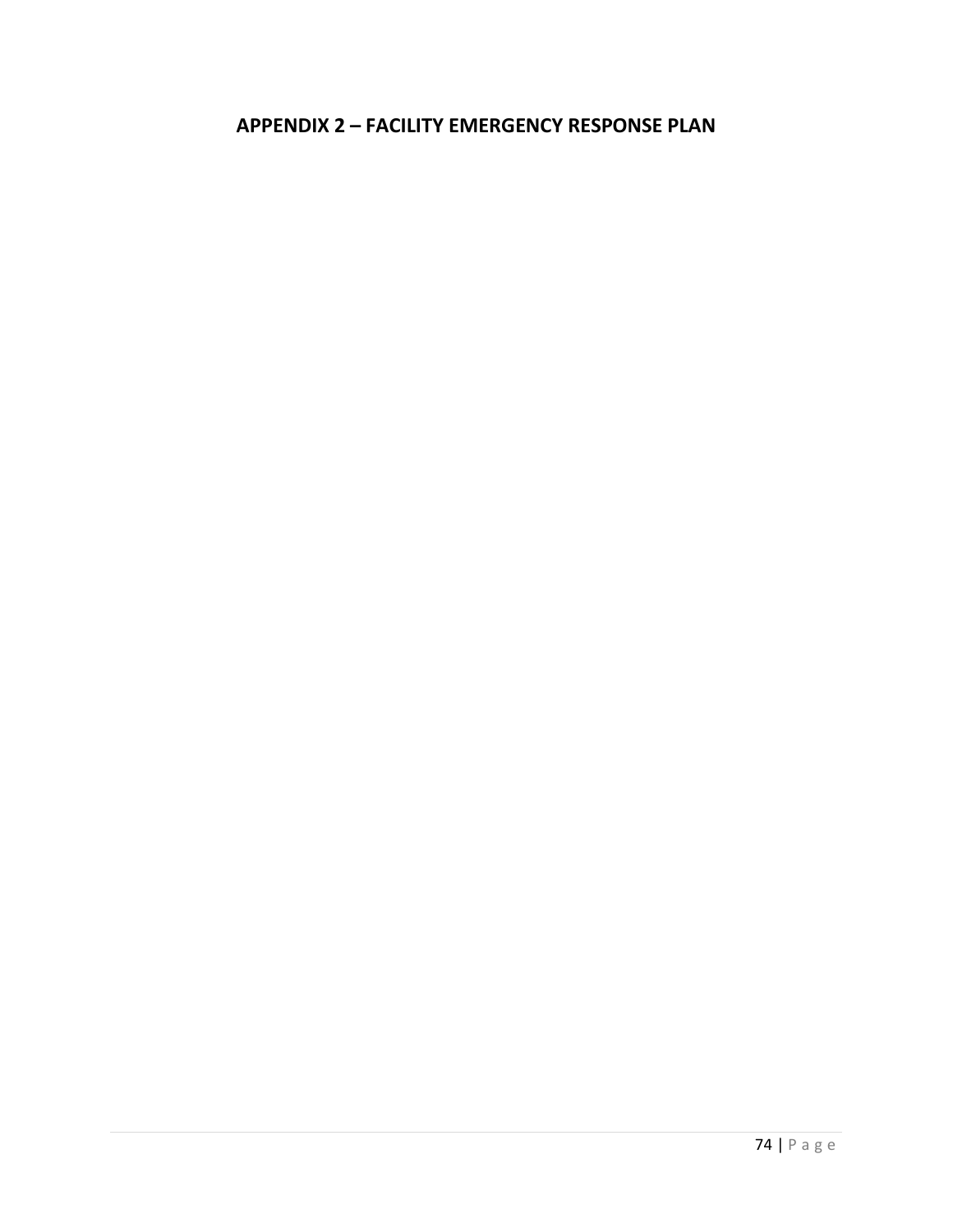# **APPENDIX 3 - COMPETENCY DICTIONARY** A Guide to Behavioral Expectations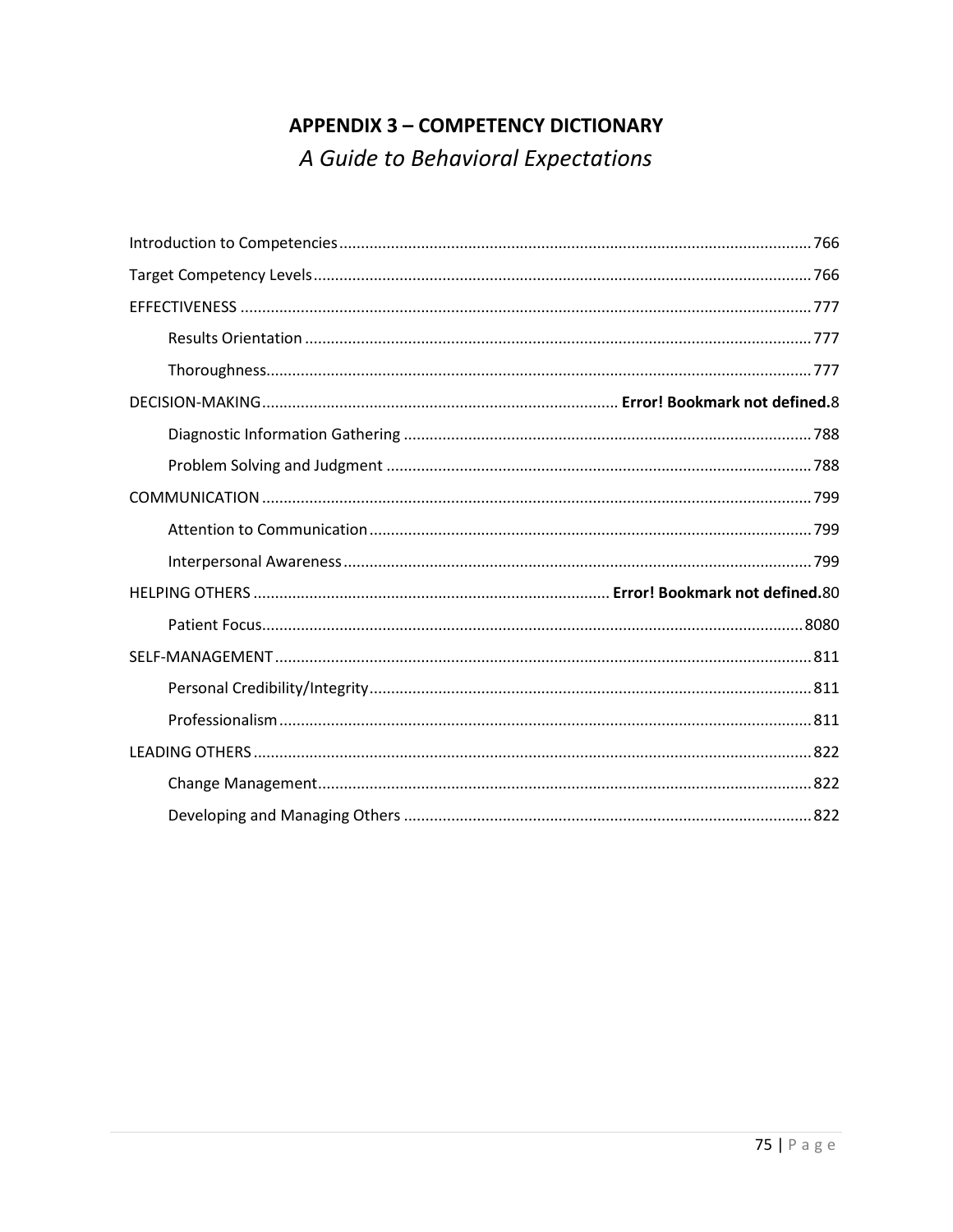## <span id="page-75-0"></span>**Introduction to Behavioral Competencies**

Behavioral competencies are attitudes, behaviors, or other personal characteristics that are essential to be successful in a job.

While a typical job description lists the tasks, technical competencies and skills required, the overlay of behavioral competencies sets expectations about HOW something is done and not just WHAT is done.

The six main competency areas defined in this dictionary are:

- Effectiveness Decision-Making Communication
- 
- Helping Others Self-Management Leading Others
- 

<span id="page-75-1"></span>Each competency area lists observable behaviors that define each.

#### **Target Competency Levels**

The competency levels are defined by the following three categories:

- Level 1 Basic
- Level 2 Intermediate
- Level 3 Advanced

Each position in the organization has an associated target level for each competency area. A position may require only a basic level for some competency areas and a higher level for others. For example, the expectation for a receptionist may be at a Level 1 in terms of behaviors under "Leading Others" but at a Level 2 or 3 for behaviors under "Communication".

Even though positions may vary in function they may have similar expectations for behavioral competencies.

At each defined competency level, the expectation is that the employee will demonstrate the behaviors in the previous level(s) as well as the behaviors in the target (higher) level.

The behaviors described under each competency target level are meant to be attainable within the scope of the individual's position. They provide the measuring stick of expectations of what defines superior performance against which an employee's individual performance is evaluated. Gaps between the target level for the position and the employee's performance identifies specific areas of development and performance improvement.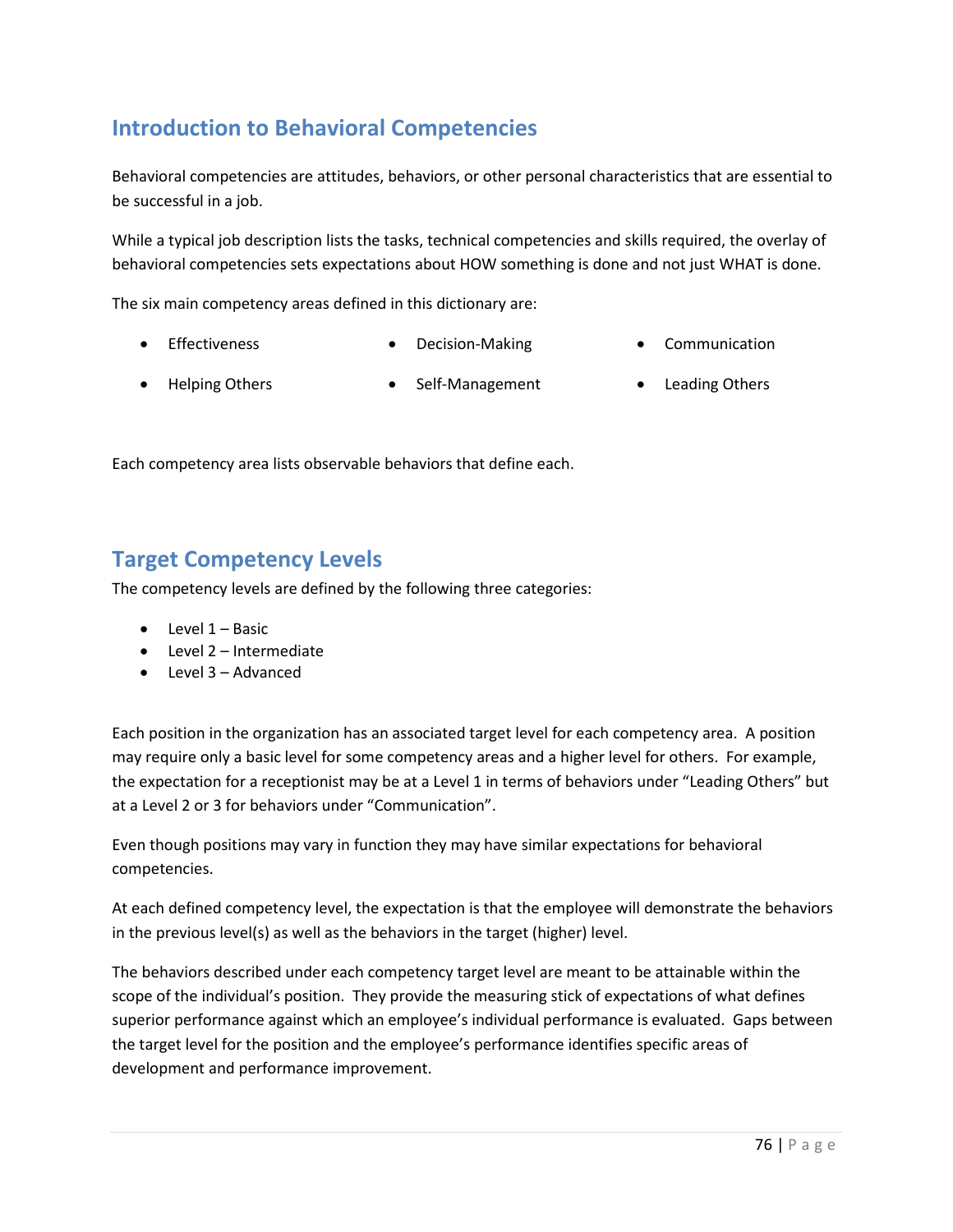## **COMPETENCY DICTIONARY**

#### <span id="page-76-0"></span>**EFFECTIVENESS**

These competencies relate to the ability to get things done accurately, completely and on time.

#### <span id="page-76-1"></span>**Results Orientation**

*Key Behaviors*

| <b>LEVEL 1</b>                                                                                                                                                                                                                                                                                                                                                                                                       | <b>LEVEL 2</b>                                                                                                                                                                                                                                                                                                                     | <b>LEVEL 3</b>                                                                                                                                                                                                                                                                                                                                                       |
|----------------------------------------------------------------------------------------------------------------------------------------------------------------------------------------------------------------------------------------------------------------------------------------------------------------------------------------------------------------------------------------------------------------------|------------------------------------------------------------------------------------------------------------------------------------------------------------------------------------------------------------------------------------------------------------------------------------------------------------------------------------|----------------------------------------------------------------------------------------------------------------------------------------------------------------------------------------------------------------------------------------------------------------------------------------------------------------------------------------------------------------------|
| • Is action oriented and<br>energized by challenges<br>• Delivers high quality results<br>consistently<br>• Gets things done on time<br>• Takes appropriate initiative<br>• Reports to relevant supervisor<br>when results won't be<br>achieved and identifies<br>possible corrective actions<br>/improvements to meet<br>performance standards<br>• Maintains necessary self-<br>organization to achieve<br>results | • Develops clear goals for<br>meetings and projects<br>• Maintains commitment to<br>goals, in the face obstacles or<br>frustration<br>• Seeks creative ways to meet<br>goals<br>• Follows through on issues<br>• Has a sense of urgency about<br>solving problems and getting<br>work done<br>• Aims for continuous<br>improvement | • Analyzes performance<br>information to set priorities<br>and improve delivery of<br>services and operations<br>• Develops challenging<br>performance expectations to<br>improve operations<br>• Ensures the right mix of<br>activities and resources are in<br>place that lead to optimal<br>results<br>• Predicts emerging issues and<br>manages associated risks |

### <span id="page-76-2"></span>**Thoroughness**

| <b>LEVEL 1</b>                                                                                                                                    | LEVEL 2                                                                                                                                                                                 | LEVEL <sub>3</sub>                                                                                                                                                           |  |
|---------------------------------------------------------------------------------------------------------------------------------------------------|-----------------------------------------------------------------------------------------------------------------------------------------------------------------------------------------|------------------------------------------------------------------------------------------------------------------------------------------------------------------------------|--|
| • Acts to verify information<br>• Checks the accuracy of own<br>work<br>• Organizes information or<br>materials for others in a<br>meaningful way | • Checks the accuracy of others<br>work<br>• Monitors the quality of the<br>team's work<br>• Develops and uses systems to<br>organize and keep track of<br>information or work progress | • Sets up procedures to ensure<br>high quality of work (e.g.<br>review meetings)<br>• Reviews and verifies the<br>accuracy of information at a<br>management reporting level |  |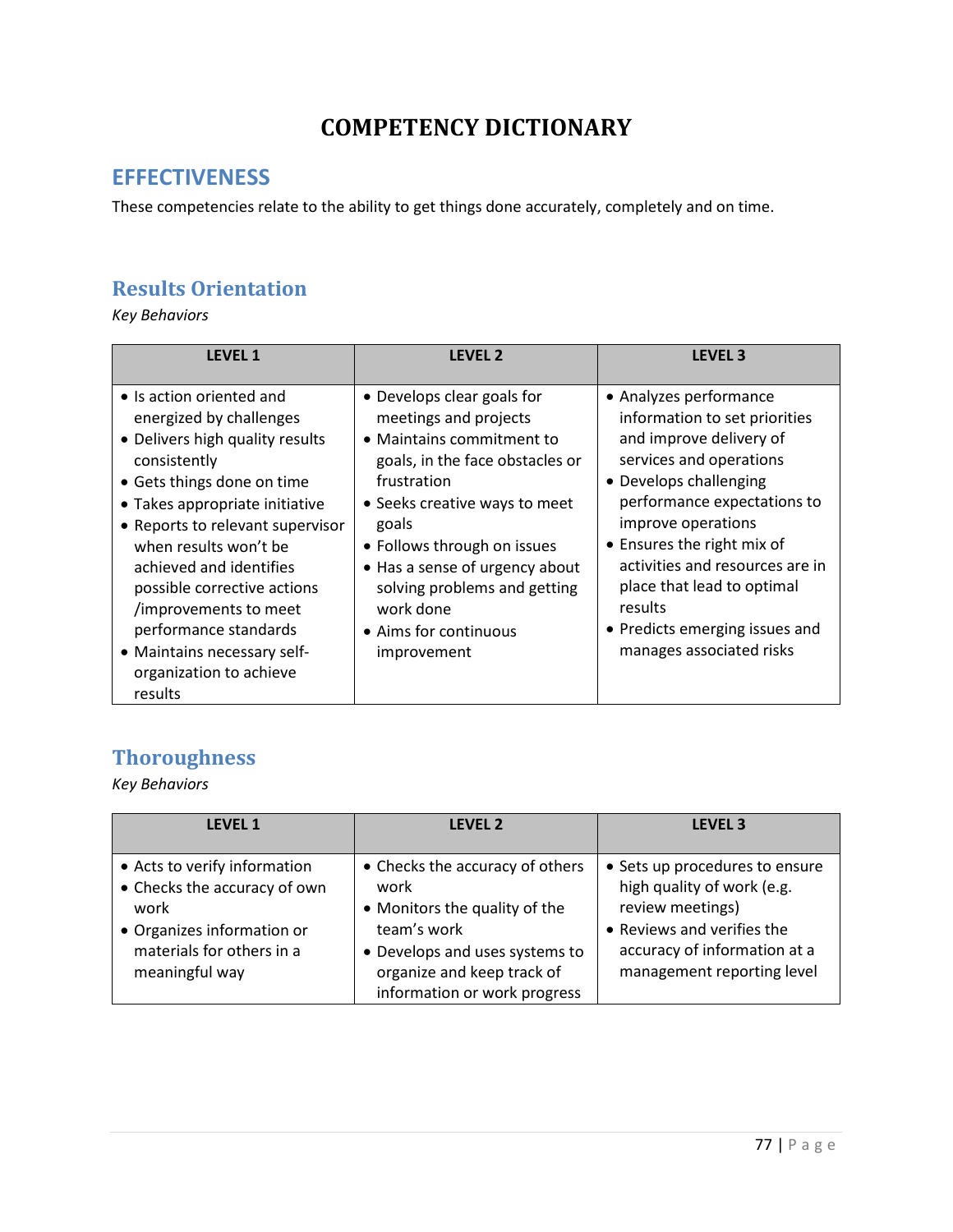### **DECISION-MAKING**

Theses competencies relate to how information is gathered and applied to make decisions and solve problems.

### <span id="page-77-0"></span>**Diagnostic Information Gathering**

*Key Behaviors*

| <b>LEVEL 1</b>                                                                                                                                                                                                                                                                                                          | <b>LEVEL 2</b>                                                                                                                                                                                 | <b>LEVEL 3</b>                                                                                                                                                                        |
|-------------------------------------------------------------------------------------------------------------------------------------------------------------------------------------------------------------------------------------------------------------------------------------------------------------------------|------------------------------------------------------------------------------------------------------------------------------------------------------------------------------------------------|---------------------------------------------------------------------------------------------------------------------------------------------------------------------------------------|
| • Identifies the specific<br>information needed to clarify a<br>situation or to make a decision<br>• Gets more complete and<br>accurate information, by<br>checking multiple sources<br>• Asks questions to clarify a<br>situation<br>• Seeks out knowledgeable people<br>to obtain information or clarify a<br>problem | Sees the perspective of<br>everyone involved in a<br>situation<br>Probes skillfully to get at the<br>$\bullet$<br>facts, when others are<br>reluctant to provide full,<br>detailed information | • Questions others as to whether<br>they have thought through a plan<br>of action<br>• Questions others to assess their<br>confidence in solving a problem<br>or tackling a situation |

### **Problem Solving and Judgment**

| <b>LEVEL 1</b>                                                                                                                                                                                                                                                                                                                                                    | LEVEL <sub>2</sub>                                                                                                                                                                                                                                                                                                                                                                                                                                                                                                                                                                                                                                  | <b>LEVEL 3</b>                                                                                                                                                                                                                                                                                                                                                                                                                                                                                                                                                                                                                                                                                      |
|-------------------------------------------------------------------------------------------------------------------------------------------------------------------------------------------------------------------------------------------------------------------------------------------------------------------------------------------------------------------|-----------------------------------------------------------------------------------------------------------------------------------------------------------------------------------------------------------------------------------------------------------------------------------------------------------------------------------------------------------------------------------------------------------------------------------------------------------------------------------------------------------------------------------------------------------------------------------------------------------------------------------------------------|-----------------------------------------------------------------------------------------------------------------------------------------------------------------------------------------------------------------------------------------------------------------------------------------------------------------------------------------------------------------------------------------------------------------------------------------------------------------------------------------------------------------------------------------------------------------------------------------------------------------------------------------------------------------------------------------------------|
| • Recognizes the scope of their<br>own decision-making authority<br>• Breaks down a problem or a<br>situation into discrete parts that<br>are easier to manage<br>• Recognizes cause and effect<br>relationships ("if this, then that"<br>thinking)<br>• Checks to make sure the solution<br>applied has resolved the problem<br>• Appropriately escalates issues | • Recognizes and considers several<br>likely causes of events or<br>multiple consequences<br>• Acquires new information and<br>applies knowledge to analyze<br>issues and resolve problems<br>• Notices discrepancies and<br>inconsistencies in available<br>information<br>• Identifies what is at the root of<br>the problem (i.e. distinguishes<br>symptoms from causes)<br>• Identifies a range of options and<br>solutions to make improvements<br>• Demonstrates the ability to<br>critically judge options going<br>beyond drawing conclusions<br>• Considers the "big picture" when<br>considering policies, processes or<br>opportunities. | • Involves others in a process or<br>decision, to ensure their support<br>• Weighs the costs, benefits, risks<br>and chances for success, in<br>making a decision<br>• Identifies a set of features,<br>parameters, interests or<br>considerations to take into<br>account, in analyzing a situation<br>or making a decision to develop<br>win-win solutions<br>• Prioritizes work in alignment<br>with organizational goals and<br>strategies<br>• Anticipates and plans for<br>implications and potential risks<br>of a situation or action<br>proactively<br>• Structures situations (e.g. the<br>setting, persons present,<br>sequence of events) to create a<br>desired impact and to maximize |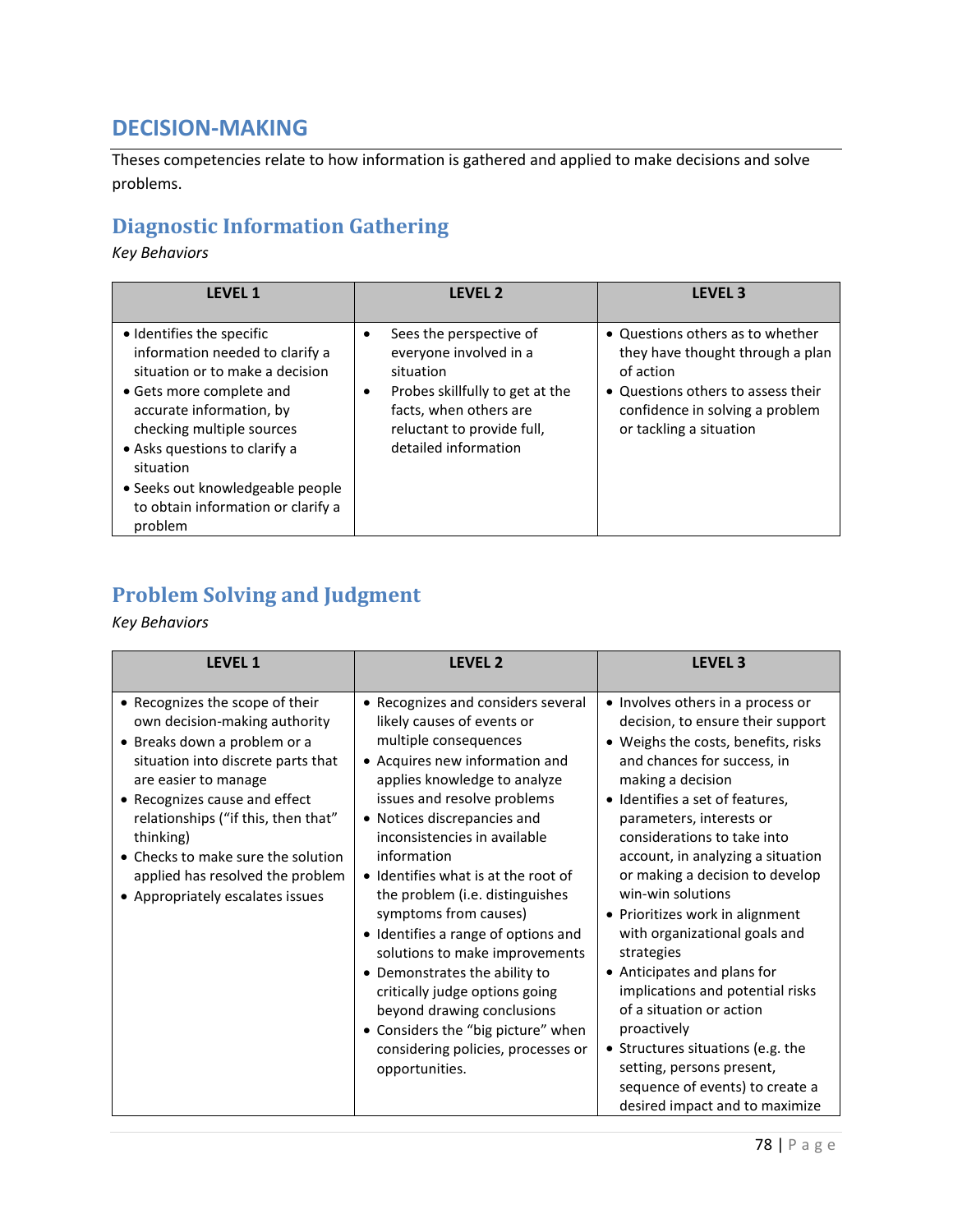<span id="page-78-0"></span>

|  | *h⊢<br>$\sim$<br>$\sim$ $\sim$ $\sim$ $\sim$<br>abie |
|--|------------------------------------------------------|
|  |                                                      |

#### **COMMUNICATION**

These competencies relate to how information is shared and received.

#### <span id="page-78-1"></span>**Attention to Communication**

*Key Behaviors*

| <b>LEVEL 1</b>                                                                                                                                                                                                                                                                         | LEVEL <sub>2</sub>                                                                                                                                                                                                                                                                                                                                  | <b>LEVEL 3</b>                                                                                                                                                                                                                                                                                                                                                                                                    |
|----------------------------------------------------------------------------------------------------------------------------------------------------------------------------------------------------------------------------------------------------------------------------------------|-----------------------------------------------------------------------------------------------------------------------------------------------------------------------------------------------------------------------------------------------------------------------------------------------------------------------------------------------------|-------------------------------------------------------------------------------------------------------------------------------------------------------------------------------------------------------------------------------------------------------------------------------------------------------------------------------------------------------------------------------------------------------------------|
| • Ensures that information is<br>passed on to others involved in a<br>project or effort about new<br>developments and plans<br>• Communicates progress and<br>problems proactively to team<br>members or supervisor; avoids<br>surprises<br>• Expresses ideas clearly and<br>concisely | Ensures that information from<br>$\bullet$<br>management is shared with<br>direct reports and/or team<br>members<br>Ensures that regular,<br>$\bullet$<br>consistent communication<br>takes place<br>Summarizes or paraphrases<br>$\bullet$<br>understanding of what others<br>have said to verify<br>understanding and prevent<br>miscommunication | • Uses multiple channels or means<br>to communicate important<br>messages (e.g. email, memos,<br>group meetings, newsletters,<br>personal meetings)<br>• Identifies and presents<br>information in a way that is<br>relevant and understood by each<br>specific audience<br>• Able to communicate<br>persuasively so audience<br>understands information,<br>rationale and the personal<br>impact on the audience |

### <span id="page-78-2"></span>**Interpersonal Awareness**

| <b>LFVFL1</b>                                                                                                                                                                                                                                                  | <b>LFVFL 2</b>                                                                                                                                                               | <b>LEVEL 3</b>                                                                                                                                                                                                                                                                                            |
|----------------------------------------------------------------------------------------------------------------------------------------------------------------------------------------------------------------------------------------------------------------|------------------------------------------------------------------------------------------------------------------------------------------------------------------------------|-----------------------------------------------------------------------------------------------------------------------------------------------------------------------------------------------------------------------------------------------------------------------------------------------------------|
| • Listens objectively and<br>attentively to people's ideas and<br>concerns<br>• Anticipates how others will react<br>to a situation<br>• Understands the interests and<br>important concerns of others<br>• Says or does things to address<br>others' concerns | • Makes others feel comfortable<br>by responding in ways that<br>convey interest in what they<br>have to say<br>• Understands both the strengths<br>and weaknesses of others | • Notices and accurately interprets<br>what others are feeling, based on<br>their choice of words, tone of<br>voice, expressions, and other<br>nonverbal behavior<br>• Understands the unspoken<br>meaning in a situation<br>• Finds non-threatening ways to<br>approach others about sensitive<br>issues |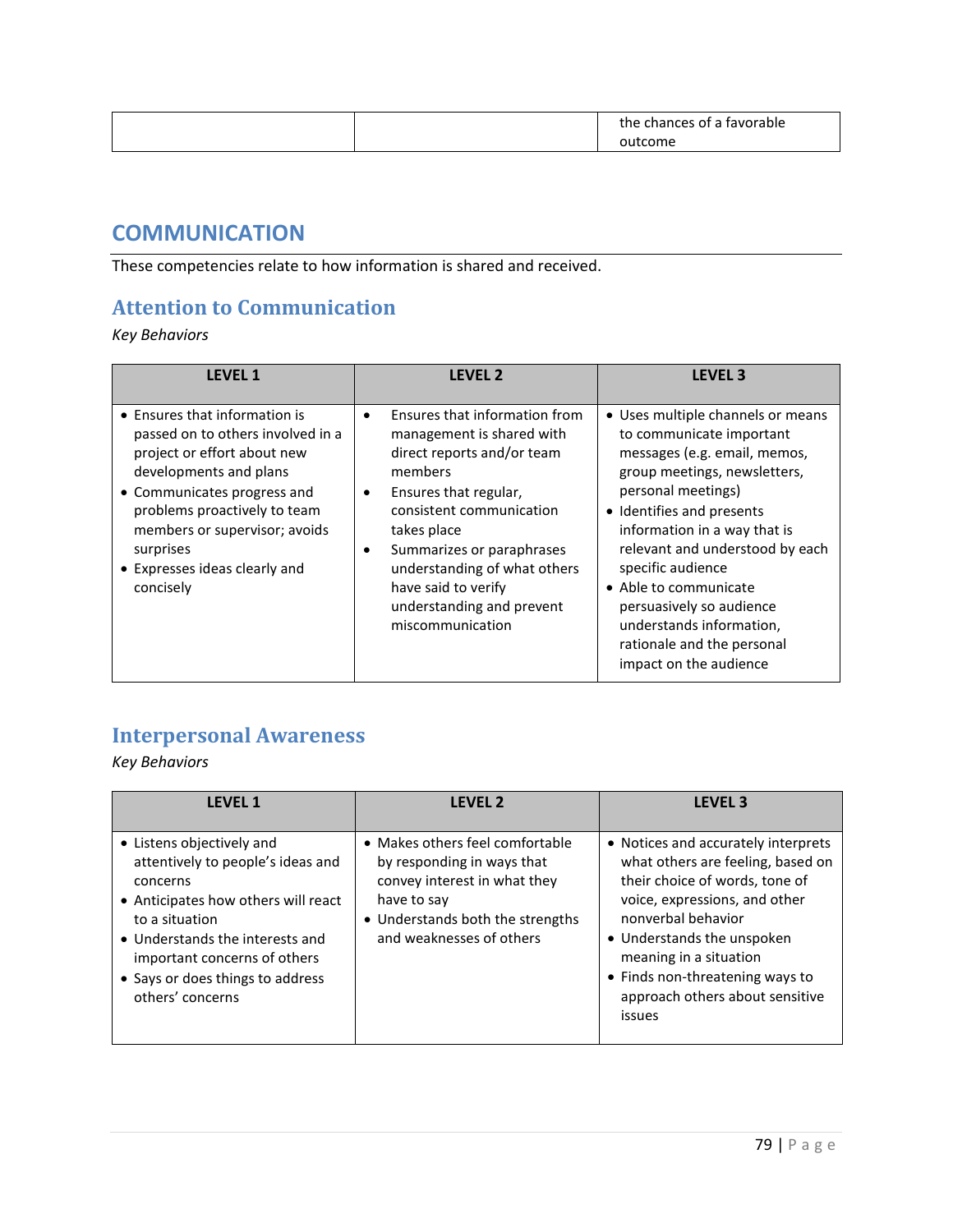#### **HELPING OTHERS**

These competencies relate to how we relate to and work with staff, physicians and patients.

#### <span id="page-79-0"></span>**Patient Focus**

*Key Behaviors*

| <b>LEVEL 1</b>                                                                                                                                                                                                                                                                                                                                                                                                                                                                                                                                                                                                                                                                                                                               | <b>LEVEL 2</b>                                                                                                                                                                                                                                                                                                                                                                                 | <b>LEVEL 3</b>                                                                                                                                                                                                                                                                                                                                                                                                                                                       |
|----------------------------------------------------------------------------------------------------------------------------------------------------------------------------------------------------------------------------------------------------------------------------------------------------------------------------------------------------------------------------------------------------------------------------------------------------------------------------------------------------------------------------------------------------------------------------------------------------------------------------------------------------------------------------------------------------------------------------------------------|------------------------------------------------------------------------------------------------------------------------------------------------------------------------------------------------------------------------------------------------------------------------------------------------------------------------------------------------------------------------------------------------|----------------------------------------------------------------------------------------------------------------------------------------------------------------------------------------------------------------------------------------------------------------------------------------------------------------------------------------------------------------------------------------------------------------------------------------------------------------------|
| • Understands the importance of<br>patient focus<br>• Provides helpful information to<br>patients<br>• Seeks to fully understand the<br>needs of the patient before<br>responding<br>• Responds to specific needs to the<br>patient's satisfaction<br>• Sees situations from the<br>perspective of the patient<br>• Corrects problems promptly in a<br>non-defensive manner<br>• Takes action to minimize patient<br>dissatisfaction<br>• Exhibits patience regardless of<br>patients' demeanor and or lack<br>of understanding, including, but<br>not limited to, the elderly,<br>handicapped, non-English<br>speaking, etc.<br>• Speaks favorably about the<br>organization to increase patient<br>confidence in the services it<br>offers | • Takes personal responsibility for<br>addressing and correcting<br>patient service problems<br>• Develops understanding of who<br>does what, and is able to refer<br>patient appropriately<br>• Provides appropriate service<br>based on patient needs and<br>requirements<br>• Directs patient to the<br>appropriate person or program<br>as necessary with minimal<br>impact on the patient | • Balances the needs of a single<br>patient with what is best for the<br>entire patient population<br>• Acts as a trusted advisor while<br>looking for long-term benefits to<br>the patient<br>• Gives service beyond patients'<br>expectations by seeking<br>information about the real,<br>underlying needs of the patient,<br>providing insights, and<br>recommending actions to<br>address these needs<br>• Finds ways to measure/track<br>customer satisfaction |

#### **Teamwork**

| <b>LEVEL 1</b>                   | <b>LEVEL 2</b>                        | <b>LEVEL 3</b>                    |
|----------------------------------|---------------------------------------|-----------------------------------|
| • Listens and responds           | • Recognizes when another staff       | • Encourages and empowers         |
| constructively to other team     | member needs assistance               | others, making them feel valued   |
| members' ideas                   | • Solicits ideas and opinions to      | and important                     |
| • Willingly shares knowledge and | help form specific decisions or       | • Provides leadership and support |
| expertise with others when       | plans                                 | for a culture of recognition and  |
| requested                        | • Enlists the active participation of | appreciation                      |
| • Is open with other team        | everyone                              | • Provides opportunities for      |
| members about his/her concerns   | • Values others' input and            | people to learn to work together  |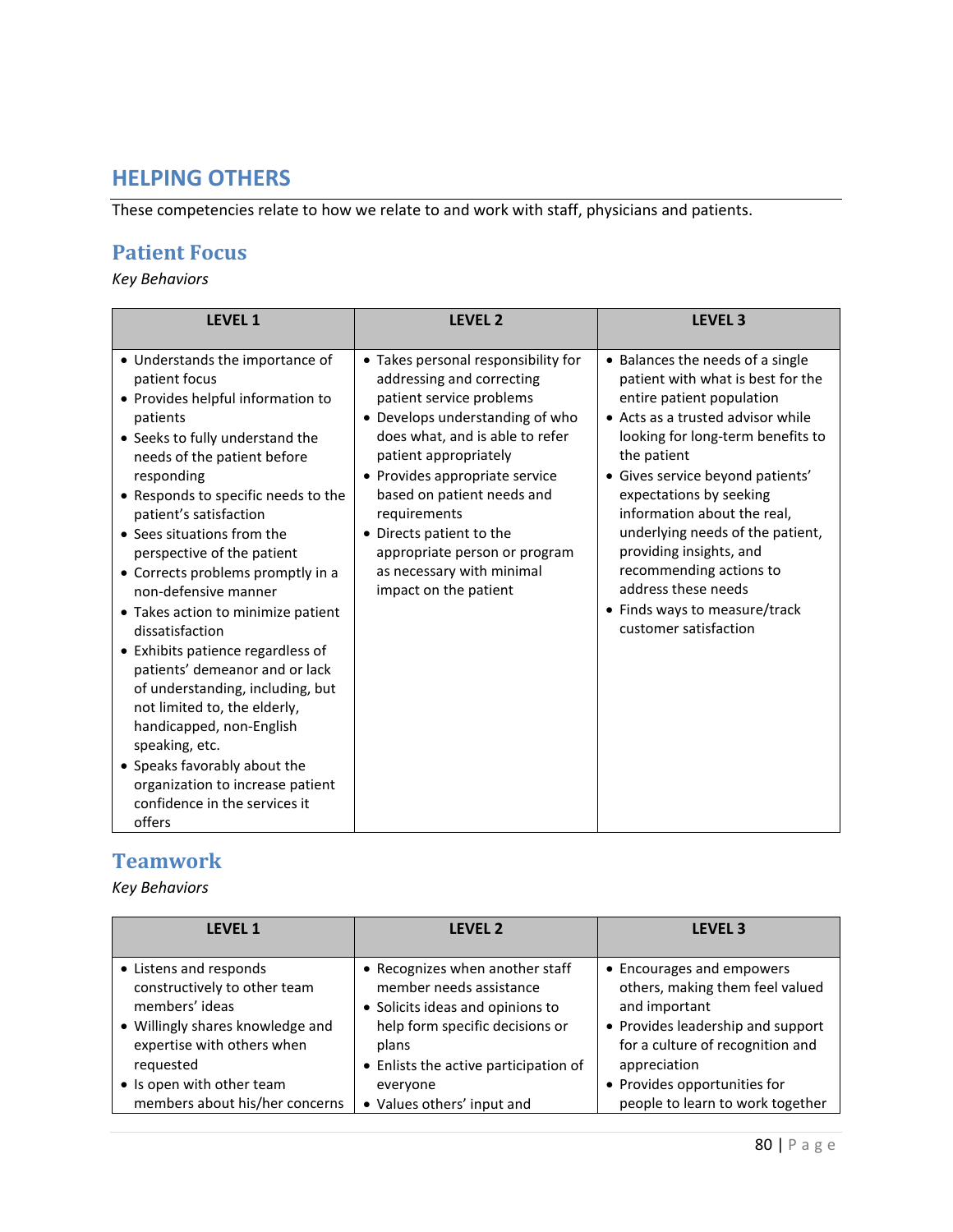| • Expresses disagreement           | expertise and is willing to learn   | as a team                           |
|------------------------------------|-------------------------------------|-------------------------------------|
| constructively (e.g. by            | from others                         | • Finds creative ways to make       |
| emphasizing points of              | • Publicly credits other team       | peoples' work rewarding             |
| agreement, suggesting              | members who have performed          | • Ensures that all teams and team   |
| alternatives that may be           | well                                | members are treated fairly          |
| acceptable to the group)           | • Promotes team cooperation         | • Provides formal recognition for a |
| • Able to give and receive         | (even during heated discussions)    | job well done by a team member      |
| constructive feedback              | • Ensures team relationships are    | or a team both within the teams     |
| • Shares workload with others, and | constructive (e.g., mutual          | and external to the team            |
| contributes by being prepared      | support, respect, trust,            | • Assists in mediating between      |
| and completing assigned tasks      | openness, valuing diversity)        | team members to resolve             |
| • Acknowledges and thanks people   | • Works for solutions that all team | conflict                            |
| for their contributions            | members can support                 | • Promotes cooperation with other   |
|                                    | • Able to diplomatically offer      | work units                          |
|                                    | knowledge and expertise in          |                                     |
|                                    | situations where they observe a     |                                     |
|                                    | team member struggling with         |                                     |
|                                    | their work                          |                                     |
|                                    |                                     |                                     |

#### <span id="page-80-0"></span>**SELF-MANAGEMENT**

These competencies relate to how we portray ourselves and manage our own behavior**.**

### <span id="page-80-1"></span>**Personal Credibility/Integrity**

*Key Behaviors*

#### **ALL LEVELS**

- Demonstrates trustworthiness and reliability by keeping commitments and deadlines
- Respects the confidentiality of information or concerns shared by others (e.g. patients, staff, physicians or otherwise)
- Is honest and forthright with people
- Carries his/her fair share of the work load
- Takes responsibility for own mistakes; does not blame others
- Does not engage in gossip or unnecessary sharing of negative, hurtful or personal information
- Is punctual for work and meetings and keeps others updated if they are unable to be on time or attend.

### <span id="page-80-2"></span>**Professionalism**

| <b>LEVEL 1</b> |                                                                                                                           | <b>LEVEL 2</b> |                                                                                                       | LEVEL <sub>3</sub> |                                                                                                  |
|----------------|---------------------------------------------------------------------------------------------------------------------------|----------------|-------------------------------------------------------------------------------------------------------|--------------------|--------------------------------------------------------------------------------------------------|
|                | Demonstrates positive, timely<br>and courteous service<br>Is clear, articulate and polite in<br>dealing with patients and |                | Controls his/her response<br>when criticized, attacked or<br>provoked<br>Models the behavior expected |                    | Demonstrates leadership<br>through effective<br>communication and<br>interpersonal relationships |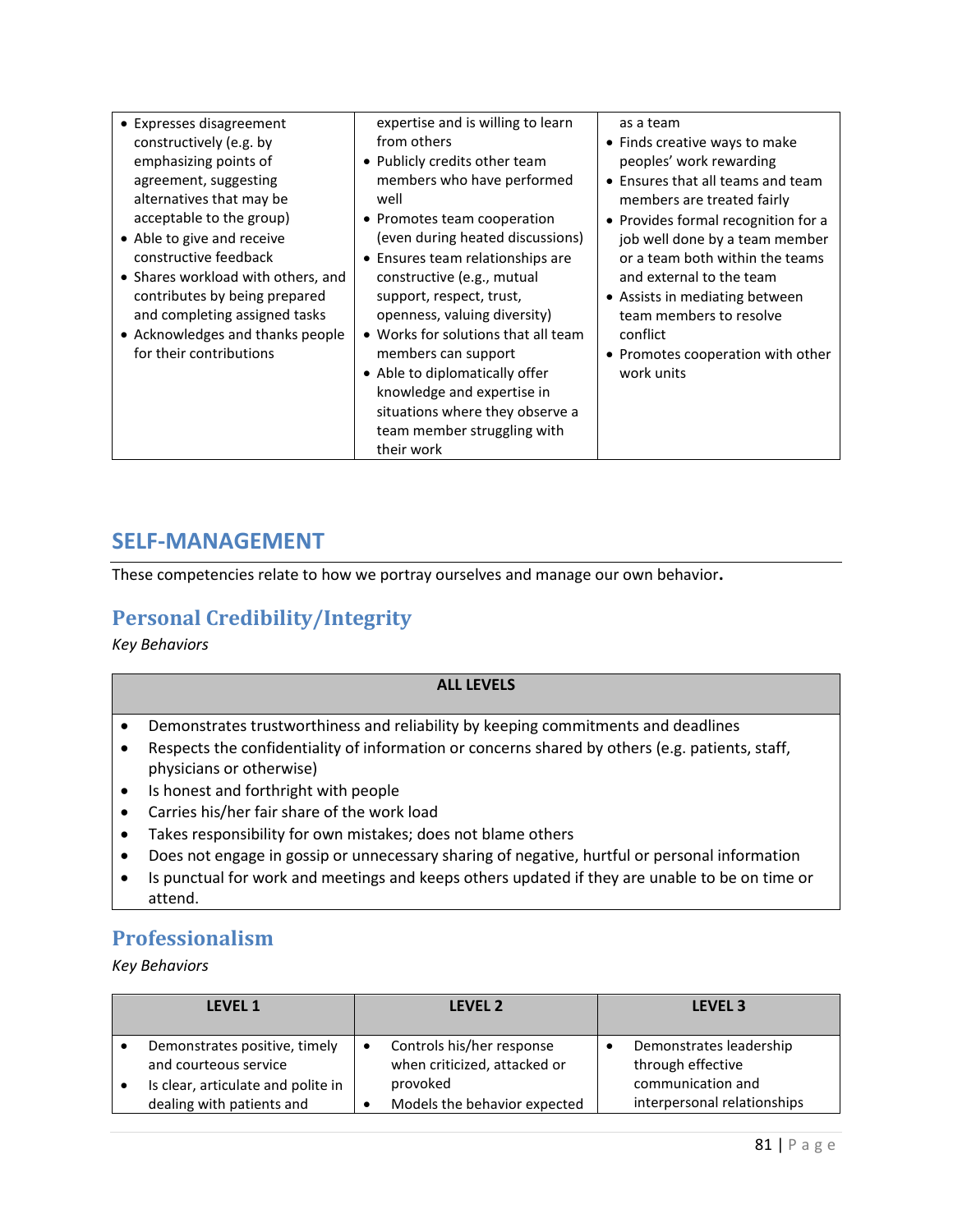| other staff                  |           | of others                    | Demonstrates self-assurance   |
|------------------------------|-----------|------------------------------|-------------------------------|
| Remains calm under stress    | $\bullet$ | Maintains professionalism    | and resourcefulness           |
| Uses language that is        |           | under pressure               | Functions with no supervision |
| appropriate and respectful   | ٠         | Demonstrates support for     |                               |
| Demonstrates punctuality and |           | other staff                  |                               |
| personal responsibility for  | $\bullet$ | Identifies what needs to be  |                               |
| meeting obligations          |           | done and takes action before |                               |
| Maintains a clean and neat   |           | being asked or required to   |                               |
| appearance appropriate for a | $\bullet$ | Functions with minimal       |                               |
| medical office               |           | supervision                  |                               |

### <span id="page-81-0"></span>**LEADING OTHERS**

These competencies relate to how effectively we provide leadership to manage people and make others successful.

#### <span id="page-81-1"></span>**Change Management**

*Key Behaviors*

| LEVEL <sub>2</sub>                                                                                                                                                                                                                                                                                                                         | <b>LEVEL 3</b>                                                                                                                                                                                                                                                                                                                                                                                                                                                                                                                                                                                                                                                        |
|--------------------------------------------------------------------------------------------------------------------------------------------------------------------------------------------------------------------------------------------------------------------------------------------------------------------------------------------|-----------------------------------------------------------------------------------------------------------------------------------------------------------------------------------------------------------------------------------------------------------------------------------------------------------------------------------------------------------------------------------------------------------------------------------------------------------------------------------------------------------------------------------------------------------------------------------------------------------------------------------------------------------------------|
| • Recognizes the significance and importance<br>of managing the human reaction to change<br>• Asks open-ended questions that create<br>greater clarity, possibility or new learning<br>• Able to identify and describe a need for<br>change<br>• Emphasizes the positive outputs and efforts<br>of others striving toward the same outcome | • Coaches others through the change process<br>• Empathizes with individuals who struggle with change and<br>provides strategies to help them overcome their resistance<br>• Demonstrates a willingness to address obstacles to change<br>even though it may mean facing hard truths and making<br>tough decisions.<br>• Successfully provides a visible anchor for others in times of<br>change (i.e., by reaffirming key project goals)<br>• Helps physicians and office staff to think more strategically<br>and in the future tense<br>• Sees the long-term implications of decisions and develops<br>short term tactics in light of internal and external trends |

## <span id="page-81-2"></span>**Developing and Managing Others**

| <b>LFVFL1</b>                                                                                                                                                                                                                             | <b>LEVEL 2</b>                                                                                                                          | <b>LEVEL 3</b>                                                                                                                                                                                                                                                            |
|-------------------------------------------------------------------------------------------------------------------------------------------------------------------------------------------------------------------------------------------|-----------------------------------------------------------------------------------------------------------------------------------------|---------------------------------------------------------------------------------------------------------------------------------------------------------------------------------------------------------------------------------------------------------------------------|
| • Recognizes and reinforces<br>peoples developmental efforts<br>and improvements<br>• Shares information, advice and<br>suggestions to help others be<br>more successful<br>• Expresses confidence in other's<br>ability to be successful | • Provides helpful, behaviorally<br>specific feedback to others<br>• Gives people assignments that<br>will help develop their abilities | • Regularly meets with employees<br>to review their development<br>progress<br>• Works with employees to set<br>clear goals, responsibilities and<br>performance standards that are<br>specific and measurable<br>• Keeps informed about<br>employees performance through |